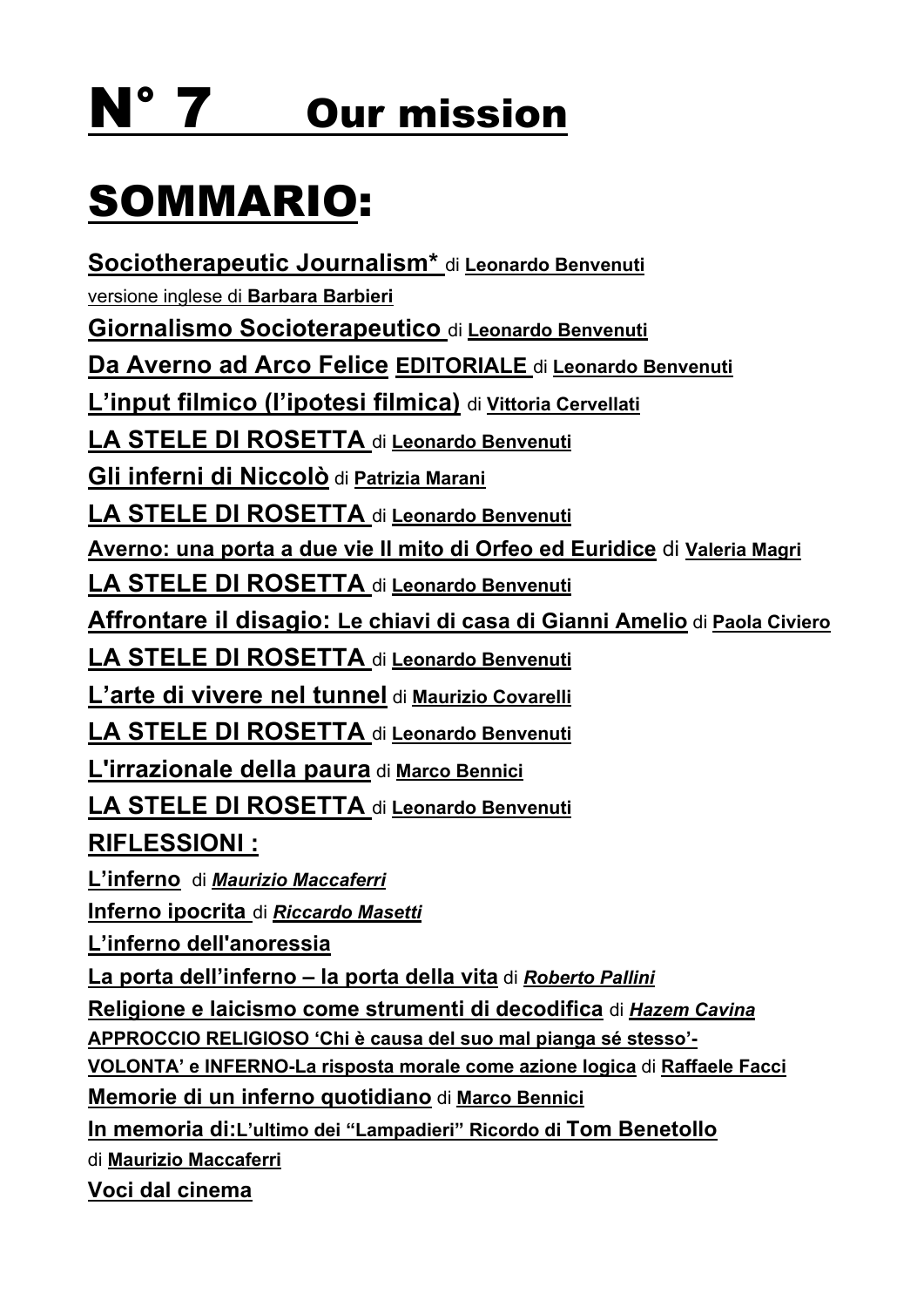**L'ultimo DUE EVENTI, DUE MONDI** di **Paola Civiero Il cinema dei Paesi arabi Future Film Festival Voci dal mondo Dal " Festival della Mente" Sarzana 3/4/5 Settembre 2004** di **Valeria Magri Dal FestivalFilosofia di Modena, Carpi, Sassuolo 17/18/19 Settembre 2004** di **Valeria Magri FestivalFilosofia Massimo Cacciari: lectio magistralis Settembre 2004 Dal mondo immagine al mondo sistema** di **Valeria Magri Dal FestivalFilosofia Settembre 2004 Il mondo della tecnica: impariamo a non esserne dominati** di **Valeria Magri A Comacchio la festa di Holloween 29/30/31 Ottobre 2004** di **Valeria Magri La valle dell'Orsigna La "Selva oscura" di Tiziano Terzani.** di **Valeria Magri VOCI NUMERI PRECEDENTI Il viaggio virtuale** di **Maurizio Maccaferri I media a Lione** di **Raffaele Facci "TAUOLETTE E LIBRI PER LI PUTTI"**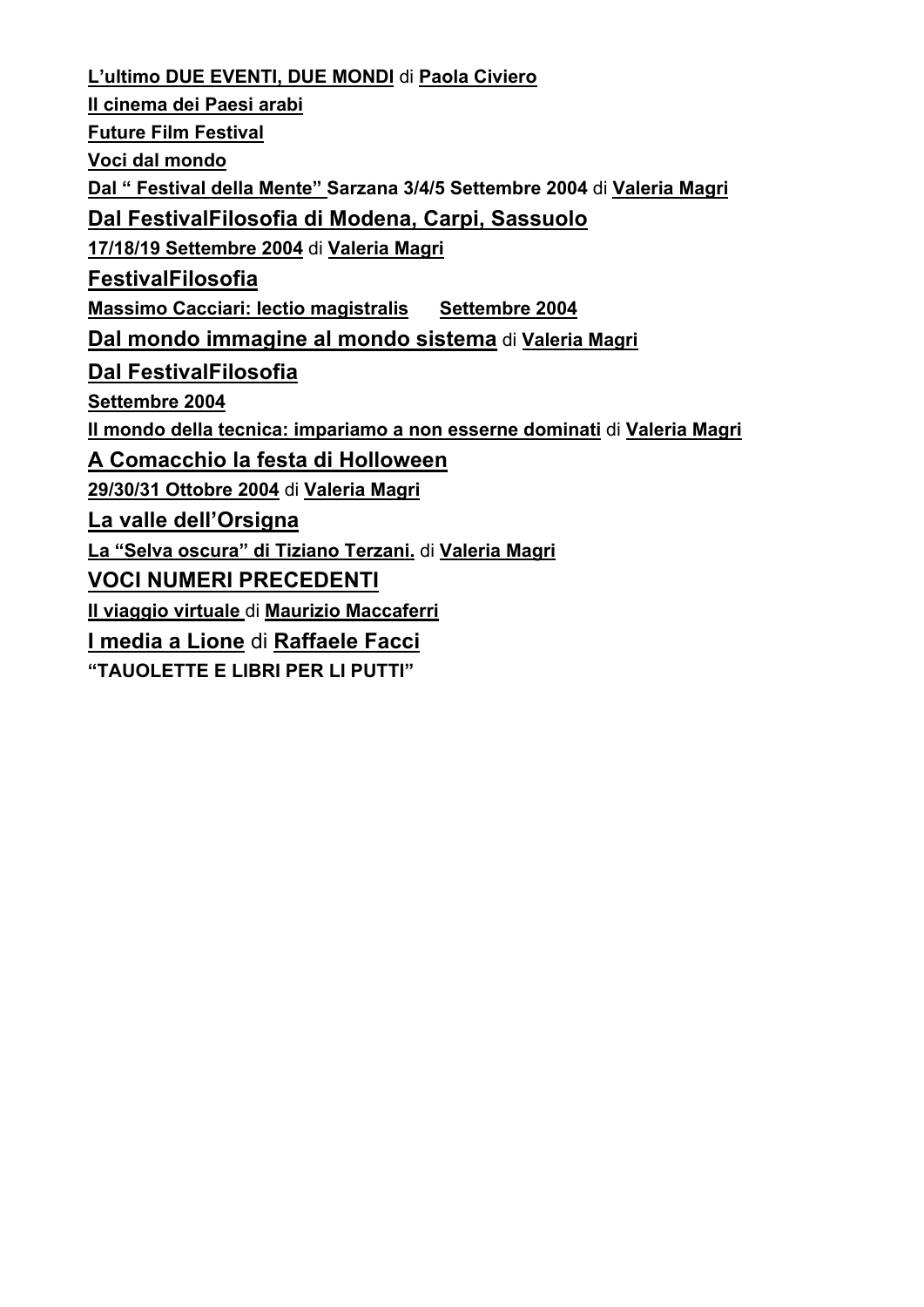# **Our mission**

#### di **Leonardo Benvenuti**

(SocioTherapeutic Journalism ovvero: dalla comprensione-alla divulgazione-alla comprensione)

# **Sociotherapeutic Journalism\***

(Sociotherapeutic Journalism or : from comprehension -to divulgation - to comprehension.) Please, excuse my using an anglicism for describing our experiment of a journalism which tries to combine the theoretic reflections and the sociotherapy experiences (see the previous numbers as for a definition of " sociotherapy") to what is the life of our small editorial staff and of the various correspondents who, from time to time want to join our initiative. The need of giving voice to the experiences of the operators and the youth of our centre has ensued from the growing of interest and attentions of those people, who were getting in touch with us. Naturally the experiment will go on until we have funds but, above all, as long as it has the force to aggregate and to interest. S.T. stands for sociotherapeutic and indicates the term through which a change is set with respect to the traditional journalism (largely examined in the schools of journalism) and it concerns the characteristics of sociotherapy and it aims at obtaining a mix, that takes into consideration the following fundamental points:

-the first point is the fact of considering everything as worthy of importance: of course "giving importance"is a typical characteristic of communication and it is a human one. It is the way of reading our world which attributes its signs the dignity of the symbolic value. Once it was said that if a dog bites a man it is a fact with no importance, but if a man bites a dog this is a piece of news. Following the teachings of one of the master of sociology (N. Luhmann) any communicative item becomes news if the surprising, innovative dimension is shown, and if it is made up so as to be able to give rise to that particular form of reading which may appear new for the beneficiary. I call this process creation and offering of sense.

-the second point is the fact of learning from what you experiment, trying to confirm previous forms of reading or creating some new ones: the ability to learn is a fundamental faculty of the S.T.journalism. This is strictly connected to the capability of reading (traditional or new) the environment, which I spoke about in the preceding point. I call this process development and strengthening of sense.

-the third point concerns the use of sociology and sociotherapy for understanding both the social phenomenons (through the first) and their link to the individual level (through the second): it is the sphere of the sense, of its innovation starting from knowledge as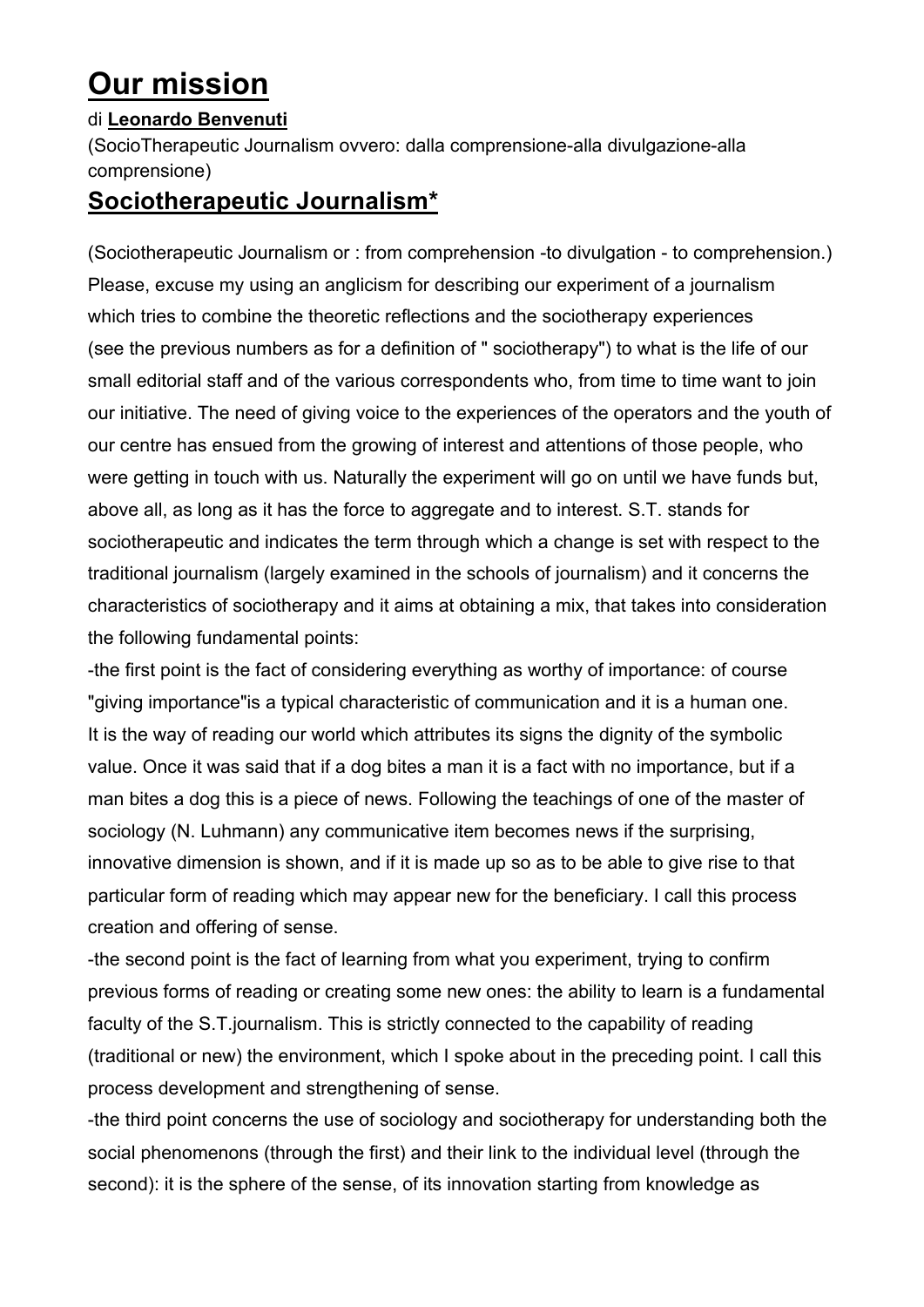instinctual (biological) process of environmental experience-that is a defining characteristic of all the living organisms-and that is the principal component of common sense which may evolve in specialistic heritage, able to guide innovatively the human acting. -the fourth point concerns the ability to understand what we get in touch with, beyond our predjudices or thanks to them: our predjudices aren't good or bad in the abstract. They can change under our eyes, during the cognitive process according to the situations, the moments of reading, our inner emotional states or the level of knowledge we have. The important thing is not deceiving oneself. Self-deception becomes the true trap caused by inner reasons, by conveniences, by calculations or party interests, towards which we have to avoid to adopt a particular insidious mechanism: we know we are lying, we decide to do it and in the end we behave as if we believe in it, that is we end thinking that what we know it is false, it could be true. The process indicated in this point makes the innovations about sense organic and integrated both making modifications to the cognitive tissue we own and developing it.

-the fifth point concerns acting in terms of constant educational relation towards the beneficiaries: it is that communicative relation which let the public opinion grow, side by side, with the developing of a specialistic knowledge, by the function of divulgation, which is a specific characteristic of journalism. From this point of view it becomes a systematic and / or innovative step with respect to the knowledge of common sense which is in possession of a certain population in a precise historical period: thus knowledge becomes a living and vital process, a function of the theoretical developments and of their communication to the members of a certain culture so as to make their acting more and more relevant. This is what we are trying to do in our publication, small as it is, particularly in the survey "The Rosetta Stone" which is surely difficult, but we hope understandable. On-line texts allow each beneficiary to ask for assistance in the explanation of specialistic passages, which should be difficult for him/her. In our opinion, this is integration among the various media.

#### versione inglese di **Barbara Barbieri**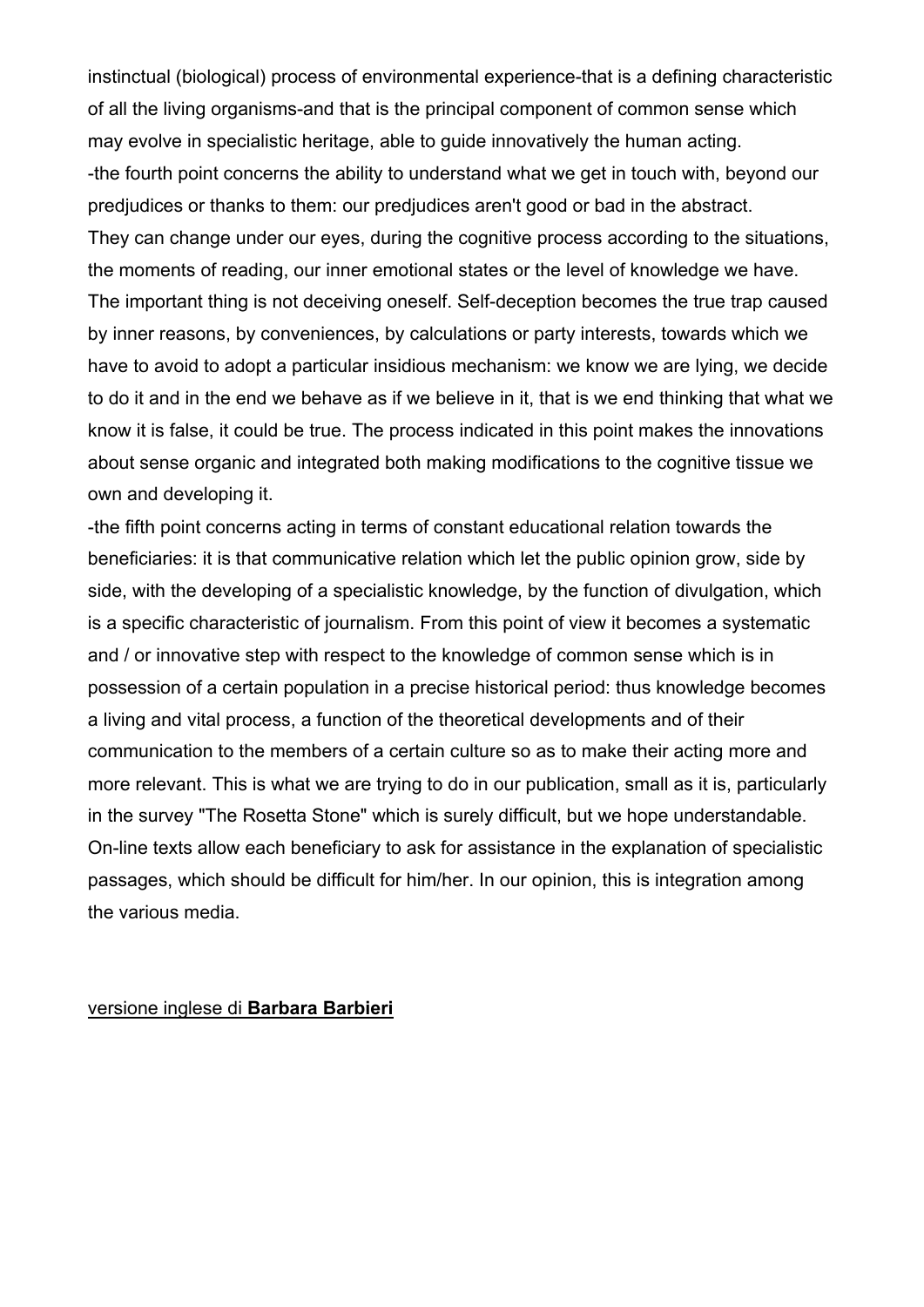# **Giornalismo Socioterapeutico**

Mi si perdoni l'anglicismo usato per descrivere questo nostro esperimento di un giornalismo che cerca di coniugare le riflessioni teoriche e le esperienze della socioterapia (disciplina di cui abbiamo parlato nei numeri precedenti) a quella che è la vita della nostra piccola redazione e dei vari corrispondenti presenti nelle realtà che di volta in volta decidano di aderire alla nostra iniziativa. La necessità di dare voce alle esperienze di operatori e ragazzi del nostro centro si è via via sposata con l'allargarsi degli interessi e degli interessamenti da parte di coloro che venivano in contatto con noi. Naturalmente l'esperimento andrà avanti finché avremo mezzi ma soprattutto finché avrà vita e cioè capacità di aggregare e di interessare.

S.T. sta per sociotherapeutic e indica il processo che aggiunge alle qualità del giornalismo - ampiamente illustrate nelle scuole di giornalismo – le caratteristiche della socioterapia per ottenere un mix caratterizzato da alcuni punti fondamentali quali:

- il fatto di non considerare nulla come privo di importanza: naturalmente il dare importanza è una caratteristica tipicamente comunicativa e cioè umana. È il modo di leggere questo nostro mondo che conferisce ai segni di cui è cosparso la dignità del rilievo simbolico. Una volta si diceva che se un cane morde un uomo questo fatto è privo di importanza. Ma se un uomo morde un cane questa è una notizia. Ebbene seguendo gli insegnamenti di uno dei maestri della sociologia (N.Luhmann) qualunque elemento comunicativo diviene notizia purché di esso venga mostrata la dimensione sorprendente, innovativa, e conseguentemente venga confezionato in modo tale da potere suscitare quella particolare forma di lettura che la faccia apparire come nuova per il fruitore. È quel processo che chiamo creazione e offerta di senso;

- in secondo luogo, il fatto di imparare da ciò che si sperimenta rispetto al quale occorre cercare di confermare precedenti forme di lettura o di costruirne di nuove: la capacità di imparare è una facoltà fondamentale dell'S.T. Journalism. E questo è strettamente legato alla capacità di lettura - tradizionale o innovativa - dell'ambiente di cui parlavo al punto precedente. È quello che chiamo lo sviluppo e il potenziamento del senso;

- il terzo punto riguarda l'utilizzo della sociologia e della socioterapia per comprendere sia i fenomeni sociali in generale (per mezzo della prima) che il loro ancoraggio a livello individuale (per mezzo della seconda): è l'ambito della specializzazione del senso, della sua innovazione a partire dalla cognizione come processo istintuale (biologico) di conoscenza dell'ambiente – che in quanto tale è caratteristica definitoria di tutti gli organismi viventi – e che è la componente principale del senso comune per farlo evolvere in patrimonio specialistico in grado di orientare innovativamente l'agire dell'uomo;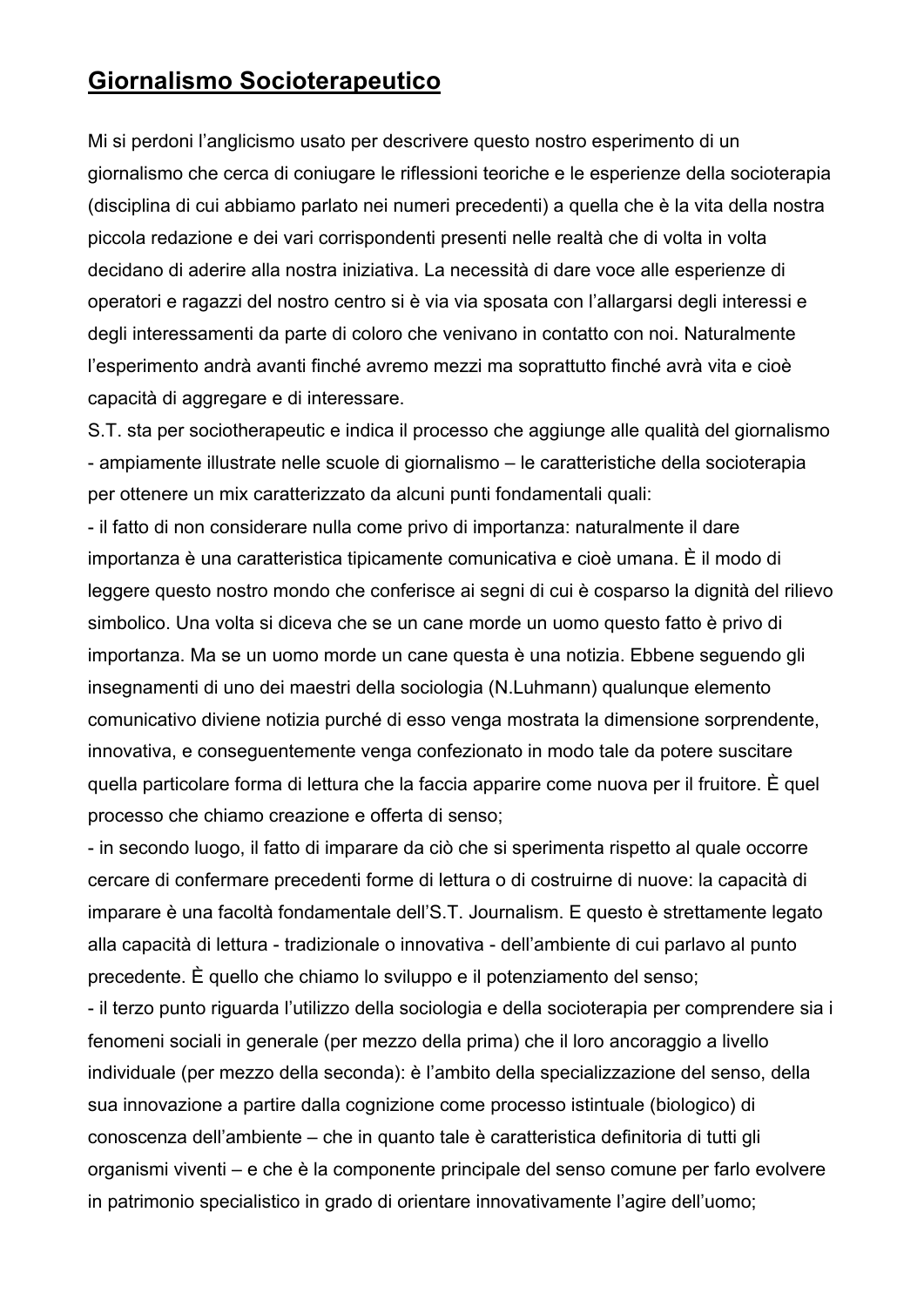- il quarto punto a integrazione dei tre precedenti, concerne la capacità di comprendere quello con cui si viene a contatto, al di là dei nostri pre-giudizi o grazie ad essi: i pre-giudizi non sono cattivi o buoni in astratto. Essi si possono trasformare sotto ai nostri occhi, durante il processo cognitivo, in funzione della particolarità delle situazioni e dei momenti di lettura, dei nostri stati interni, emotivi, o dei livelli di conoscenza posseduti. L'importante è che non si menta con se stessi. L'autoinganno diviene la vera trappola dovuta a motivi interni, a convenienze, a calcoli o interessi di parte, rispetto ai quali dobbiamo evitare di mettere in campo un meccanismo particolarmente insidioso: sappiamo di stare mentendo, decidiamo di farlo e alla fine ci comportiamo come se ci credessimo, anzi quasi quasi si finisce con il pensare che possa essere vero ciò che si sa essere falso. Il processo indicato in questo punto rende organiche e integrate le innovazioni del senso sia retroagendo sul tessuto conoscitivo posseduto che sviluppandolo;

- il quinto punto, riguarda l'agire nei termini di un costante rapporto educativo nei confronti dei fruitori: è quel legame comunicativo che permette all'opinione pubblica di crescere in parallelo con lo svilupparsi della conoscenza specialistica, attraverso la funzione del divulgare che è caratteristica precipua del giornalismo. In tale ottica esso diviene un momento organico e/o innovativo rispetto alle conoscenze di senso comune possedute da una certa popolazione in un certo periodo storico: la conoscenza in generale diviene così un processo vivo e vitale, funzione degli sviluppi teorici e della loro trasmissione agli appartenenti ad una certa cultura in modo tale da rendere sempre più attuale l'agire di questi ultimi.

Nel piccolo della nostra pubblicazione è ciò che cerchiamo di fare, in particolare con la rubrica "La stele di Rosetta". Difficile ma, speriamo, comprensibile. La presenza dei testi on-line può permettere ad ogni fruitore di richiedere assistenza nella comprensione di passi specialistici che gli dovessero risultare oscuri. Questa è, per noi, l'integrazione tra i vari media.

**------------------------------------------------------------------------------------------------------------------------**

# **Da Averno ad Arco Felice EDITORIALE** di **Leonardo Benvenuti**

Questo numero della nostra rivista assieme al prossimo si occupa del primo di due temi estremamente attuali sulla base di un'occasione che si è offerta ai miei occhi mentre andavo nel mio vagabondare professionale ad una delle mete lavorative di questo fertile ma faticosissimo periodo. Mi stavo dirigendo verso Pozzuoli da Napoli quando all'uscita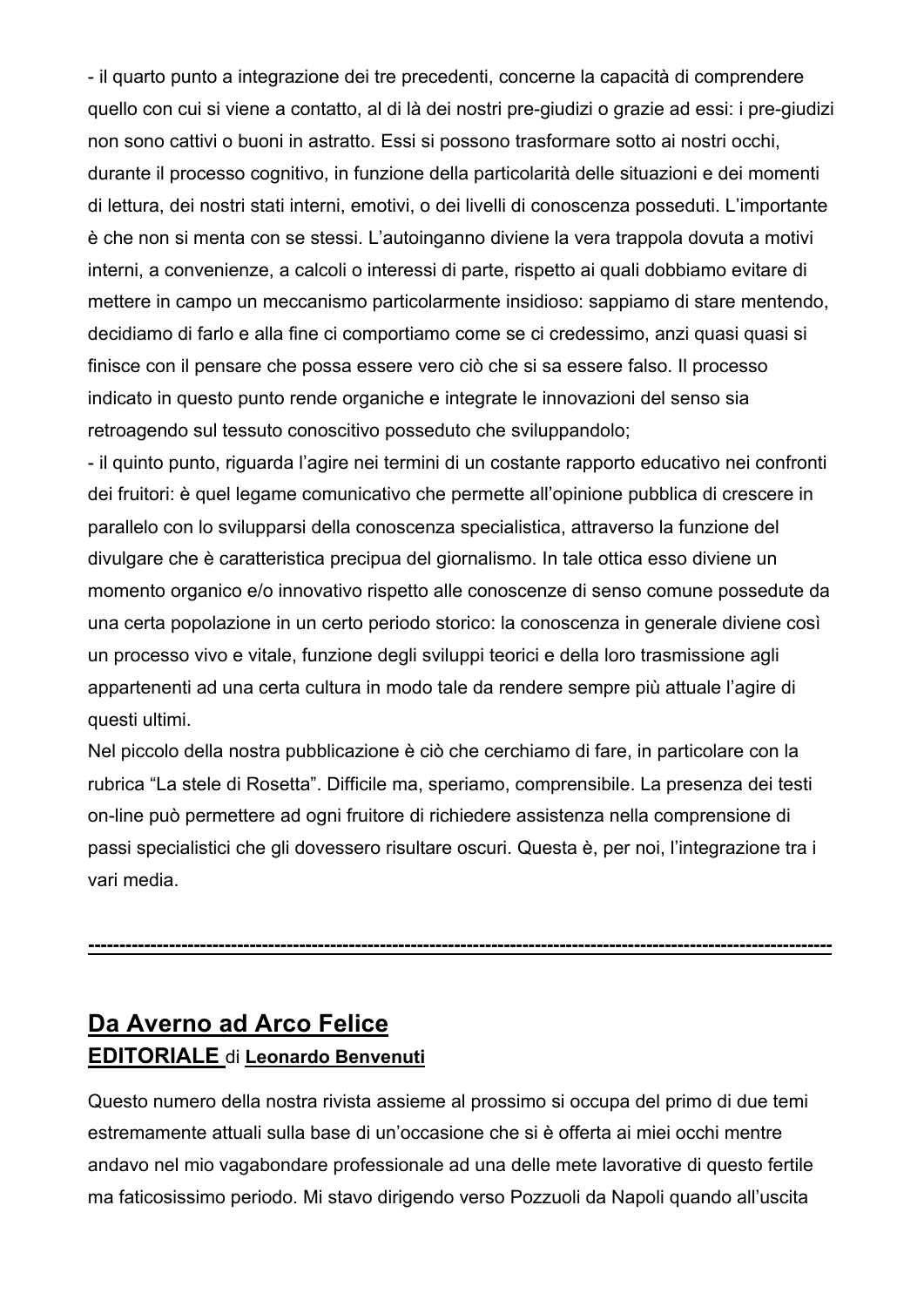dal raccordo della tangenziale la mia attenzione è stata attratta da due cartelli apparentemente accostati a caso: il primo indicava il lago di Averno, il secondo la località di Arco felice. L'occasione era ghiotta: due temi fondamentali per la nostra società mi si offrivano accostati quasi beffardamente. L'Averno in una direzione e la felicità nell'altra. Sembrava che i due cartelli stradali mi sfidassero ad affrontare argomenti che hanno fatto tremare le menti, probabilmente oltreché i polsi, di innumerevoli generazioni di studiosi, di filosofi e di canzonettisti. La sfida era stimolante: impossibile non raccoglierla. Così è nata la decisione da parte della redazione tutta di raccoglierla e di affrontarla in questo e nel prossimo numero della rivista. L'inferno nel primo e la felicità nel secondo.

L'Averno – ovvero il lago d'Averno che, per gli antichi, era la porta degli inferi – è il simbolo dell'aldilà, dell'ultraterreno, termini nei quali abbiamo individuato l'attuale concetto di inferno: ma che cosa significa inferno? È la domanda rispetto alla quale la redazione cercherà di dare alcune linee di approfondimento che porteranno ad una lettura di tipo socioterapeutico a partire dalla lettura degli articoli giunti.

Nel primo articolo il motore è quello filmico insieme ad una citazione da Italo Calvino: quest'ultima anticipa due posizioni possibili rispetto ad un inferno connaturato alla nostra vita che vanno da un'assuefazione ad esso che, quindi, lo rende invisibile a una scelta al suo interno di quanto sfugga all'inferno stesso in funzione della nostra capacità di distinguere e, soprattutto, di perseguire quanto distinto.

Ora nel commento ad un film riportato sembra che entrambe tali posizioni siano messe in pratica: l'inferno sembra essere contemporaneamente l'ambizione estetica di una dimensione simbolica che tutto permette al regista e l'utilizzo della forma del verosimile per catturare lo spettatore dandogli l'apparenza di verità e di possibilità di accadimento (concetti che verranno approfonditi nella stele di Rosetta). Di qui il turbamento dell'estensore dell'articolo. Di qui la pericolosità del prodotto simbolico nella misura in cui diviene, in una qualche forma, immagazzinamento di rappresentazioni che possono anche divenire possibili ipotesi d'azione. Il turbamento è la sensazione di disagio di fronte a visioni che per il fatto stesso di essere state tradotte in film possono influenzare lo spettatore, soprattutto se giovane e in formazione: in questo senso il guardare dello spettatore è già un'azione che potrebbe essere di condivisione, che lo diviene, di fatto, nel momento in cui ci si rida o ci si pianga sopra; nel momento in cui la si avvalli; e soprattutto per il fatto che una o più persone ci abbiano guadagnato sopra, in una maniera o nell'altra. Nel secondo articolo l'inferno viene visto attraverso gli occhi di un grande del passato: in una sorta di lettura per contrasto si capovolge il significato di senso comune dell'inferno per farlo diventare il luogo di destinazione, si direbbe, del laicismo nel quale si consuma una specie di divorzio tra il pensiero laico - tutti i grandi pensatori, in particolare politologi,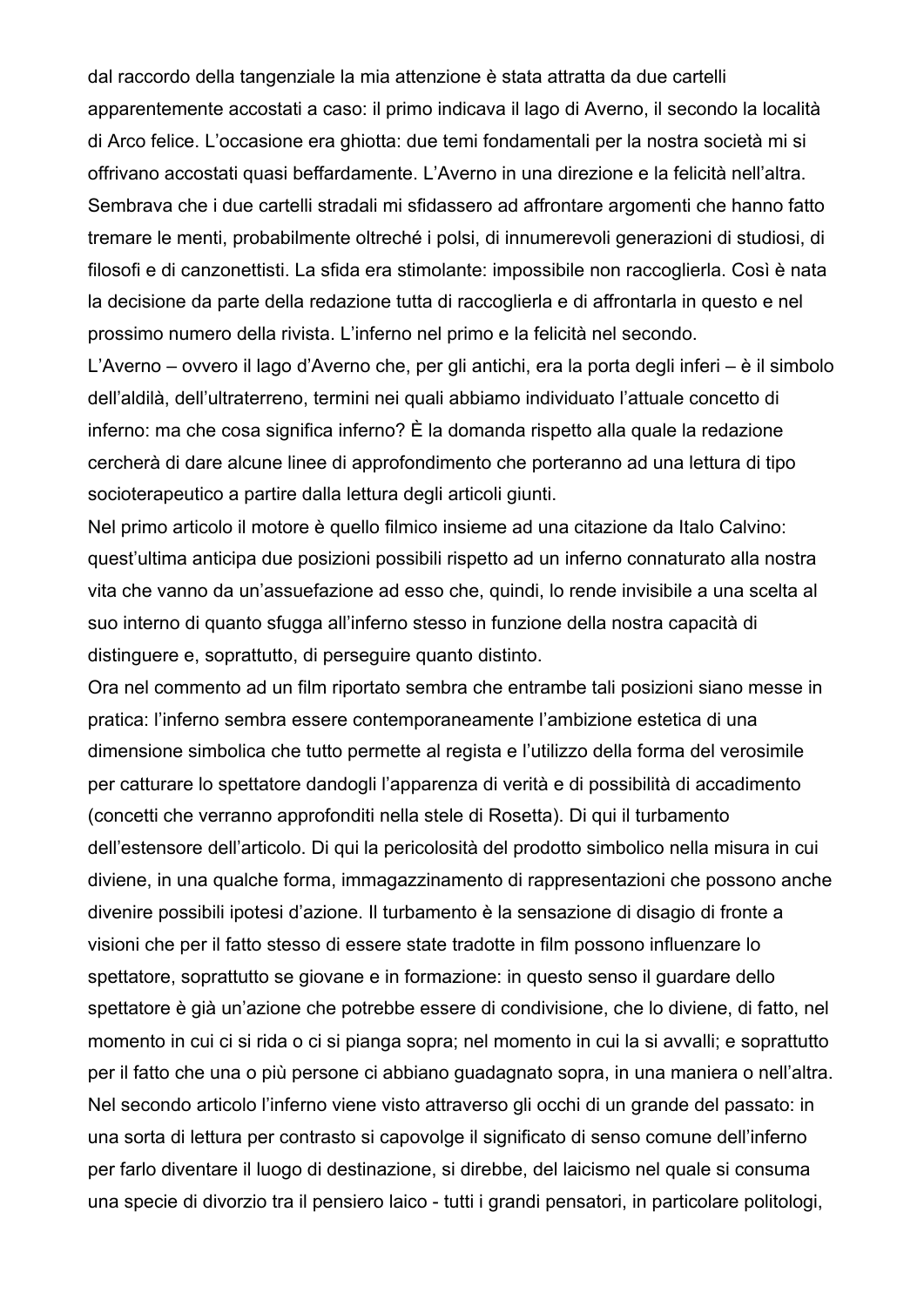vengono ivi relegati – e quello religioso – rappresentato dagli individui malandati e dagli abiti logori. Nel pezzo di Maurizio Maccaferri si incontra un approccio abbastanza pessimistico sia nella descrizione delle abitudini d'uso del termine inferno, sia nell'analisi che parte dal religioso per arrivare alla dimensione laica: dalla situazione dicotomica e chiara del primo si passa ai dubbi e al subbuglio della seconda. Il tutto comunque finisce con una nota positiva che rimanda ad una (presunta?) capacità individuale di azione. Il quarto intervento offre una prospettiva indubbiamente confortante, almeno in primo momento. La Visione è quella di un inferno collegato alla terra non solo con una strada a senso unico ma con una che può, almeno in termini mitologici, essere percorsa anche in senso inverso. Nella stele di rosetta potremo vedere una particolare lettura della possibilità offerta ad Orfeo, in collegamento con l'Adamo ed Eva cristiani, introducendo la dinamica storica di successione tra le società comunitarie dell'oralità e quelle individualistiche della tipografia. Seguono una serie di riflessioni di Raffaele Facci sul legame tra la volontà e l'inferno che fanno anche riferimento sia ad una serie di definizioni classiche sia ad una serie di detti popolari e religiosi; seguono alcune amare considerazioni di Riccardo Masetti, forse proveniente da una posizione religiosa delusa (pentito?), per il quale l'inferno può essere costruito oppure ci si può ritrovare dentro, una differenza di posizione tutto sommato veramente rilevante. Altri quattro articoli riguardano l'inferno: della gioventù e del disorientamento verso il futuro o verso la disabilità o a causa della solitudine (di Paola Civiero); del provincialismo come criterio di valutazione dei costumi di tutto il mondo sulla base dei propri, anche quando ci si accorge che si sta peggio di coloro che sembrano abitare gli inferni dell'indigenza e della povertà (di Maurizio Covarelli); di un simbolico che gestisce la persona - mentre dovrebbe essere gestito - al punto da invertire il significato dello stesso cibo in modo da farlo diventare il nemico, un fantasma pauroso frutto di un'infinita serie di immagini apparentemente neutre e di fatto portatrici di cariche affettive che finiscono con il bypassare le difese individuali, e che finiscono con l'incatenare la mente a modelli che pur essendo medialmente appresi finiscono anche per essere considerati come propri e per questo vincolanti per i propri comportamenti (di Ilaria Giacometti); infine un saggio interessante perché sembra descrivere una situazione dall'interno, nel momento in cui forse una persona sta varcando la porta dell'inferno per uscirne (di Roberto Pallini). L'ultimo blocco di contributi redazionali e di amici esterni è abbastanza vario e ha il merito di finire con un intervento di una freschezza unica: quello di Cecilia.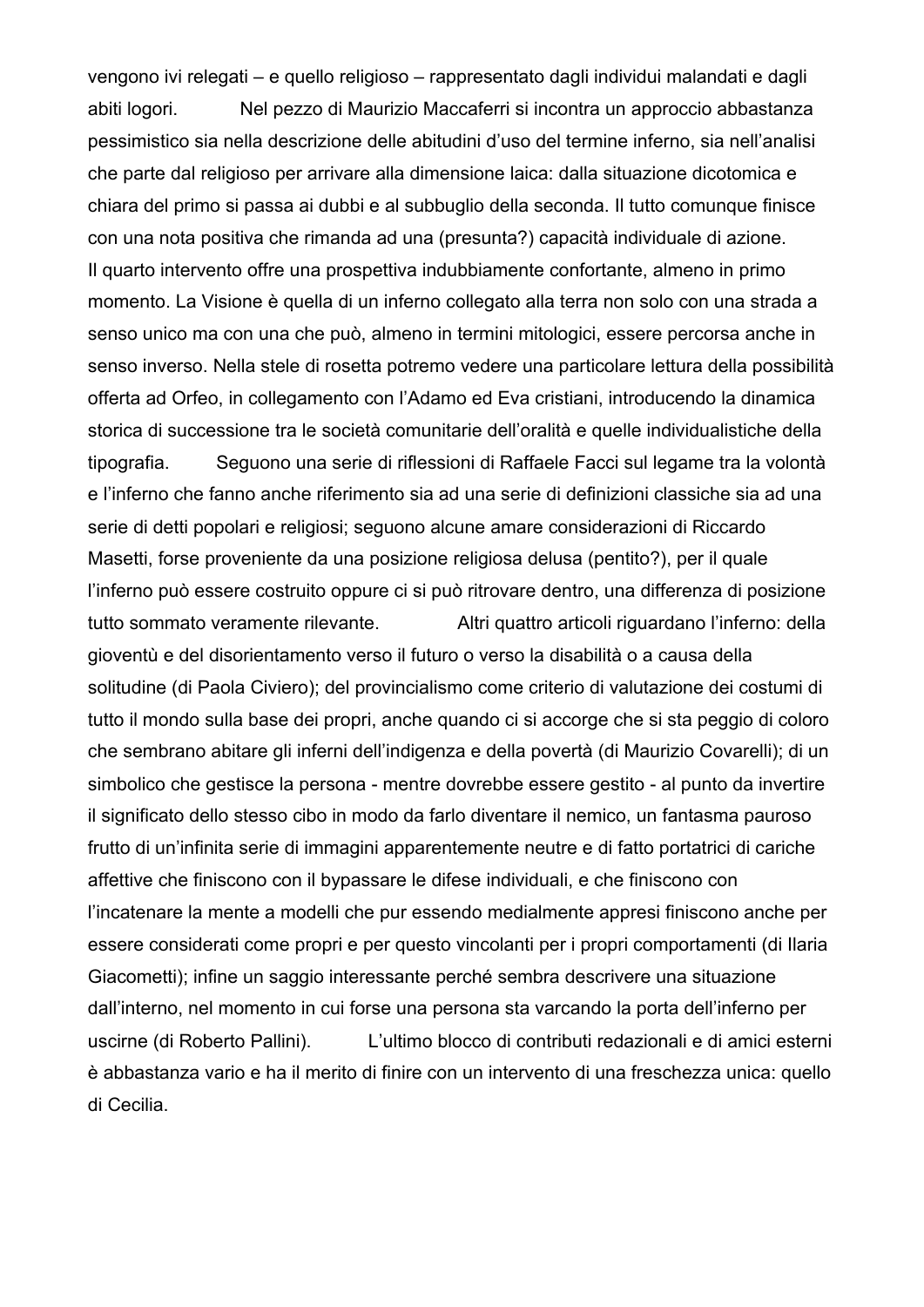**La Stele di Rosetta è il nome dato a questa nostra rubrica poiché essa, in analogia con quanto successo rispetto alla decodifica dei geroglifici egiziani, è destinata ad agire da elemento fondante una lettura parallela di un testo, nei termini di una sua traduzione, non letterale ma concettuale, nella prospettiva socioterapeutica. Alle radici di tale introduzione vi è la difficoltà, ben conosciuta da chi si avvicina alla socioterapia, ad esprimere pensieri - sia specialistici che di senso comune uscendo da quelli che possono essere definiti alcuni automatismi culturali tipici della nostra conoscenza. Per ogni articolo pubblicato nella sezione vi sarà una traduzione operata dal socioterapeuta.**

**------------------------------------------------------------------------------------------------------------------------**

**------------------------------------------------------------------------------------------------------------------------**

# **L'input filmico (l'ipotesi filmica)**

#### di **Vittoria Cervellati**

Un libro di Italo Calvino, Le città invisibili, descrive il concetto della materialità dell'Inferno in una breve proposizione: "L'inferno dei viventi non è qualcosa che sarà; se ce n'è uno è quello che è già qui, l'inferno che abitiamo tutti i giorni, che formiamo stando insieme. Due modi ci sono per non soffrirne. Il primo riesce facile a molti: accettare l'inferno e diventarne parte fino al punto di non vederlo più. Il secondo è rischioso ed esige attenzione e apprendimento continui: cercare e saper riconoscere chi e cosa, in mezzo all'inferno, non è inferno, e farlo durare, e dargli spazio". Pochi giorni fa ho avuto occasione di vedere un film, Butterfly Kiss di Michael Winterbottom, in cui, a mio avviso, le due protagoniste portano a risvolti estremi, per sé e per gli altri, l'inferno che già vivono. Un film che ha scatenato in me sensazioni fortissime attraverso le rappresentazioni di personaggi veri e amari, di amore e morte: un film che descrive un disagio d'animo di due donne emarginate dalla società. Il paesaggio urbano è quello dell'Inghilterra del nord fatto di autostrade, di stazioni di benzina, di motel, popolato di gente grigia e vuota quanto l'ambiente. E la storia di Eunice - una donna con un passato traumatico, alla ricerca dell'espiazione divina, tradotta in una flagellazione di un corpo, aggrovigliato in catene, pieno di lividi, piercing e tatuaggi - che tenta di ritrovare Judith, l'unica persona che le abbia mai dato amore. Questa inutile ricerca porta a conseguenze devastanti: Eunice uccide tutte le donne, il cui unico difetto è non chiamarsi Judith e tutti gli uomini con cui ha incontri furtivi. La sola che le si mostrerà gentile è Miriam, una donna che le offrirà alloggio e poi completa sottomissione diventando sua complice e amante. Anche Miriam vive infelicemente, a causa di un handicap, la sordità, che l'ha portata a chiudersi fin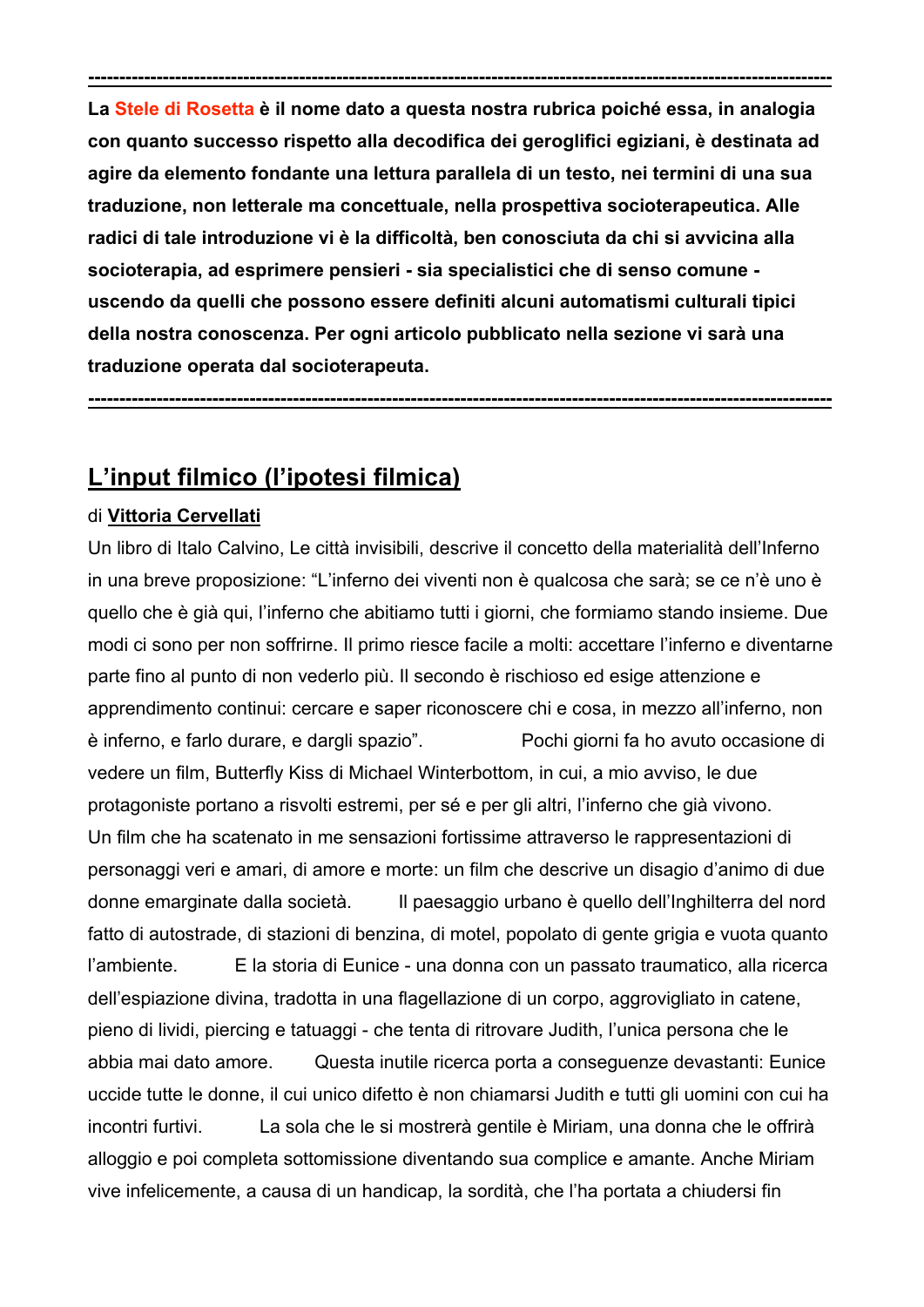dall'infanzia in una condizione d'esistenza piena di solitudine. Eunice si autodefinisce "cattiva" per natura, deve "cacciare fuori il male" per raggiungere la redenzione, si sente giustiziera e superiore rispetto ai personaggi/ vittime che incontra nei luoghi grigi e transitori nei quali si sviluppa l'azione. Arriva però alla disperazione, si rende conto di vivere in un inferno, pieno di violenza apparentemente senza che nessuno sembri averne colpa, infatti si dice dimenticata da tutti, dalla società, in quanto non è tenuta in considerazione né dalla polizia né dai mass-media, dimenticata da Dio.

Miriam, dall'aspetto ingenuo e puro, che sembra essere sottomessa a Eunice solo per aiutarla a diventare "buona", si trasforma prima in complice e poi in carnefice, in quanto sarà ella stessa a immolarla a Dio, affogandola nell'acqua fredda del mare…

Per quanto Eunice sia sconvolgente e spaventosa nella sua furia, rimane un personaggio anomalo rispetto alla società, mentre Miriam è il prodotto di un ambiente che l'ha resa così indifferente alla realtà da non essere neanche impressionabile di fronte alle uccisioni a cui fa da spettatrice, ma così influenzabile da diventare lei stessa assassina.

Eunice afferma a un certo punto del film che sarà in grado di trasformare Miriam in "diabolica" prima che lei la renda buona. Miriam in realtà è vuota, senza emozioni e di conseguenza senza morale. Quindi, mi chiedo, se una "persona" arriva ad accettare il mondo attorno a sé, accettando e facendosi svuotare da esso, quando si trova a dover giudicare cosa e chi sia l'inferno, che cosa può accadere? A che conseguenze può portare? Quante persone può coinvolgere nel suo inferno? Quante Miriam (o quanti come Miriam) esistono nella nostra società?

# **LA STELE DI ROSETTA** di **Leonardo Benvenuti**

Dal punto di vista socioterapeutico l'argomento più importante dell'articolo è rinvenibile nella caratteristica del simbolico filmico (e del simbolico in generale) di essere contemporaneamente plastico e non esistente: plastico perché completamente e infinitamente malleabile e plasmabile in funzione della pura e semplice fantasia del regista, dell'attore o di colui che gestisce la comunicazione, esempi ne siano le infinite possibilità offerte dai cartoni animati o dalla produzione cinematografica degli effetti speciali; non esistente poiché il simbolico per definizione è immateriale e cioè è al di là di ciò di cui è fatto, vale per ciò che rappresenta e, in tal senso, è contemporaneamente l'insieme di particolari stati del supporto nella comunicazione (oggi soprattutto elettricoelettronica, ma non solo) o della relazione comunicativa e l'insieme dei significati che ad esso vengono attribuiti, in modo convergente o dissonante, dai poli che agiscono la comunicazione. Una sorte per certi versi analoga riguarda il concetto di realtà che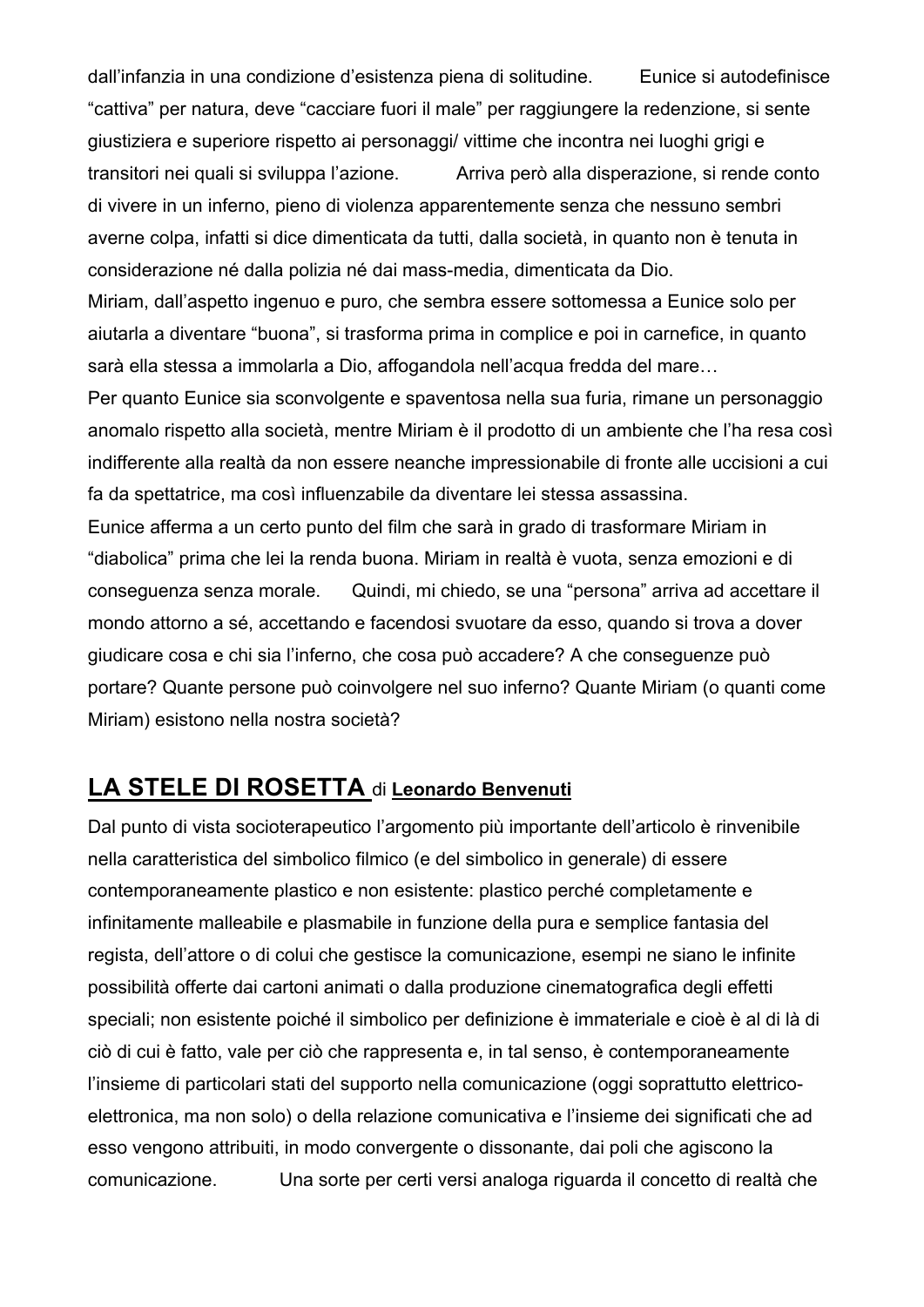nell'accezione di senso comune diviene sinonimo di esistente e questo crea una notevole confusione proprio quando, ad esempio, viene utilizzato per indicare quel particolare fenomeno contemporaneo che viene chiamato "realtà virtuale". La «realtà è sempre virtuale» recita la socioterapia poiché è sempre e comunque una lettura dell'ambiente, funzione del medium dominante, operata sulla base del sistema teorico (o sistema di rappresentazioni) posseduto da colui che parla: non mi scorderò mai quell'idraulico che parlava del sistema politico come di un immenso sistema idraulico che doveva servire per travasare risorse dalle tasche degli uni alle tasche di altri, secondo il principio dei vasi comunicanti. Metafora forse indicativa di particolari situazioni storiche del nostro paese, ma che comunque è indicativa di un intero modo di pensare, di interpretare, ad esempio, l'ambiente Italia. Ma è proprio questa concezione della realtà quella che permette di dare una risposta all'ultima domanda contenuta nell'articolo: l'accettazione del mondo esterno finisce con il sembrare un estremo grido di dolore da parte di una società che nello svilupparsi dei fenomeni di dipendenza corre il rischio di vedere perdere l'autonomia dei propri membri e, in definitiva, di se stessa. L'inferno allora acquista un significato interessante proprio perché diviene lo stato di chi accettando il mondo così com'è si fa svuotare; purgatorio prima ed inferno poi di chi non è più in grado di gestire se stesso nel nome di una libertà che diviene parola vuota proprio perché priva della possibilità di poter non-volere, che, in più, diviene fonte di un contagio quasi infinito verso chi ancora non è stato risucchiato in tale stato. Anzi il contagio diviene necessario perché sarebbe intollerabile la presenza di persone non contagiate. La plasticità diviene la caratteristica di tutto quello che costruisce dipendenza - sostanze, abitudini di vita e alimentari, gioco, media, internet, ecc. – la non esistenza viene data dal godimento che è legato non all'esercizio delle proprie facoltà o capacità ma a una sostanza o a un modo di vivere o di comunicare che ci obbliga e non ci lascia spazio. Ci monofunzionalizza. Ci paralizza e paralizza. Il contagio diventa medium. Quanti come Miriam? Sarei tentato di rispondere tutti o nessuno.

# **Gli inferni di Niccolò**

#### di **Patrizia Marani**

Sul suo letto di morte, Niccolò Machiavelli pare aver narrato, divertito, agli amici fedeli che gli stavano intorno, un sogno che aveva fatto alcune notti prima.

Mentre si avviava nell'aldilà il filosofo aveva incontrato un gruppo d'individui malandati, dagli abiti logori. "Chi siete?" aveva chiesto loro. "Siamo i santi e i beati, andiamo in paradiso", gli fu risposto. Procedendo nel suo cammino incontrò invece un gruppo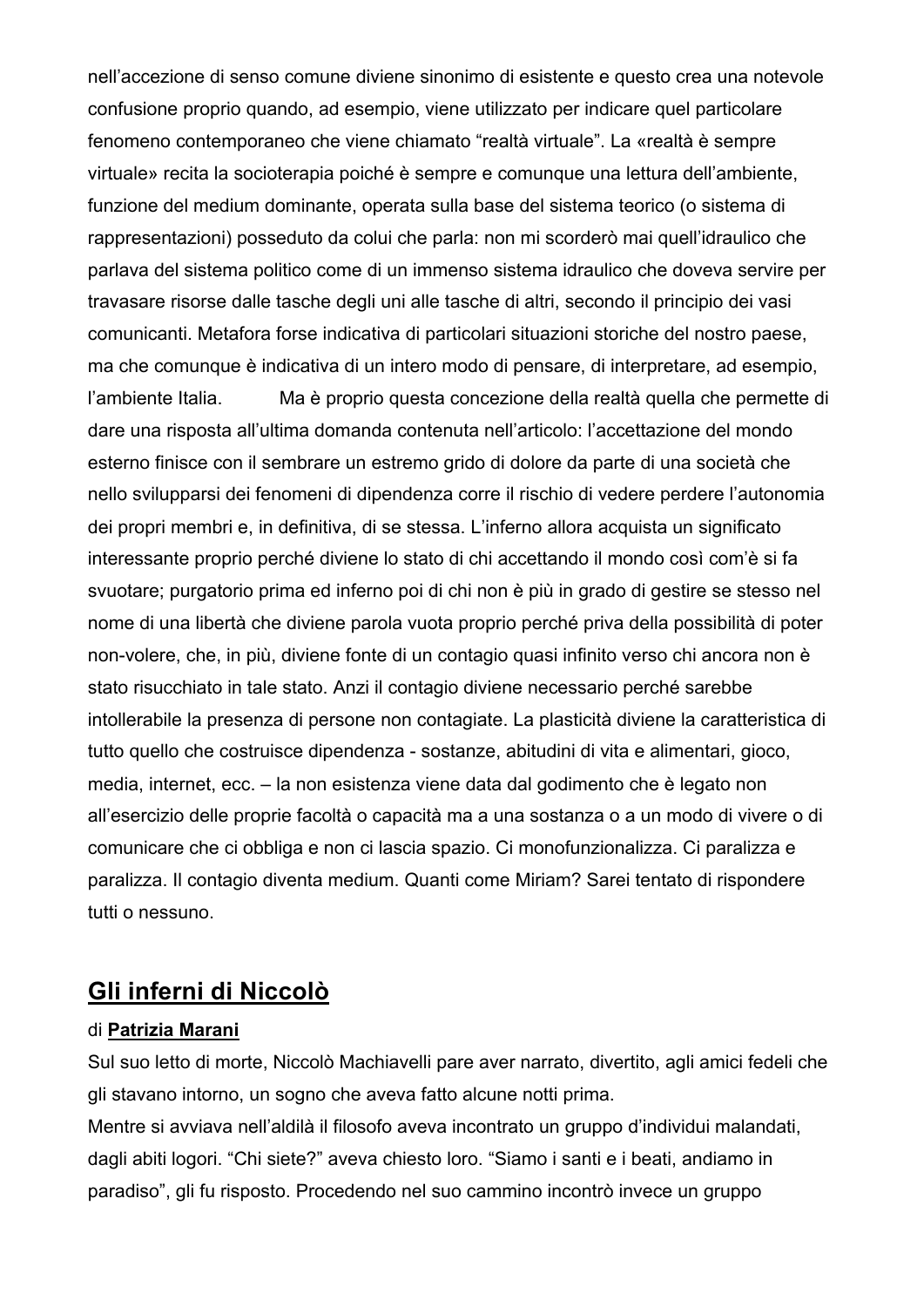d'uomini dall'aspetto nobile che, con aria grave, discuteva animatamente d'importanti questioni politiche. Fra loro riconobbe filosofi politici o storici dell'antichità. "Chi siete?"chiese. "Siamo i dannati dell'inferno", gli risposero in coro. Niccolò raccontò ridendo agli amici che se così fosse, lui preferirebbe di gran lunga andare all'inferno a discutere di grandi questioni politiche, anziché in paradiso a languire nella noia fra i santi e i beati. Ma perché Machiavelli immagina che i filosofi della politica o gli storici siano dannati? L'attività più alta che si possa intraprendere è secondo lui l'esercizio attivo o teorico della politica, perché conduce alla fondazione e alla riforma degli stati, al buon governo, alla convivenza civile fra gli uomini e alla ricerca del bene comune. Ma i filosofi o i capi di stato, lungi dal ricevere premi ultraterreni, sono dannati per l'eternità perché per attuare le imprese che li hanno resi immortali hanno dovuto trasgredire i precetti del cristianesimo. In circostanze in cui la vita e la libertà della collettività sono messe in pericolo, un capo di stato non può agire secondo i dettami della morale cristiana, perché deve essere pronto a compiere atti che da essa sono condannati. "Nelle azioni degli uomini, e soprattutto dei principi, per cui non vi è arbitro imparziale, si bada al fine" è la famigerata frase liberamente tradotta con "il fine giustifica i mezzi". Ma cosa intende esattamente con ciò Niccolò? Nei confronti del gonfaloniere Soderini, il capo del governo della repubblica fiorentina, egli fu molto duro. Per non voler prendere misure straordinarie contro i nemici della repubblica, i cospiratori che riportarono al potere i Medici, il capo di stato fiorentino perse "insieme con la patria sua, lo stato e la riputazione". Lo disprezza per la sua innocenza, per la sua incapacità d'infliggere il male necessario. "Posso ammirare Soderini come uomo, ma non come capo di stato" asserisce. Alla morte del gonfaloniere, egli scrive: "La notte che morì Pier Soderini, l'alma n'andò dell'inferno a la bocca; gridò Pluton: " Ch'inferno? Anima sciocca, va' su nel limbo fra gli altri bambini".

Nel suo modo irriverente e lucido, Machiavelli affronta il problema del male e di come debba essere combattuto. Per il Nostro, il male massimo è la perdita della vita e della libertà. E la guerra è quindi la quintessenza del male, il vero inferno in terra. Machiavelli sa che lungi dall'essere un fatto straordinario è la perenne condizione umana. Quell' inferno l'uomo deve fare tutto ciò che è in suo potere per evitarlo, ma come? In primo luogo, crede Niccolò, chi ama la pace deve sapere fare la guerra. E' così che nel 1527 gli stessi lanzichenecchi, che avrebbero ben presto compiuto il Sacco di Roma e che si accingevano ad attaccare Firenze, di fronte all'agguerrito esercito della lega degli stati italiani indietreggiarono. I condottieri, dopo le infinite arringhe di Machiavelli e Guicciardini, avevano messo da parte, per un istante almeno, le perenni divisioni e avevano concentrato i loro eserciti vicino alle mura della città toscana e Firenze fu salva. Clemente VII, seppur avvisato da Machiavelli sul miglior corso d'azione, non volle e non seppe fare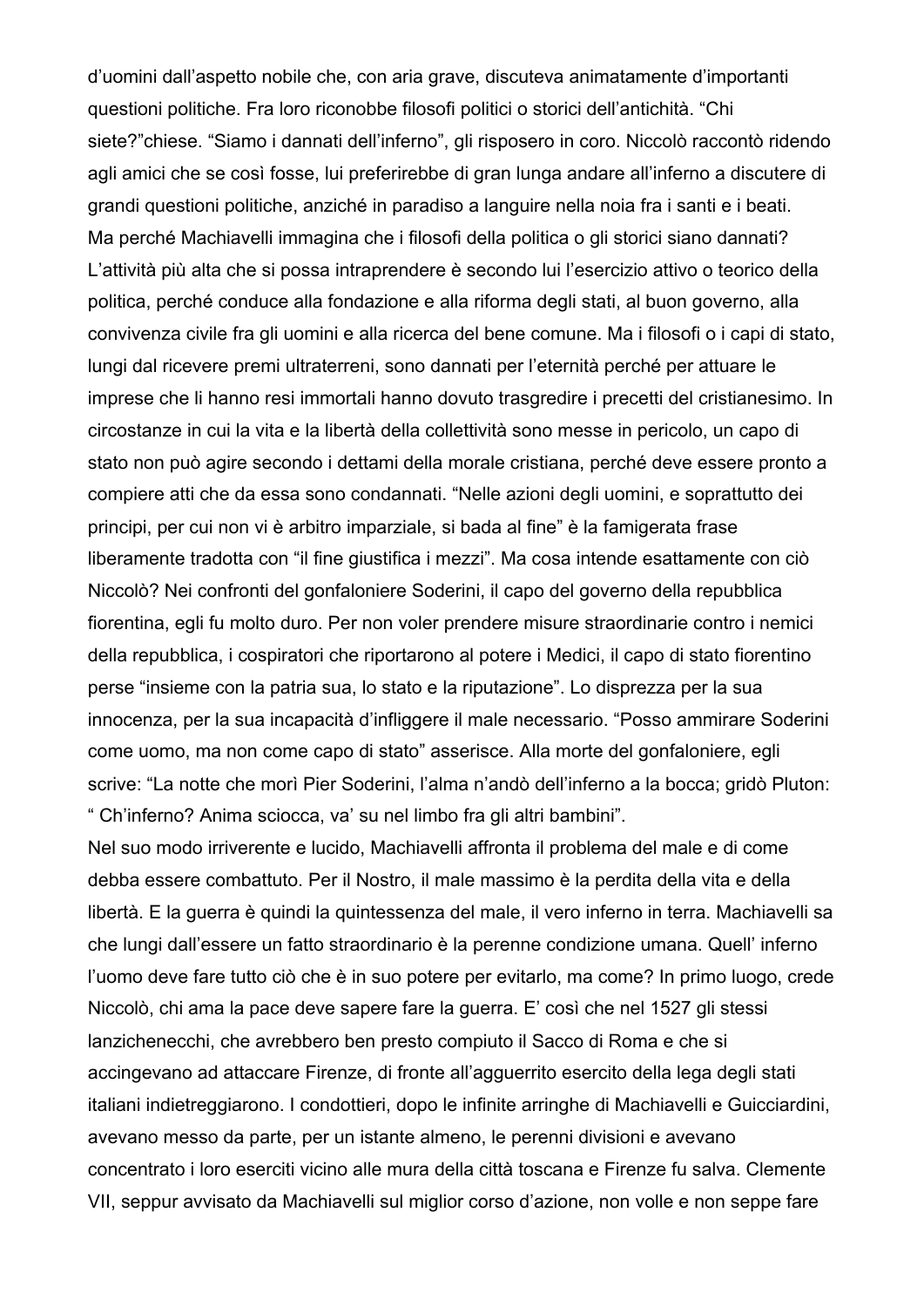altrettanto per Roma, che fu devastata. Il potenziale bellico serve dunque, secondo il cancelliere fiorentino, da deterrente per chi voglia privarci della vita e/o della libertà. Più dell'inferno dell'aldilà, egli temeva quello in vita. Alla caduta del governo repubblicano, cui aveva preso parte, e al ritorno dei Medici al potere, fu cacciato in prigione e sottoposto a terribili torture perché sospettato di aver cospirato contro i Medici. Da quell'inferno emerge però più forte, psicologicamente e fisicamente, stupito lui stesso di non aver confessato il falso, di aver resistito all'autoaccusa che lo avrebbe perduto, ma che lo avrebbe salvato nell'immediato. Agl'inferi scende ancora quando viene forzatamente allontanato dalla politica attiva, il più grande male che potesse mai capitargli. Machiavelli era un purosangue della politica, ne aveva il talento, l'intuito, aveva studiato i classici fino all'esaurimento. Ebbene, ricade in povertà, si ritira a vivere in campagna fra villici e fattori, lui che aveva praticato i regnanti più potenti d'Europa. L'inferno è il non poter realizzare le proprie potenzialità.

"io spero e lo sperar cresce 'l tormento;

io piango, e 'l pianger ciba il lasso core;

io rido e 'l rider mio non passa drento;.."

Egli era però maestro del fare di necessità virtù e dalle condizioni di vita più avverse sapeva trarre frutti straordinari, una lezione che aveva imparato nell'infanzia quando, soleva ripetere, invece di fiorire doveva sopravvivere. Pertanto, incompreso dai contemporanei, come in esilio nella solitudine della sua casa di campagna, allontanato dalla politica, depresso, inizia a scrivere quelle teorie politiche che non può più attuare. Come la sera, nella sua umile stanzetta nella campagna toscana, indossando gli sfarzosi abiti del rappresentante di stato, dialoga idealmente con i grandi storici latini del passato, Niccolò affida ai posteri quel pensiero che sarà raccolto nei secoli successivi dai più grandi fondatori di stati, dai padri costituenti americani agli artefici del risorgimento italiano. Per approfondimenti, l'ultima (e bellissima) biografia su Machiavelli: "Il sorriso di Niccolò" di Maurizio Viroli. Viroli è docente di scienze politiche all'università di Princeton, NJ.

## **LA STELE DI ROSETTA** di **Leonardo Benvenuti**

Come messo in rilievo nell'editoriale, nel secondo articolo si ricorda la percezione, molto chiara nel pensiero di Macchiavelli, del passaggio dalla società teocratica medioevale a quella laica rinascimentale. Nei termini della socioterapia tale passaggio coincide con la nascita della soggettività quale forma evolutiva dell'auto-organizzazione dell'uomo. La soggettività è di per sé autoreferente e, in quanto tale, introduce la laicità e l'esternalità rispetto alla referenza e cioè al riferimento ad autorità ultraterrene e ai valori religiosi: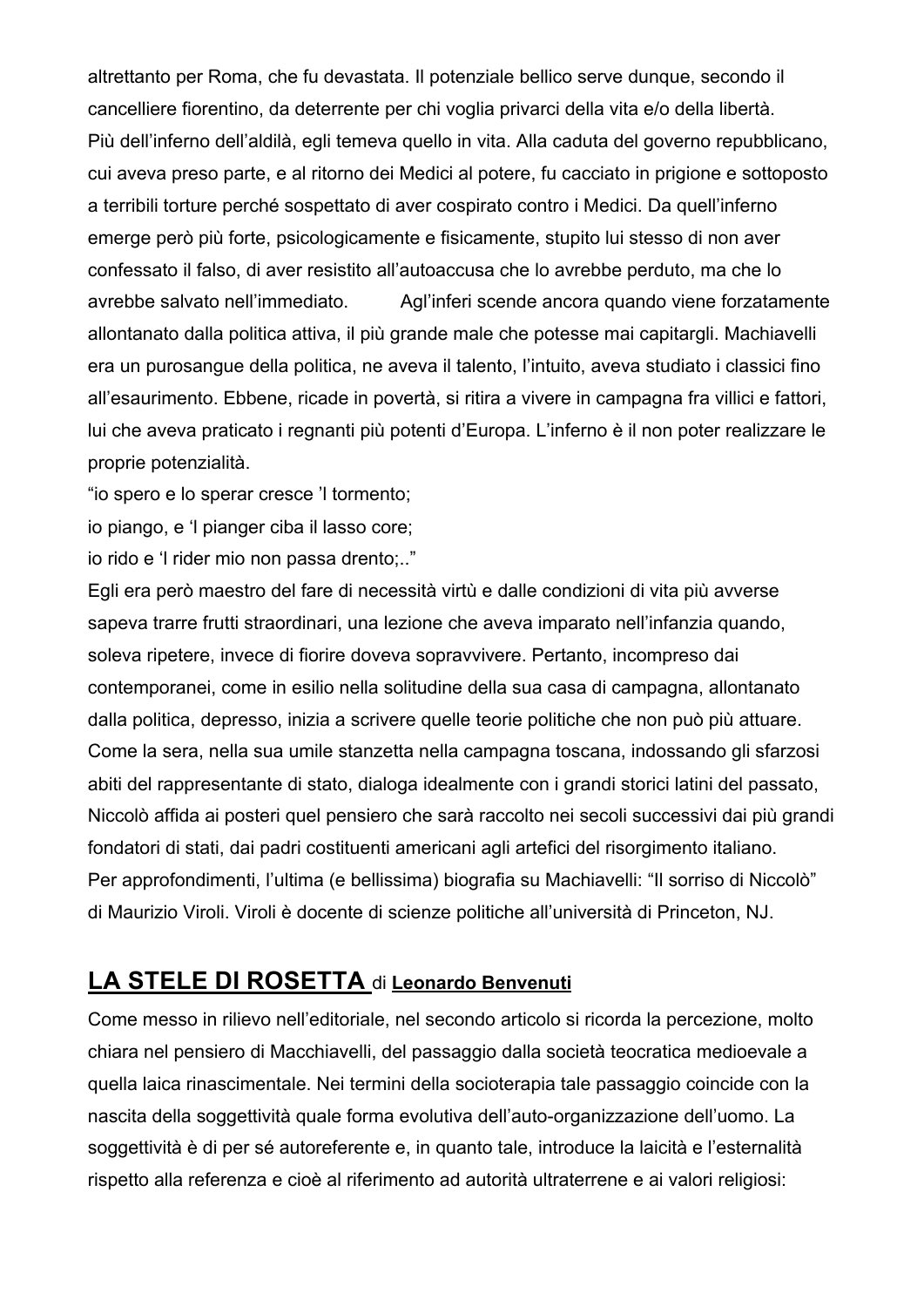questi ultimi, in particolare, cambiano di status divenendo oggetto di decisioni intime della persona e non più dimensione collettiva di gestione delle società. In particolare la morale cambia di status e la soggettività come forma di gestione della società diviene il metro di giudizio di azioni che non assumono più una valenza assoluta ma diventano contingenti: il vero peccato del gonfaloniere Soderini è proprio quello di essere fedele ai principi religiosi in una società che si va progressivamente laicizzando. Perde di fronte ai Medici che sono già esponenti del nuovo ceto mercantile in ascesa. Lui appartiene ancora alla cultura precedente, non smaliziata come quella che si sta affermando, di qui la sua ingenuità che lo fa apparire come indegno dello stesso inferno e quindi destinato al limbo come i bambini morti non battezzati. Si potrebbe pensare quasi ad un antesignano del successivo mito del buon selvaggio. L'inferno in questo modo viene laicizzato come l'opposto del paradiso che diviene il posto per eccellenza della fede: ma allora l'inferno finisce con il coincidere con la terra, con il terreno. L'azione perde una valenza assoluta per divenire relativa alla situazione nella quale viene attuata; la morale non diviene più una faccenda dovuta al confronto con il divino ma una faccenda del decisore che, almeno in teoria, si trova a dovere rendere conto anche di un atto giusto che però cambia di senso nel momento in cui diviene atto perdente. La valutazione morale cessa di essere un requisito a priori per divenire una valutazione a posteriori, sulla base delle conseguenze dell'atto stesso: La necessità di prevedere le conseguenze diviene requisito morale: lui stesso collauda questa morale nel momento in cui non confessa e per questo si condanna all'inferno della povertà e dell'uscita dalla politica alle quali cerca di ovviare attraverso la finzione. Per fortuna ha così avuto il tempo di completare le proprie riflessioni teoriche.

# **Averno: una porta a due vie Il mito di Orfeo ed Euridice** di **Valeria Magri**

Orfeo, di origine Tracia, nell'iconografia greca, viene rappresentato nell'atto di cantare. Cantore per eccellenza, musico e poeta. Suona la lira e la cetra. Si narra che Orfeo sapeva cantare così soavemente che le bestie feroci lo seguivano, gli alberi e le piante si piegavano a lui e riusciva ad addolcire anche gli uomini più feroci. Dice Seneca: "..cessava il fragore del rapido torrente, e l'acqua fugace, obliosa di proseguire il cammino, perdeva il suo impeto….le selve inerti si movevano conducendo sugli alberi gli uccelli; o se qualcuno di questi volava, commuovendosi nell'ascoltare il dolce canto, perdeva le forze e cadeva…. Le Driadi (ninfe dei boschi), uscendo dalle loro querce, si affrettavano verso il cantore, e perfino le belve accorrevano dalle loro tane al melodioso canto…" Egli era sposo della ninfa Euridice. Un giorno Euridice, mentre passeggiava lungo un fiume della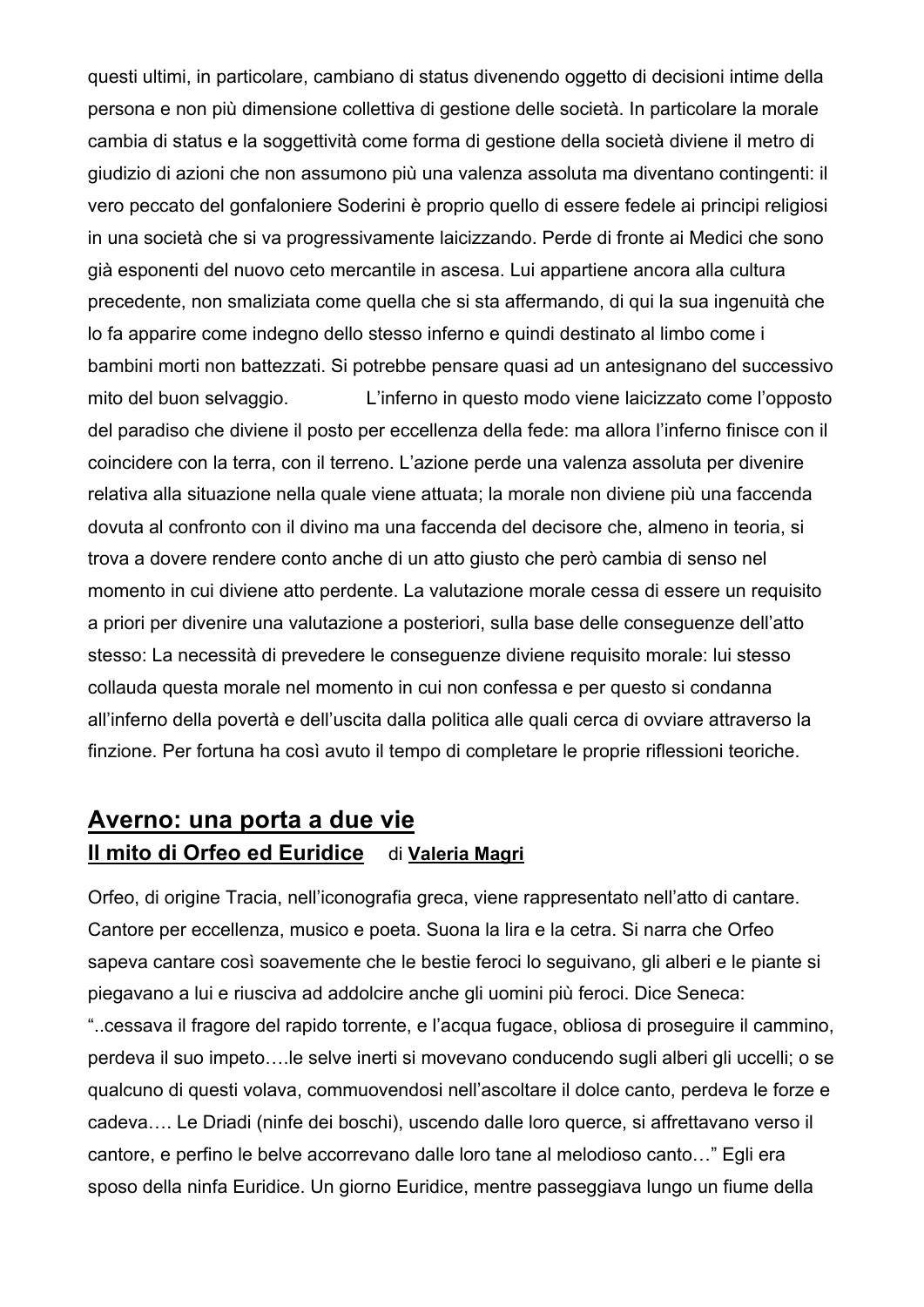Tracia, fu molestata dal pastore Aristeo. Nella fuga da lui, fra l'erba, calpestò un serpente che la morse uccidendola. Orfeo, inconsolabile per la morte dell'amata, decise di scendere agli inferi per riportarla nel mondo dei vivi. Egli discese nell'oscuro regno dei morti e con il suono della sua lira riuscì a commuovere il traghettatore Caronte e Cerbero il cane mostruoso messo a guardia dell'Ade. Con la sua musica persuase anche Ade e Persefone i signori del regno dei morti, che, infine, acconsentirono alla restituzione di Euridice. Ma ad una condizione: Orfeo doveva risalire verso la luce, seguito dalla moglie, senza mai voltarsi per vederla prima di aver lasciato gli inferi. Poliziano, nella "Fabula di Orfeo", 237.. dice: "Io te la rendo, ma con queste leggi:/ che lei ti segua per la ceca via/ ma che tu mai la sua faccia non veggi/finchè tra i vivi pervenuta sia!"

Ma Orfeo nella sua risalita dal mondo delle ombre, non resistette e, preso dal dubbio se veramente Euridice fosse dietro di lui, si voltò. Ed ecco che Orfeo perse la sposa la quale venne risucchiata negli inferi e questa volta per sempre. Anche se, Orfeo fa un altro tentativo per riavere la sua sposa, Caronte è inflessibile e gli nega l'accesso al mondo infernale. Ovidio, Metamorfosi IV "Si prendeva un sentiero in salita attraverso il silenzio, arduo e scuro con una fitta nebbia. I due erano ormai vicini alla superficie terrestre: Orfeo temendo di perderla e preso dal forte desiderio di vederla si voltò ma subito la donna fu risucchiata, malgrado tentasse di afferrargli le mani non afferrò altro che aria sfuggente……." Esiste una legge negli inferi: nessuno sguardo ma soltanto la voce è permessa. La prima cosa che sembrerebbe attirare la nostra attenzione è la trasgressione di Orfeo. Orfeo ha dimostrato coraggio. Il coraggio di affrontare un viaggio nel mistero, in una terra sconosciuta, il coraggio di affrontare l'ignoto e di rischiare. Ma non sa resistere, non sa contenere le sue ansie, i suoi dubbi, deve controllare se ciò che gli è stato promesso sia vero. Non sa contenere il suo desiderio. Non sa accettare una regola del mondo dei morti. Non sa aspettare. Concetti importanti questi che possiamo ricondurre anche al nostro vivere quotidiano. Il viaggio, per noi, agli inferi, può essere, un cammino attraverso un'esperienza faticosa e dolorosa dalla quale riscattarci e riceverne in cambio un premio. Orfeo è sceso agli inferi per la sposa, noi possiamo scendere nell'inferno di noi stessi affrontando un viaggio che ci porta in un luogo dell'anima fino ad allora sconosciuto. Le aspettative rispetto al viaggio, per noi, possono essere di apprendimento per la nostra vita. Il viaggio, soprattutto se è faticoso, ha senso se ci permette di raccogliere frutti e di vivere meglio. Insomma, ci aspettiamo un premio. Noi per scendere agli inferi non dobbiamo convincere nessuno ad aprirci la porta, com'era per Orfeo, tant'è che a volte nella vita ci possiamo trovare improvvisamente di fronte a quella porta, l'Averno, la cui scelta di aprirla o lasciarla chiusa spetta soltanto a noi. Aprirla può rappresentare per noi, una possibilità, una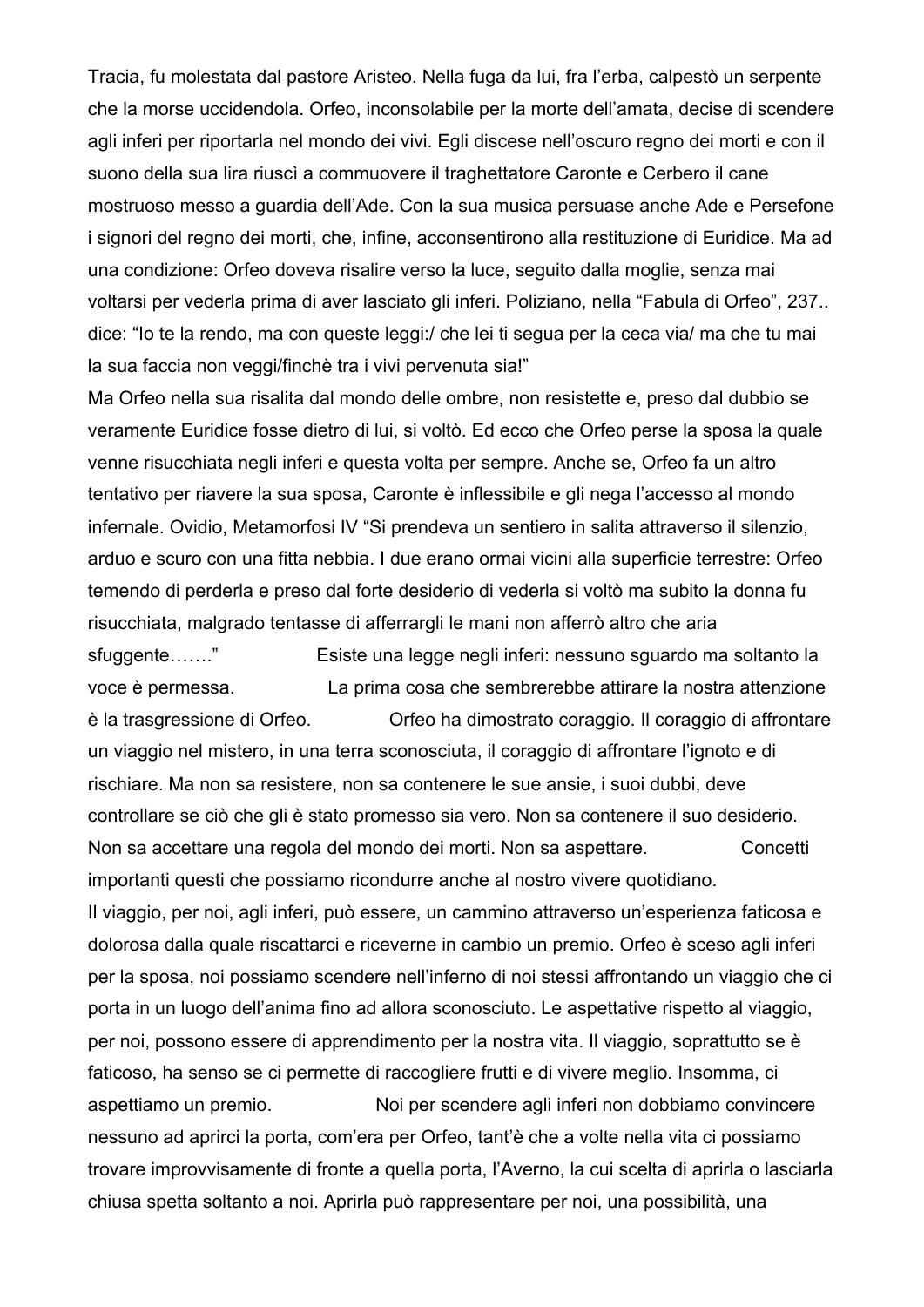opportunità di conoscerci e di uscire da una situazione difficile. L'uscita da quella porta, con il premio, sembrerebbe accadere soltanto se riusciamo a contenere le nostre ansie, a non trasgredire le regole che fanno parte, in quel momento, di quel luogo chiamato inferno, imparando insomma a stare dentro alle nostre paure, dubbi e sofferenze. Questa è la prova alla quale siamo sottoposti. Se non superiamo tale prova non avremo il premio. Ecco perché la porta dell'Averno è a due vie. Il mito di Orfeo sembra dirci che posso entrare ma anche uscire. Ma se perdo quella opportunità sembra non essercene un'altra. Infatti Orfeo non recupera più la sua Euridice. Il mito continua con la morte di Orfeo, ucciso dalle donne Tracie per la sua fedeltà alla memoria di Euridice. L'atteggiamento di Orfeo viene interpretato come un insulto a loro stesse. Si narra che il corpo di Orfeo fu fatto a pezzi e gettato nel fiume per arrivare fino al mare. E che la testa e le labbra del poeta arrivarono fino a Lesbo dove venne eretta una tomba in suo onore dalla quale sembrava uscisse il suono di una lira. Per questo l'isola di Lesbo fu, per eccellenza, la terra della poesia lirica. Orfeo perde l'amata per sempre ma la sua musica e le sue doti rimangono e l'isola di Lesbo ne è la conferma. Alla sua morte Orfeo fa un altro viaggio durante il quale perde parti di se stesso nel fiume e nel mare ma l'essenza più vera, più bella, più forte del suo essere rimane, si mantiene. Anche noi possiamo perdere per sempre un'occasione, un treno che è passato e sul quale non siamo saliti per paura forse o per superficialità oppure non abbiamo saputo stare dentro ad un'esperienza come dovevamo starci seguendo appunto le regole. Ma possiamo scoprire che ci può essere un'altra occasione diversa da quella di prima, naturalmente. Un'occasione che ci permetta di recuperare noi stessi.

## **LA STELE DI ROSETTA** di **Leonardo Benvenuti**

L'atto di Orfeo è un atto quasi autoreferente. Proprio in virtù di un'abilità posseduta, che è comunque un dono degli dei, egli riesce - con un atto che oggi definiremmo di temerarietà individuale rientrante egregiamente in quella che potrebbe essere vista come una prospettiva quasi soggettiva di azione di sfida agli inferi - ad impietosire e a piegare gli dei: ebbene tale azione viene poi resa vana da un atto ancora una volta quasi individuale poiché non gli basta quanto detto da Ade e da Persefone. Non si fida. Vuole controllare di persona. Oppure cede ad un desiderio individuale. In questo sta la caratteristica blasfema dell'atto, che viene dagli antichi Greci stigmatizzato come terribile al punto da fargli perdere la persona amata. L'assonanza con il mito di Adamo ed Eva risulta essere indubbiamente forte: anche in questo caso il nemico per la persona stessa che decide, e per chi ne resta coinvolto, si rivela essere una decisione in spregio a quanto comandato.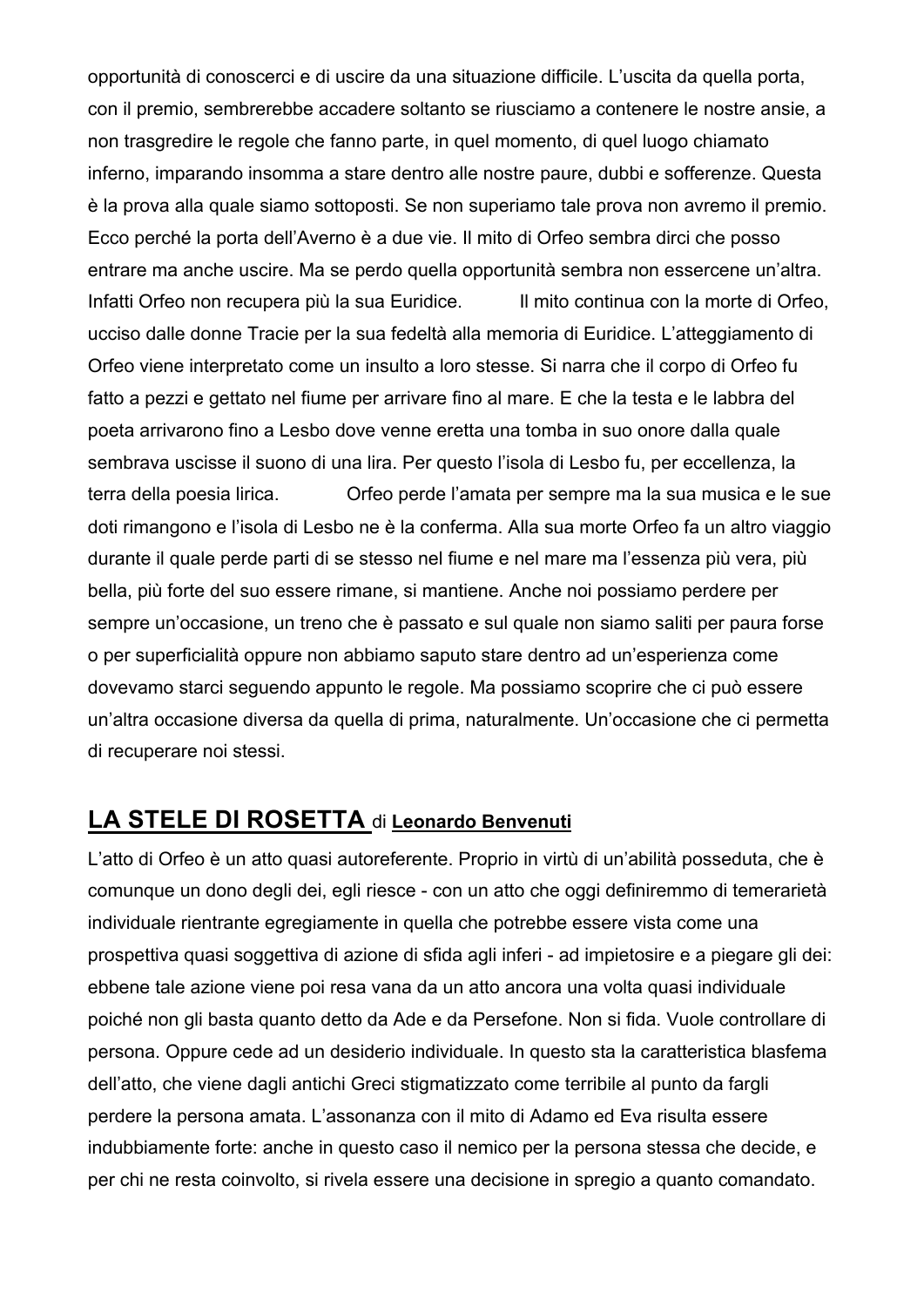Quello che viene stigmatizzato in una maniera quasi crudele è l'atto volitivo del singolo che proprio perché mette in discussione il dettato divino viene punito con una decisione di una crudezza che, probabilmente, ancor oggi stupisce. A essere chiamato in causa è, nei termini della socioterapia, la decisione individuale in quanto contrapposta a quella collettiva: tra le due sembra esservi un'irriducibilità completa. Gli dei finiscono con l'essere o una prospettiva ultramondana, e in tale caso richiedono una fedeltà assoluta, o una prospettiva comunitaria ed allora la decisione individuale, anche se proto-individuale, diviene crimine (per Adamo ed Eva) o perdita assoluta della donna amata (per Orfeo). L'atto volitivo personale viene percepito e stigmatizzato come trasgressivo senza che a tale termine venga dato il significato positivo attuale di espressione di un'individualità che solo dopo la stampa diverrà pregio: il singolo che agisce sulla base dei propri interessi personali viene percepito come disgregante rispetto alla comunità o al Dio. La visione particolaristica viene considerata come nemica di una società che non conosce altro che la visione integrata della collettività: la vista stessa diventa una fonte di peccato, una caratteristica che condanna alla morte rispetto a quanto intimato a voce, nelle società dell'oralità. Interessante è, poi, la seconda parte dell'articolo nella quale vi è una visione individualista del mito: l'inferno può diventare la metafora della vita quotidiana; il premio finisce con il correre il rischio di essere la ricompensa dell'adeguamento alle regole dell'inferno; nell'ottica di questa lettura dell'articolo l'inferno potrebbe essere la dimensione egoistica della prospettiva del singolo, del dolore vissuto egoisticamente come fine di ogni altra prospettiva. È Orfeo che si nega alle altre donne Tracie e cioè rinnega la sua appartenenza collettiva, tanto è vero che il suo corpo smembrato serve a mantenere e a spargere la sua arte una qualità che è collettiva e che finisce per caratterizzare i luoghi in modo tale da fare perdere alla sua essenza l'aspetto individuale per farlo, finalmente, divenire collettivo. La morte di Orfeo unita all'acqua del fiume e del mare diviene fonte di arte … collettiva. In un'isola.

# **Affrontare il disagio : "Le chiavi di casa" di Gianni Amelio** di **Paola Civiero**

La mia smania di vivere e di conoscere ha subito un arresto. Non so come sia successo ma improvvisamente mi ritrovo qui, in una città che non è la mia, a dover decidere se restare o se partire. Istintivamente vorrei tornare a casa, a riassaporare il caldo nido paterno e le attenzioni della mia famiglia. Anche il mio piccolo paese, situato nel cuore di un florido Nord-Est che pare non conoscere ancora la crisi economica, mi appare una culla in cui potrei costruire un futuro professionale ed affettivo stabile e duraturo.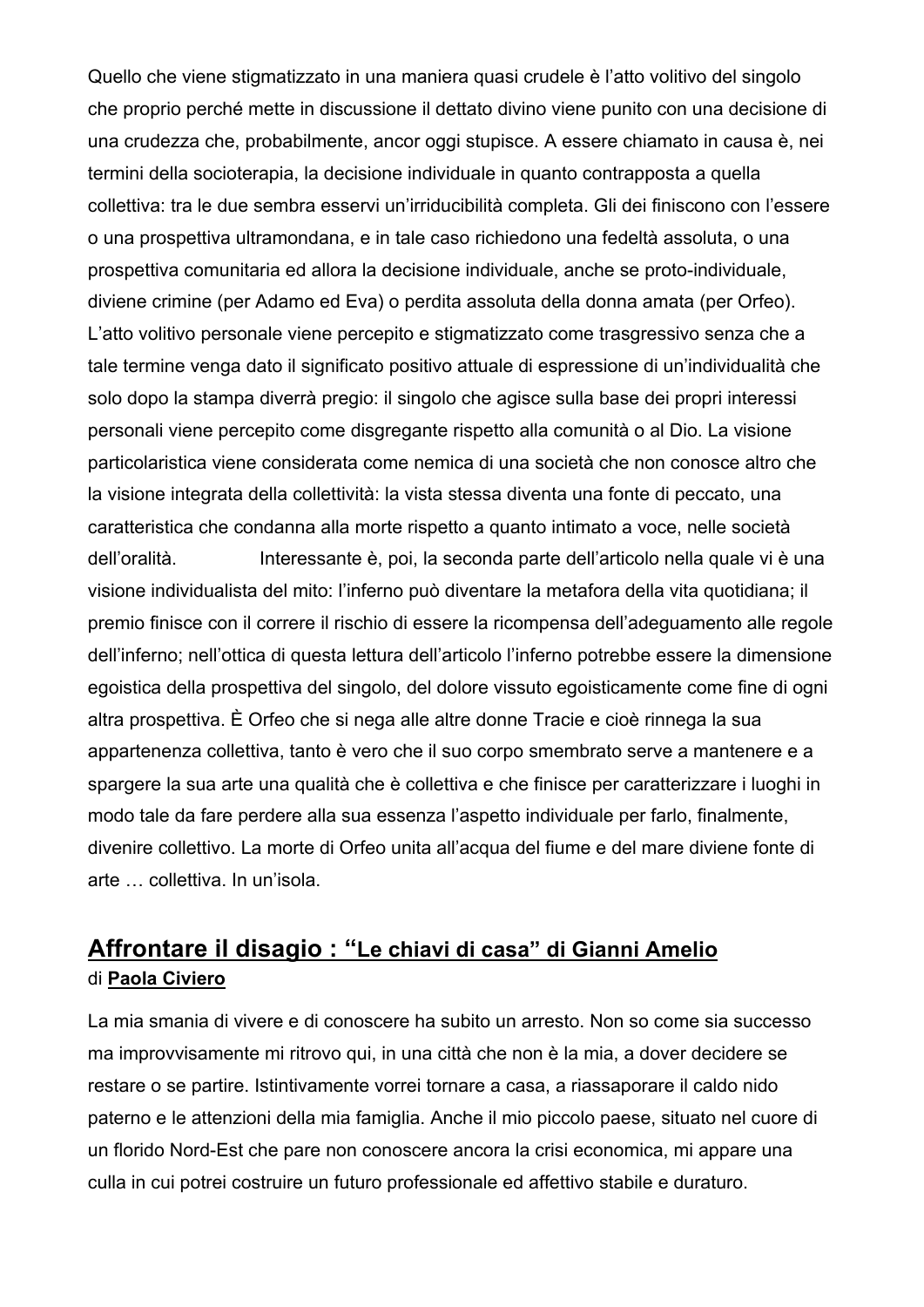All'improvviso non ho più il coraggio di rischiare di intraprendere la professione anomala che ho sempre sognato, quella di scrivere. Probabilmente la mia crisi è naturale: essa coincide infatti con la fine del mio corso di studi universitari. Mi continuo a ripetere che devo prendere una decisione per la mia vita, che devo scegliere dove andare e cosa fare. Inevitabilmente, questi pensieri generano un senso di ansietà e di scoraggiamento che mi impedisce di andare avanti. Più ci penso, più mi incupisco. È da anni che penso a dove andrò, a cosa farò "da grande", rimandando qualsiasi decisione al momento in cui mi si presenterà davvero la necessità della scelta. In questi periodi qualsiasi cosa mi può essere d'aiuto: il consiglio di un'amica, una massima filosofica, un versetto del Vangelo. Mi affido alle parole degli altri cercando di trarne un'ispirazione per vivere meglio e per, eventualmente, trovare una soluzione ai miei problemi esistenziali. Un film, Brucio nel vento (di Silvio Soldini, Italia-Svizzera, 2001) di cui ho già parlato, con il passare del tempo è diventato per me un faro illuminante. Oltre che mettere in luce un atteggiamento che fa parte della mia natura (la pazienza nel sopportare le situazioni avverse, sorretta dalla fiducia che tutto possa volgersi al meglio), questo film mi ha insegnato a cambiare un certo tipo di atteggiamento nei confronti della vita, ricordandomi che i sogni, se inseguiti con costanza e determinazione, possono realizzarsi. Leggendo la trama e le recensioni riguardanti Le chiavi di casa, il film di Gianni Amelio presentato all'ultima Mostra del Cinema di Venezia, mi sono incuriosita a tal punto da voler andare al cinema per me stessa, quasi a voler supplicare aiuto ad un film. Rido di me ma penso che forse la mia è solo furbizia: so benissimo che un film può servire a far riflettere, a volte come un trattato di filosofia. I film sono frutto dell'esperienza di grandi osservatori che sanno registrare emozioni e storie di vita traendone una morale utile e comprensibile per noi poveri spettatori, giovani inesperti e privi di genio e di saggezza. La storia di un padre (Kim Rossi Stuart) e di suo figlio Paolo (Andrea Rossi) affetto da gravi problemi di deambulazione è sicuramente toccante, grazie soprattutto alla magistrale interpretazione dei protagonisti e di Charlotte Rampling, che impersona il ruolo di una madre che il padre di Paolo incontra in un ospedale di Berlino. Ciò che attrae inoltre di questo film è la figura di Gianni, il padre appunto, che incontra il proprio figlio per la prima volta nel momento in cui lo accompagna in Germania. Paolo infatti è nato da una relazione che Gianni ha avuto in gioventù. La madre di Paolo è morta al momento del parto e il bambino è stato affidato alle cure della famiglia materna, che ha immediatamente allontanato Gianni. Se il rapporto fra padre e figlio all'inizio sembra essere tenero, con il passare dei giorni emergono i sensi di colpa di Gianni, che prova compassione e vorrebbe cancellare in sé stesso il peccato di aver abbandonato il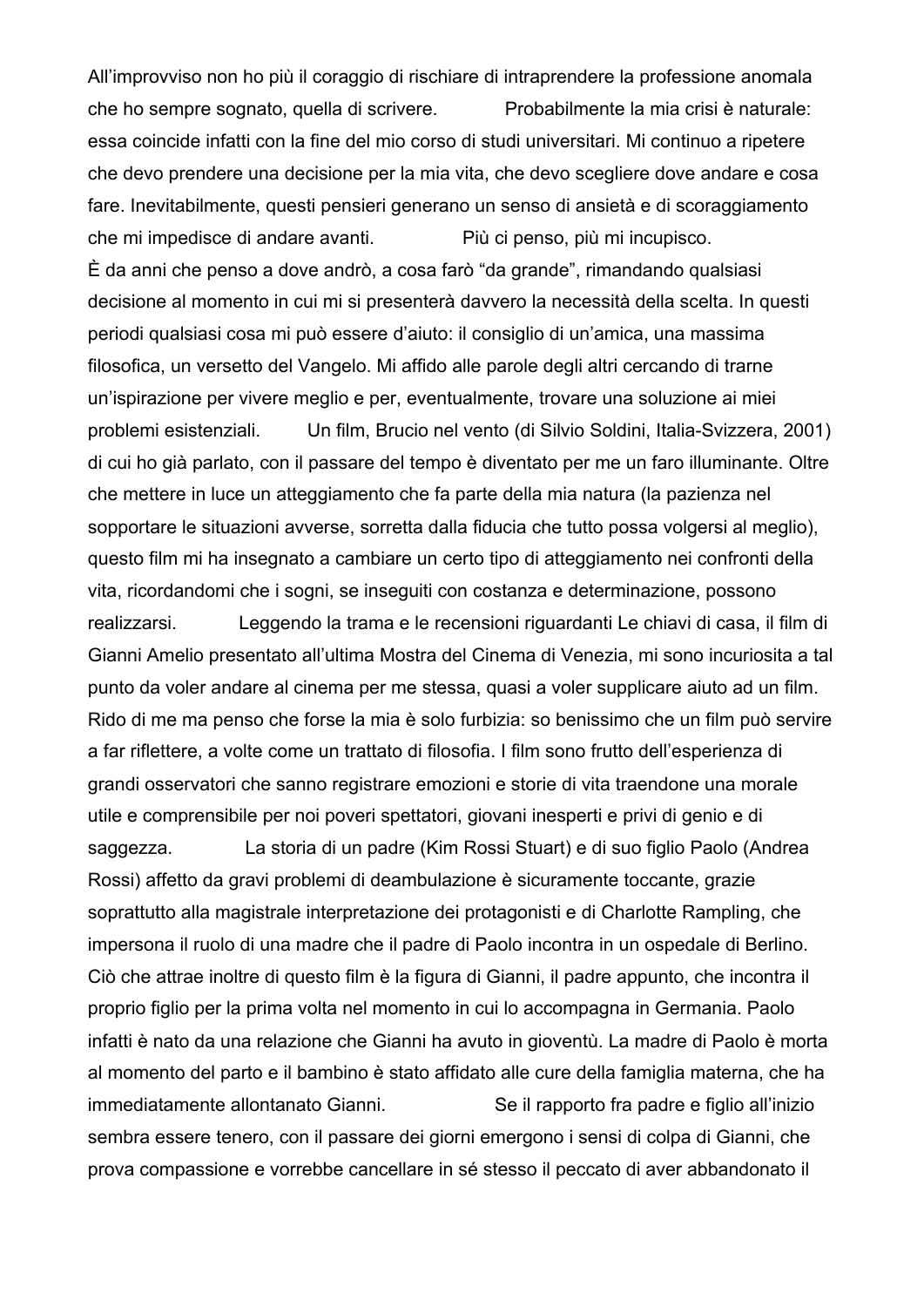proprio figlio. Quest'ultimo, da parte sua, non riesce ad accettare immediatamente quello che i suoi genitori adottivi gli hanno riferito essere il suo vero padre.

Il regista riesce a scandagliare e a riflettere sui conflitti che si sviluppano nei due personaggi e ne introduce un terzo (interpretato dalla Rampling) con lo scopo di "aiutare" entrambi ad accettare la propria vita. Essendo madre di una ragazza con problemi ancor più gravi di quelli di Paolo (non riesce nemmeno a parlare), aiuta Gianni ad affrontare la propria vita e si pone con il figlio come una figura materna, che ben comprende ed accetta i suoi problemi fisici. Nonostante ciò, il film non si conclude affatto con un "lieto fine"; se Brucio nel vento terminava con una scena che riprendeva l'amore di una coppia trionfante in una spiaggia portoghese, in Le chiavi di casa si intuisce che le incomprensioni fra Gianni e Paolo si protrarranno oltre la fine del film. In realtà quello che ci dona quest'opera non è scoraggiamento, bensì coraggio, non come fine, ma come inizio. Il vero dolore è appena iniziato ma almeno si è avuto il coraggio di prenderlo a piene mani. Paolo è colui che, fra gli altri personaggi, sicuramente soffre di più, ha sempre sofferto e nonostante tutto ha accettato la propria condizione di disabile e di orfano. Egli inoltre affronta nuove prove quali il peggioramento della propria malattia che lo costringono ad un ricovero all'estero e l'incontro con il padre che lo ha abbandonato alla nascita. La persona che dovrebbe sorreggerlo e che è stata implorata a farlo dai genitori adottivi del ragazzo è Gianni che, vittima dei propri sensi di colpa e della propria inesperienza, fatica a trovare il proprio ruolo di padre in una situazione che gli è completamente estranea. Gianni infatti non aiuta Paolo ad affrontare il proprio disagio, al contrario dovrebbe essere aiutato a superare il proprio: affrontare il proprio Inferno invece di fuggirlo come ha sempre fatto. Nicole, da parte sua ha lo stesso problema: cerca di sorreggere sua figlia e Paolo, nonché ad offrirsi come amica a Gianni, ma si scopre una donna stanca perché sobbarcata di responsabilità, imprigionata nel ruolo di madreinfermiera e abbandonata da chi, come il proprio compagno, non vuole spartire con lei un dolore ed una fatica così grande. I due genitori quindi, nel tentativo di aiutare i propri figli, sono i personaggi che soffrono di più: l'Inferno per loro inizia con la consapevolezza delle proprie sofferenze e delle proprie miserie…magari non potrà diventare paradiso ma almeno nel quotidiano lo si è affrontato con dignità. E con il tempo anche gli adulti diventeranno grandi, come Paolo.

## **LA STELE DI ROSETTA** di **Leonardo Benvenuti**

Il pezzo di Paola Civiero è interessante proprio perché ci riporta al tema centrale di questo numero. Si può dire che l'articolo è quasi onomatopeico: l'inferno è quello della gioventù,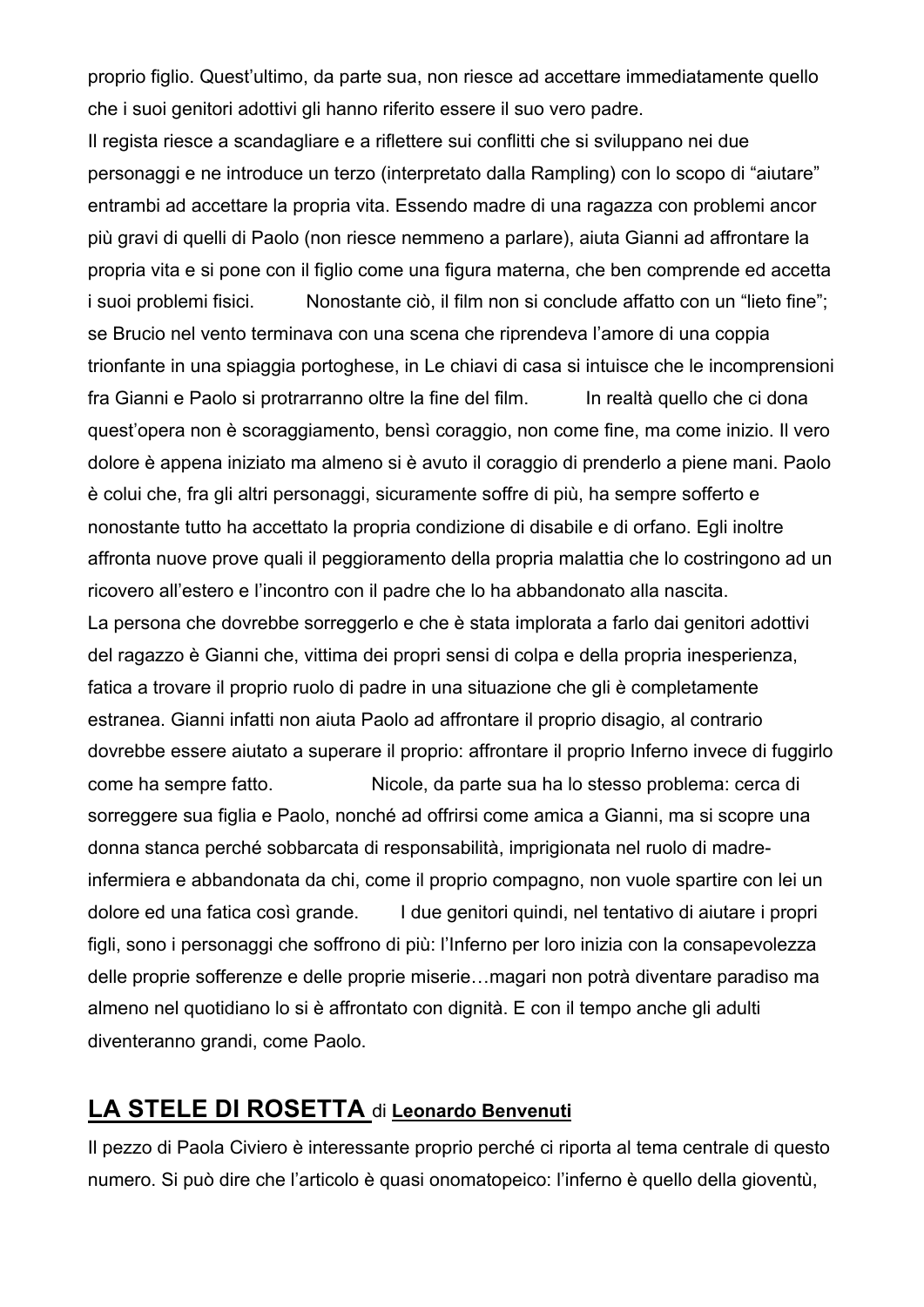del disorientamento rispetto al futuro, delle difficoltà di una persona che si ritrova, si direbbe, quasi improvvisamente di fronte alle decisioni cruciali riguardanti la crescita alle quali si cerca di ovviare facendo riferimento agli amici, al vangelo, ad una massima filosofica, a due film. Proprio quest'ultimo riferimento permette di comprendere le difficoltà di una giovane che pur appartenendo alla sua epoca, quella della filmografia attuale, si ritrova ad avere i referenti di tutte le precedenti forme comunicative, da quella orale del vangelo a quelle neo-orali, l'una intimistica degli amici, l'altra neo-esterna e generalista dei film, a quella tipografica del riferimento filosofico. Il disorientamento deriva proprio da questa frammistione di riferimenti mediali, ognuno dotato di una propria organizzazione logica che, in una qualche maniera, secondo l'avvertimento socioterapeutico, deve essere padroneggiata. Altrimenti c'è il disorientamento. Del resto l'obsolescenza dell'anzianità come possibile fonte di saggezza porta la persona a non fare riferimento a chi può avere l'esperienza per consigliare. Si preferisce il dialogo mediale con due film, ognuno dei quali è in grado di fare rispecchiare la persona, ma ognuno dei quali corre il rischio di fare esaurire la persona in tale rispecchiamento. È proprio la grandezza del prodotto mediale e cioè del suo autore e dei suoi interpreti che corre il rischio di schiacciare la persona, di renderla piccina e impotente. La soddisfa nella fruizione e la condiziona nello svincolarsi da essa. Magnifici ceppi. Magnifiche illusioni al limite della dipendenza, nell'alternanza del lieto fine di Brucio nel vento, alle sensazioni apparentemente difficili da esprimere di Le chiavi di casa. Le difficoltà sono legate al fatto di dovere cambiare la nostra profonda abitudine di ragionare nei termini della normalità e della disabilità come devianza: felici sono solo i normali, meglio gli eccezionali; gli altri possono solo essere infelici. Forse l'accorgersi che il coraggio è presente fin dall'inizio della vita oltre che di un evento filmico e che non è funzione dell'integrità fisica, vuole forse dire che dovremmo rivedere il mito dell'affermazione soggettiva per arrivare ad una dignità che non sia conseguenza della superiorità, fisica o mentale, di un uomo sull'altro. O sugli altri. Perché se dieci persone concorrono per un posto vuole dire che nove perdono. Ma anche che dieci si sentiranno sole e saranno costrette a trovare un motivo, una ragione perché esse possano stare insieme. Forse questo è l'inferno perché in altre culture è necessario che ci sia un motivo per essere lasciati soli.

## **L'arte di vivere nel tunnel** di **Maurizio Covarelli**

L'idea che l'arte del "saper vivere" sia innata, e perciò non inseribile all'interno dei vari progetti formativi offerti dalle agenzie di educazione ufficiali, è relativamente recente: la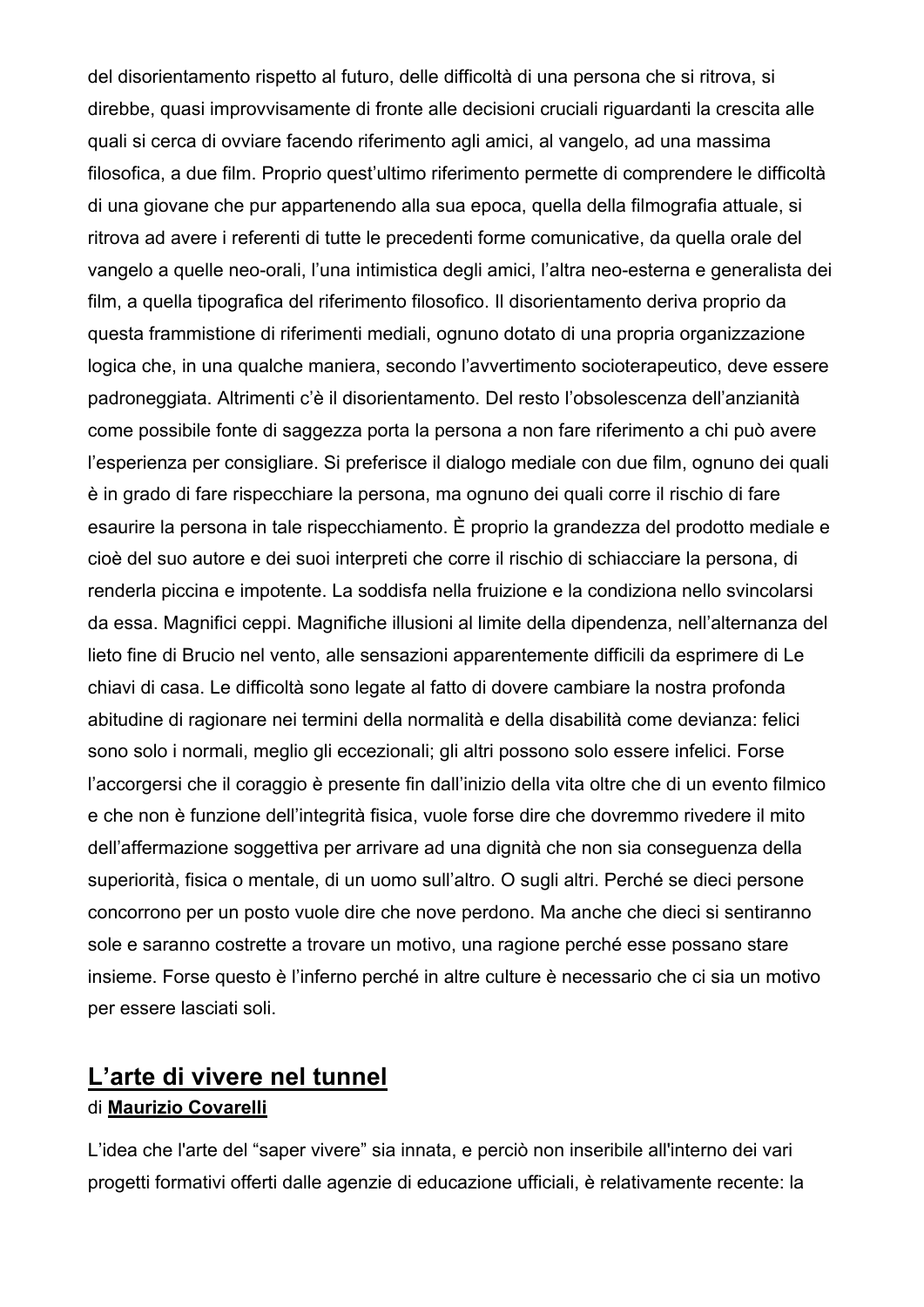storia, infatti, ci ha riportato quanto ogni epoca o civiltà siano state condizionate dagli insegnamenti dei "maestri di vita" i cui principi trasmessi avevano come risultato finale la "capacità di vivere". Ma andiamo per ordine. Il contributo prende spunto da una serie di sensazioni ricevute durante e dopo un viaggio in India compiuto dallo scrivente, e che in seguito sono diventate stimolo di riflessione.

L'India è stata considerata, durante il periodo storico della contestazione giovanile, una meta privilegiata per coloro che desideravano fuggire dallo "scricchiolante" modello occidentale, tanto da diventare vero e proprio simbolo di un modello alternativo di vita ancora prima che di cultura: non fu una moda istantanea, ne una forma di lotta politica. Fu forse anche un tentativo di denuncia, risultata poi profetica, dei malesseri comunicativi che la società di allora voleva scrollarsi di dosso, questo sì. Ma fu sopratutto una meta, risultata poi definitiva per molti. Lo è stata anche per me, una meta. Volevo capirla e ci sono andato. Ma da lì sono ripartito, portandomi dietro qualcosa di nuovo. Questo "qualcosa" era il piacere che mi trasmettevano la gente e le usanze locali, con il loro modo sereno di esistere in perfetta simbiosi con l'ambiente in cui vivevano, nonostante le urgenze vitali che il loro mondo sembrava richiedere. Per molti anni, dopo il mio ritorno a casa, mi sono domandato come fosse possibile vivere in quelle condizioni, e sopratutto come fosse possibile conviverci trasmettendo, almeno in apparenza, un senso di assimilazione e di accettazione di quella realtà, che non aveva però i connotati della rassegnazione, anzi, mostrava una immagine di condivisione e coinvolgimento, come se l'ambiente li avesse completamente integrati, in maniera informale ma sicuramente molto forte. Una prima ipotesi, fu che la religione fosse stata determinante in questo processo di adattamento; l'ipotesi, anche se verosimile, non mi ha mai soddisfatto pienamente, perché le persone che mostravano questi "legami forti" con l'ambiente, erano individui molto lontani anche da ogni forma di proselitismo e di educazione formale, religione compresa; in India non ho trovato una cultura "dominante", ma sembra esservi una con-fusione di razze, religioni, modi di vivere opposti, pur con loro versioni integraliste, ma mischiate a tal punto da rendere estremamente difficile per non dire impossibile ogni sorta di riconoscimento e di individuazione di confini: la prima impressione è, anzi, che in India possano non esistere, se non in rari casi, né i confini, né l'integralismo. Perciò sembra quasi che la domanda iniziale, cioè come facciano a convivere con la indigenza più estrema, abbia un valore solo se tradotta all'interno di un modello interpretativo occidentale. Perciò, al ritorno, l'unica certezza che avevo era che esistono almeno due modi, il nostro ed il loro, per affrontare la vita, ed io volevo capire (perché no!?) anche "l'altro", per migliorare il mio. Questo momento storico, in cui proprio l'integrazione, lo scambio comunicativo delle differenze, la multi-culturalità sembra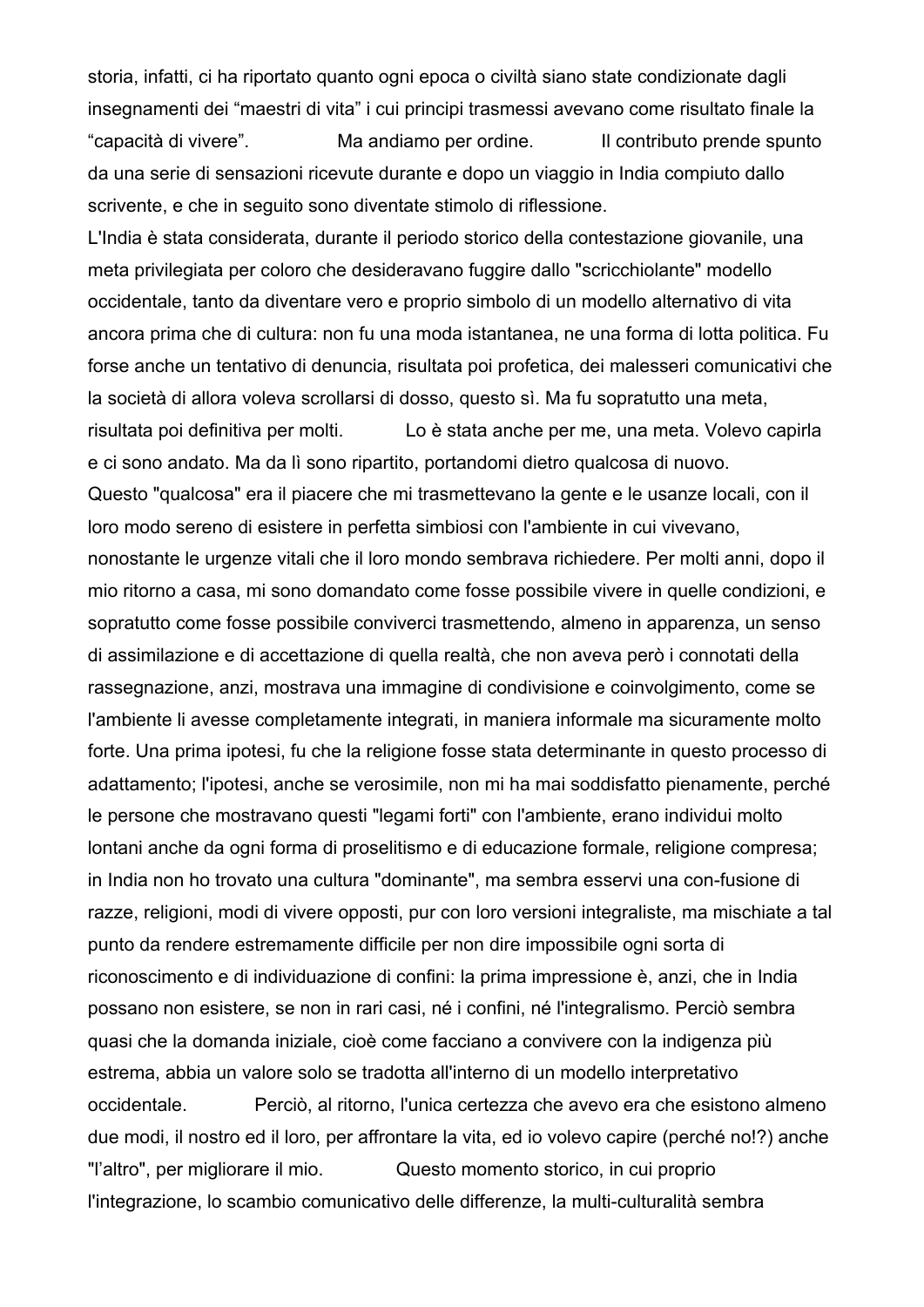diventata urgenza vitale, sicuramente mi ha orientato a percorrere una strada utile, consigliandomi, nel considerare il "differente" come patrimonio positivo, di dare un senso ancora più significativo alla mia esistenza. Per fare ciò ho dovuto innanzi tutto ribaltare il nostro consueto schema di interpretazione da occidentali, quello secondo cui ogni cultura debba essere valutata e giudicata in base alle nostre certezze: ho cominciato partendo da queste "sensazione", vissute e partecipate, provenienti da una cultura"altra", per cercare di propormi una risposta sul "perché" di tante contraddizioni appartenenti alla nostra cultura, considerata da noi "dominante", ma capace di esserlo solo verso sé stessa e in virtù della sua propria forza. Ecco le contraddizioni più evidenti: perché, ad un certo punto della sua evoluzione, l'uomo occidentale, costruito come soggetto per essere dominatore della materia, spesso si arrende di fronte alle proprie emozioni? Perché all'improvviso, il rapporto con l'ambiente, che per altre civiltà è talmente fluido e solidale da essere suprema fonte di benessere ed unica vocazione di vita terrena, diventa fonte di disagio? E soprattutto perché al soggetto, plagiato ed educato ad essere unico referente di sé stesso per la soluzione dei problemi, può capitare di sentirsi imprigionato in un "tunnel" dal quale da solo non riesce a uscire?Forse trovare una risposta utile ed esaustiva a tutte queste domande è come minimo presuntuoso, ma perché rinunciare al piacere di provarci? Anzi, lancerei la sfida, introducendo uno stimolo di riflessione, partendo proprio dalla metafora del "tunnel". In effetti essa è molto significativa: sembra ricondurre alla consapevolezza dell'esistenza di una meta (la felicità), piacevole e desiderabile, per il raggiungimento della quale si è disposti a percorrere scorciatoie, all'interno delle quali ci si può trovare però ingabbiati e senza via di uscita. Perché, cioè, la guida fornita dalle indicazioni cognitive, i simboli di riferimento costruiti durante il percorso di vita, gli stessi che hanno indotto a percorrere la strada più breve, diventano, da soli, improvvisamente inefficaci per uscirne? Sembra quasi che all'individuo venga a mancare la capacità di ri-orientarsi, la capacità di utilizzare gli strumenti percettivi che tutti possediamo, proprio perché vivi e partecipati. Ma è ovvio, come del resto il fatto che ce lo siamo dimenticati, che qualsiasi percorso per raggiungere una meta, per quanto pilotato da una norma o progetto, per essere portato a compimento debba essere completato da una capacità di esplorazione sensoriale che ci faccia riconoscere ed apprezzare le novità istantanee, anche quando il contesto è solo uno ed all'apparenza impossibile. Anche gli indiani probabilmente scavano il loro tunnel per superare i loro ostacoli, ma lo fanno con l'arte di coloro che ridisegnano continuamente il loro percorsi, guidati non da orientamenti rigidi, ma dalla condotta di chi riesce ad amalgamare all'esperienza cognitiva la necessità creativa: vivono il piacere di uscire continuamente dal loro tunnel quotidiano per entrare in quello successivo. Come risultato, queste riflessioni mi inducono a pensare che le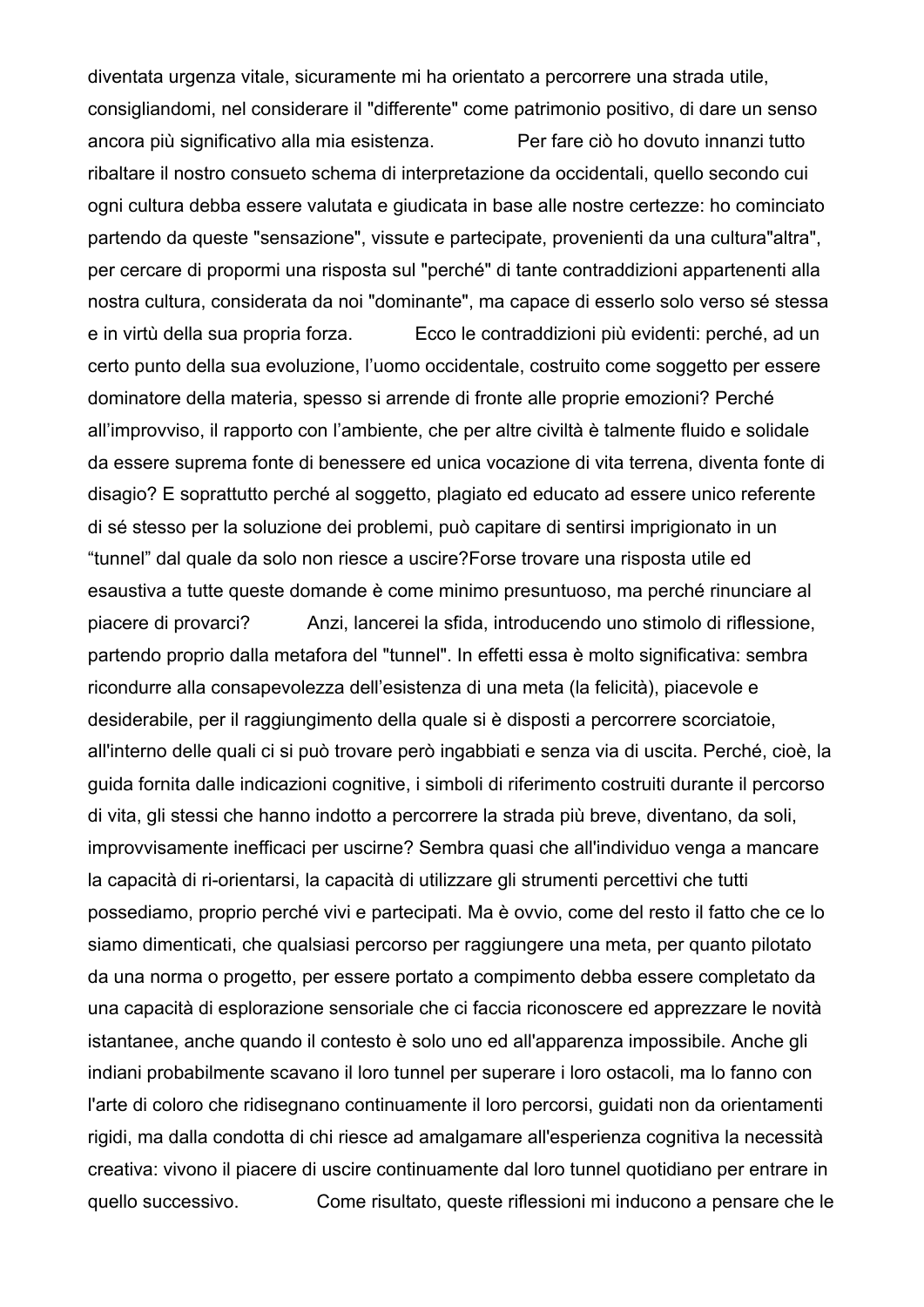contraddizioni prima avanzate non siano tali, ma siano una serie di avvenimenti conseguenti e lineari. Sembra quasi che, ad un certo punto della sua evoluzione, l'uomo, dalla ricerca solidale del piacere di "essere", venga addestrato (almeno dalla cultura occidentale e dalle sue tecnologie) a "essere funzionale" ad un progetto comune, e perda la consapevolezza e la capacità di gestire il piacere organico del vivere. Sembra quasi che il "ben-funzionare" dell'uomo, che la società tipografica ha sostituito al "ben-essere" della società orale, non basti più e l'individuo, "costruito" per essere dominatore nel rapporto col suo ambiente, non abbia più gli strumenti per ri-collegarsi ad esso, e che la sua organizzazione psichica non sia più in grado di fornirgli una spiegazione utile e coerente dei suoi desideri. Probabilmente la cultura indiana, o comunque parte di essa, è stata attualmente assorbita dalla nostra, che con le sue appendici divulgative si è impossessata del privilegio dell'universalità. Quello che però penso, è che dietro ad una apparente quanto confortevole logica di progresso, ci sia il bisogno concreto, tuttora insoddisfatto, di ridisegnare il nostro rapporto con alcune dimensioni della nostra esistenza.

#### **LA STELE DI ROSETTA** di **Leonardo Benvenuti**

Quello di Covarelli è uno scritto indubbiamente partecipato. Il parlare delle proprie esperienze, soprattutto se filtrate dal tempo, è un'esperienza sempre ad un alto tasso emotivo. Quello che colpisce nelle culture "altre" spesso è di difficile messa a fuoco: il tumulto delle sensazioni e delle esperienze, la dimensione favolistica dell'approccio con quanto sognato e desiderato, conferisce al percepito un'aura che incanta. Dico questo per la disparità dei giudizi rispetto ad Alessandra, una mia amica, che frequenta spesso per svariati motivi l'India e che da buona emiliano-romagnola estremamente pratica si ritrova a doversi scontrare con altre visioni del paese orientale: "Ragazzi" lei dice "io penso che sarebbe meglio occuparsi dei cristiani, prima che dei cani o degli animali in genere". In questo senso cristiani sta, evidentemente per uomini o persone. Lo stridore tra questi due giudizi è, tutto sommato, estremamente interessante. Il secondo legato alla praticità dell'emiliano-romagnola sembra alludere a tutto quanto per l'autore dell'articolo sembra essere parte del folklore locale. Eppure il filo rosso che lega i due giudizi sembra esistere: forse è proprio rinvenibile in quel tunnel da cui trae origine il titolo dell'articolo. Che cosa è un tunnel? Apparentemente un artificio posto in essere dall'uomo per agevolare la propria vita o meglio la propria viabilità. Questa affermazione suona curiosa alle orecchie del socioterapeuta. In questo, del resto, sta l'essenza della socioterapia: non esiste nulla di non interessante. Tutto è assolutamente interessante, degno di nota e serve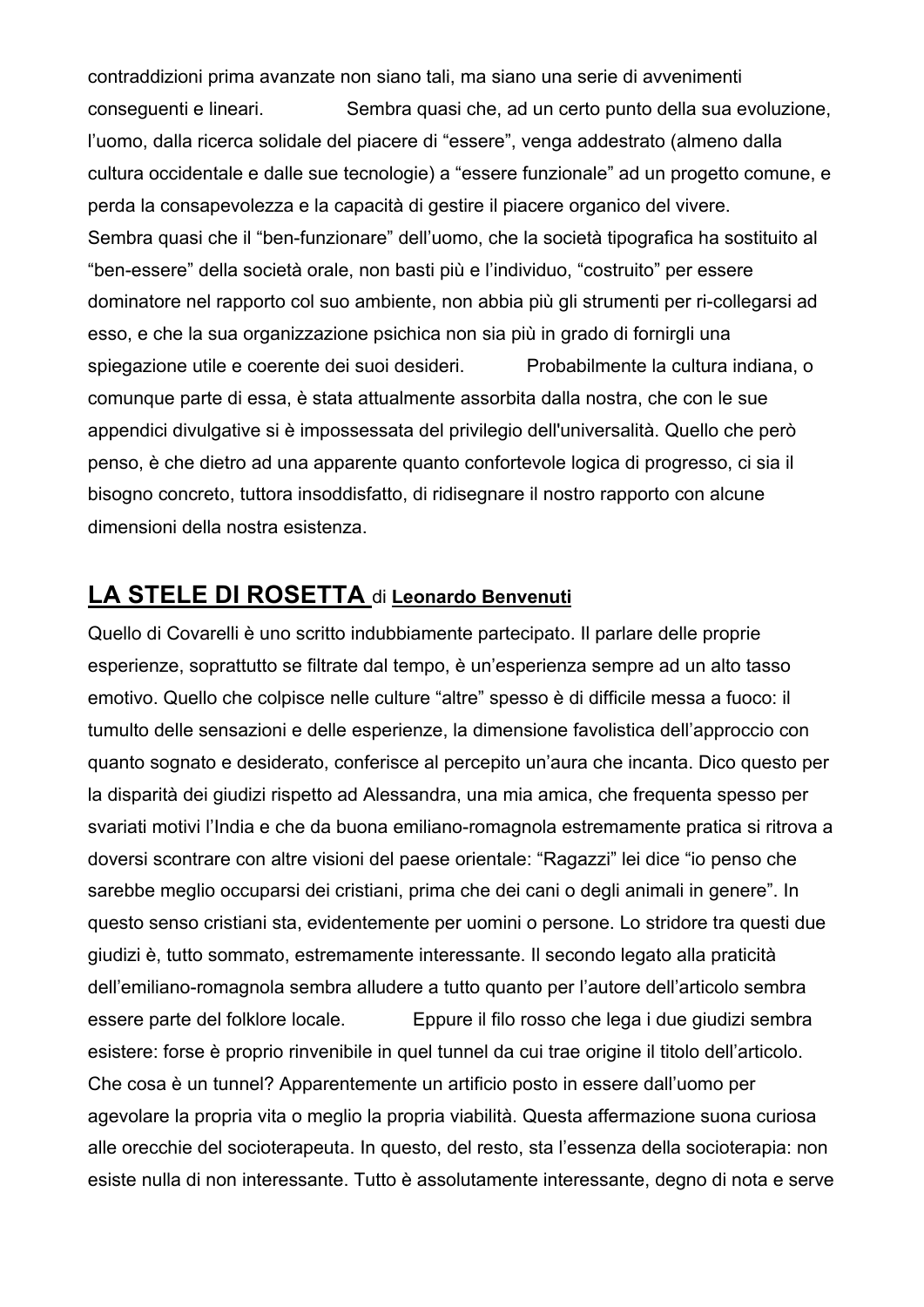contemporaneamente per imparare, per essere elaborato e quindi trasmesso per fare crescere le persone. Le teorie sono importanti, ma comunque sono secondarie rispetto all'uomo, o meglio rispetto agli esseri viventi, con buona pace della mia amica Alessandra. Le teorie sono costruzioni umane, importantissime ma che, nello scontro con la vita devono comunque venire in secondo piano: se funzionano e finché funzionano allora si tengono, altrimenti si buttano e se ne cercano altre. La cosa curiosa è che, forse, mentre in India sacralizzano comunque esseri viventi, noi sacralizziamo teorie, sacralizziamo i nostri prodotti, come fossero la dimostrazione di una superiorità individuale su altri individui: gli altri esseri viventi passano, forse e non proprio forse, in secondo piano. Tornando alla metafora del tunnel essa viene, di solito, usata per indicare stati di disagio rispetto ai quali non si vede, almeno nell'immediato, una via di uscita: di solito il tunnel dovrebbe servire per dare alla persona una speranza di uscita dal proprio stato anche se, evidentemente, non vicina altrimenti si vedrebbe un barlume di luce. Durante la mia attività terapeutica mi sono imbattuto spesso in persone in forte stato d'ansia alle quali era stata offerta tale metafora come antidito all'ansia stessa: il risultato era spesso disastroso. Il paziente chiedeva insistentemente quando sarebbe uscito da questo tunnel e in questo senso la metafora perdeva la propria natura linguistica per diventare realtà: il simbolico della metafora divenuto lettura dell'ambiente andava ad alimentare l'ansia. La fatica del terapeuta è stata massima proprio perché la logica dell'esempio non coincideva con quella della persona. Ad un'ulteriore riflessione il tunnel assumeva un significato opposto a quello per cui era stato usato: da percorso verso la speranza diveniva scorciatoia rispetto alla vita; modo per evitare di affrontare discorsi chiari; percorso sotterraneo per evitare di affrontare i problemi; buio contrapposto alla luminosità del percorso in superficie, apparentemente tortuoso ma con un sicuro legame con il cielo mentre l'altro diveniva una furbizia, un percorso sotterraneo, privo di punti per permettere quel continuo "riorientamento" ricordato nell'articolo; forse gli indiani non hanno tunnel nella loro vita perché hanno scelto di non usare trucchi rispetto alla vita stessa. Anche se quest'ultima decisione ha un costo che, forse, noi occidentali non siamo per ora disposti a pagare, pur essendo attratti e, a volte, mutuando alcuni aspetti della cultura indiana.

# **L'irrazionale della paura**

#### di **Marco Bennici**

Oggi è più che mai facile dare una spiegazione a tutto o a quasi tutto ciò che ci succede. La paura è un'emozione con cui reagiamo quando ci troviamo di fronte ad un pericolo. L'adrenalina è l'ormone che si produce nel nostro organismo quando siamo presi dalla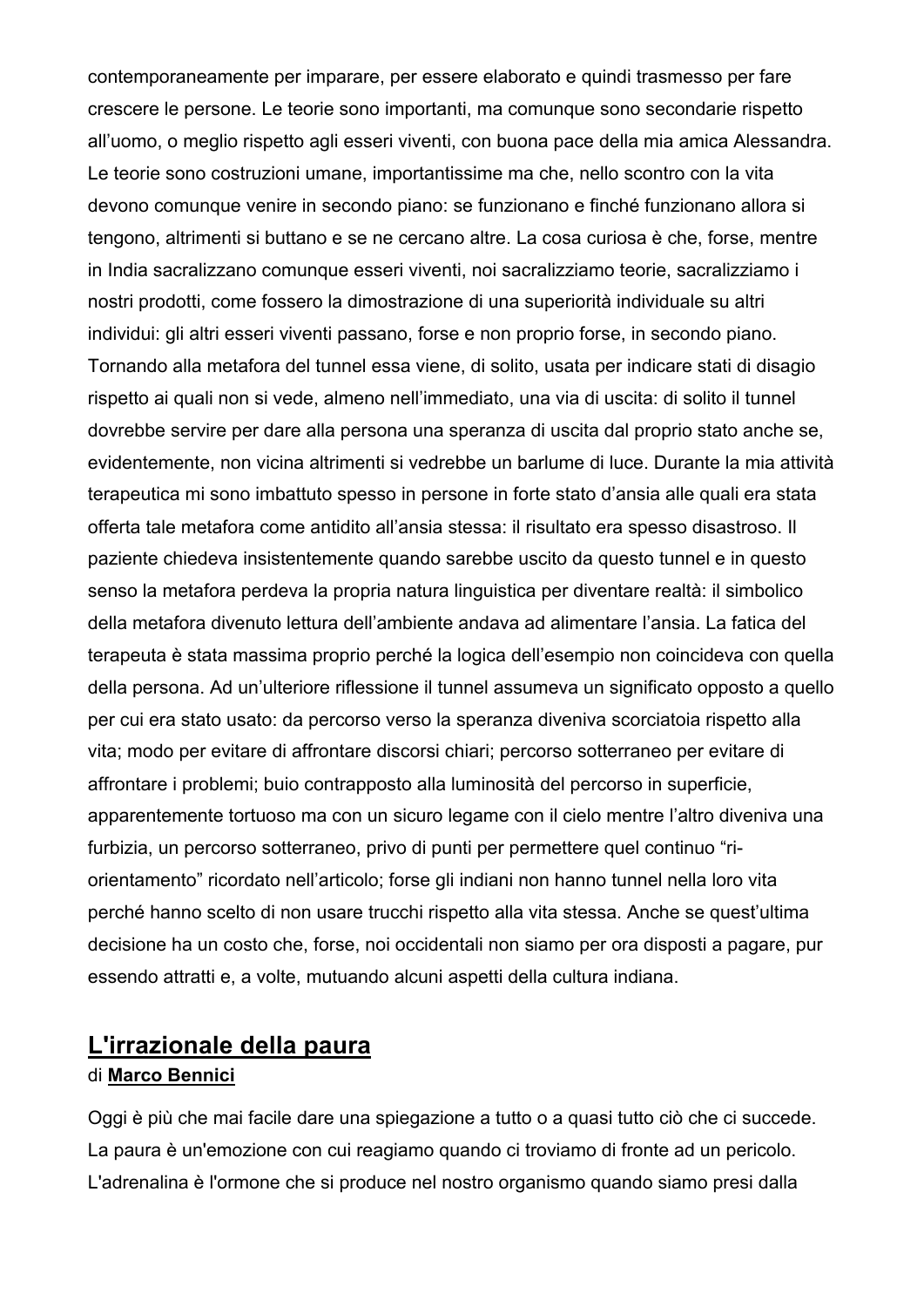paura. È la produzione di questo ormone che ci consente di reagire al pericolo. Sostanzialmente la paura è un meccanismo di autodifesa che ci mette in guardia di fronte all'imprevisto e all'imprevedibile. In qualche maniera potremmo definirla un'emozione buona. Ci tutela da situazioni che potrebbero oltrepassare la soglia della criticità. Ma in epoche diverse dalla nostra non era così facile dare una spiegazione a questa emozione. La paura si rivestiva così di arcano e si impadroniva dell'uomo senza lasciargli alcuna via di uscita. Oggi invece la potenzialità negativa di questo stato d'animo si è notevolmente mitigata, senza con questo voler sottovalutare i pericoli che tale emozione può continuare a produrre. In alcune epoche storiche, alcune delle quali non molto lontane dalla nostra, la paura si è addirittura collettivizzata. Ha perso quella proprietà di emozione intima dell'uomo per aggiudicarsi folle vaste. Il pericolo era collettivo. Erano le streghe. Era l'eresia. Era una dittatura planetaria che dall'Unione delle Repubbliche Socialiste Sovietiche avrebbe ben presto, se non si fossero presi gli opportuni provvedimenti, raggiunto le estreme latitudini del nostro pianeta. Era un disastro nucleare dopo il quale non ci sarebbe stato nessun day after. Oggi solo gli eventi del

11 settembre 2001 hanno ridestato almeno in parte questo sentimento planetario di timore. Ma non in maniera altrettanto forte. Le forze che possono mettere in campo i terroristi della rete di Osama Bin Laden e i loro affiliati non sono paragonabili alla capacità di deflagrazione delle testate nucleari statunitensi e sovietiche.

Tutto sommato quindi oggi la paura è tornata ad essere un sentimento soggettivo. Ha chiuso la porta alle questioni sociali e collettive per curarsi del proprio "particulare". Si è frammentata e si è ricomposta secondo le ragioni del singolo individuo. È nuovamente un sentimento soggettivo. È tornata ad essere paura di crescere, paura di amare, paura del futuro, paura del nulla, paura del prossimo, paura di noi stessi. È una paura che si struttura secondo l'esperienza di vita di ciascuno in forme diverse e in gradi diversi. È comunque, seppur sotto forme diverse, paura per la propria incolumità.

E c'è una paura che è comune a tutti gli uomini. Oltre a quella della morte, che da sempre attanaglia l'uomo per il mistero insondabile che rappresenta, è comune a tutti la paura del crimine. È la paura di quei reati di cui pensiamo di poter essere vittima in qualunque momento, mentre camminiamo per strada, facciamo la spesa o andiamo al lavoro. Si tratta di quelli che vengono definiti, forse impropriamente, reati di microcriminalità: scippi, rapine, aggressioni, furti. Ma questa è una paura razionalizzabile e governabile. Sono le istituzioni che ci governano e da cui ci facciamo governare che possono predisporre le condizioni per fugare questo tipo di paura. Che immancabilmente si ripresenterà non appena metteremo piede in un Stato sconosciuto o in una nuova città. Non appena incroceremo facce sconosciute in un territorio a noi nuovo. Ma l'uomo o meglio la natura stessa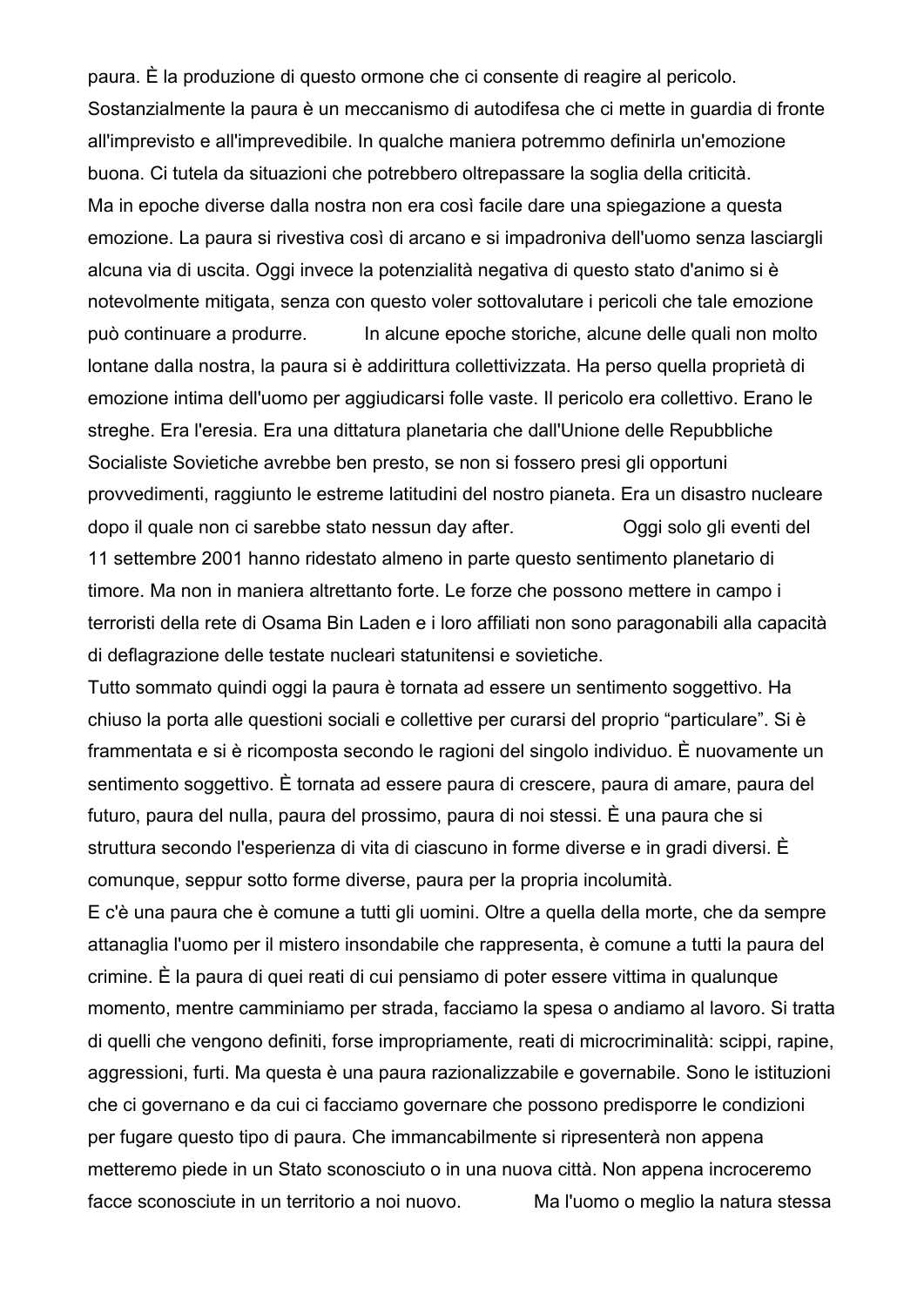sa trovare un antidoto a tutto. Recenti ricerche condotte in collaborazione da scienziati del Max Planck Institute di Monaco e di un laboratorio del CNR di Napoli hanno fornito un'ipotesi molto interessante sui meccanismi biochimici che, a livello cerebrale, regolano i processi di adattamento a eventi sgradevoli, e che di conseguenza possono dar luogo a fobie e a comportamenti di evitamento. La ricerca è stata pubblicata su un recentissimo numero della prestigiosa rivista Nature e ha dimostrato come il recettore per il tetraidrocannabinolo, sostanza psicotropa contenuta nei derivati della Cannabis sativa, gioca un ruolo importante nei meccanismi che consentono al cervello di "cancellare" il ricordo di esperienze spiacevoli del passato. Sta qui la spiegazione se non altro "biochimica" a quelle tante forme di tossicodipendenze che caratterizzano la nostra società. I sistemi di reazioni dell'uomo sono estremamente complessi. Cercare la spiegazione di tante forme di disagio giovanile e non in un recettore di una sostanza psicotropa non vuol dire negare la complessità dei fenomeni che caratterizzano la vita di noi uomini. Vuol dire far riflettere anzi proprio su questi fenomeni. Vuol dire far riflettere sulla individualizzazione della paura. Individualizzazione che spesso si spinge tanto in là da sconfinare nel terrore, nella forma patologica della paura, e nelle altre forme depressive che ci chiudono in calcio d'angolo. L'antidoto alla paura non è la solitudine di una stanza o di una canna. L'antidoto alla paura è la società stessa. È quel contratto sociale che ci dovrebbe far scoprire tutti uomini, nessuno escluso. Anche situazioni estreme nel confronto sociale si stemperano trovando una loro giusta ricollocazione nel delicato equilibrio della nostra società post-moderna. Nel vasto universo del nostro sistema emotivo la paura ha una sua precisa collocazione. Non appena si rompe questo equilibrio siamo in presenza di un sintomo. Il sintomo che qualcosa non và.

# **LA STELE DI ROSETTA** di **Leonardo Benvenuti**

Riprendo volentieri il commento rispetto ad un articolo di riflessione su un nostro numero precedente riguardante la paura poiché mi è sembrato importante il fatto di fare diventare le nostra rivista un luogo di dibattito sui temi che via via vengono o sono stati proposti alla riflessione. L'articolo di Marco Bennici è interessante perché analizza tale concetto a partire da quella che potrebbe essere vista come la prospettiva di un soggetto e cioè, nei termini della socioterapia, di una persona appartenente alla cultura tipografica tipica della nostra società occidentale posteriore all'invenzione della stampa. In questo senso vorrei richiamare l'attenzione su almeno due tipi di considerazioni riguardanti:

- la paura come frutto di quella che viene definita un'emozione buona;

- l'astoricità di un riferimento che, tuttavia viene definito storico.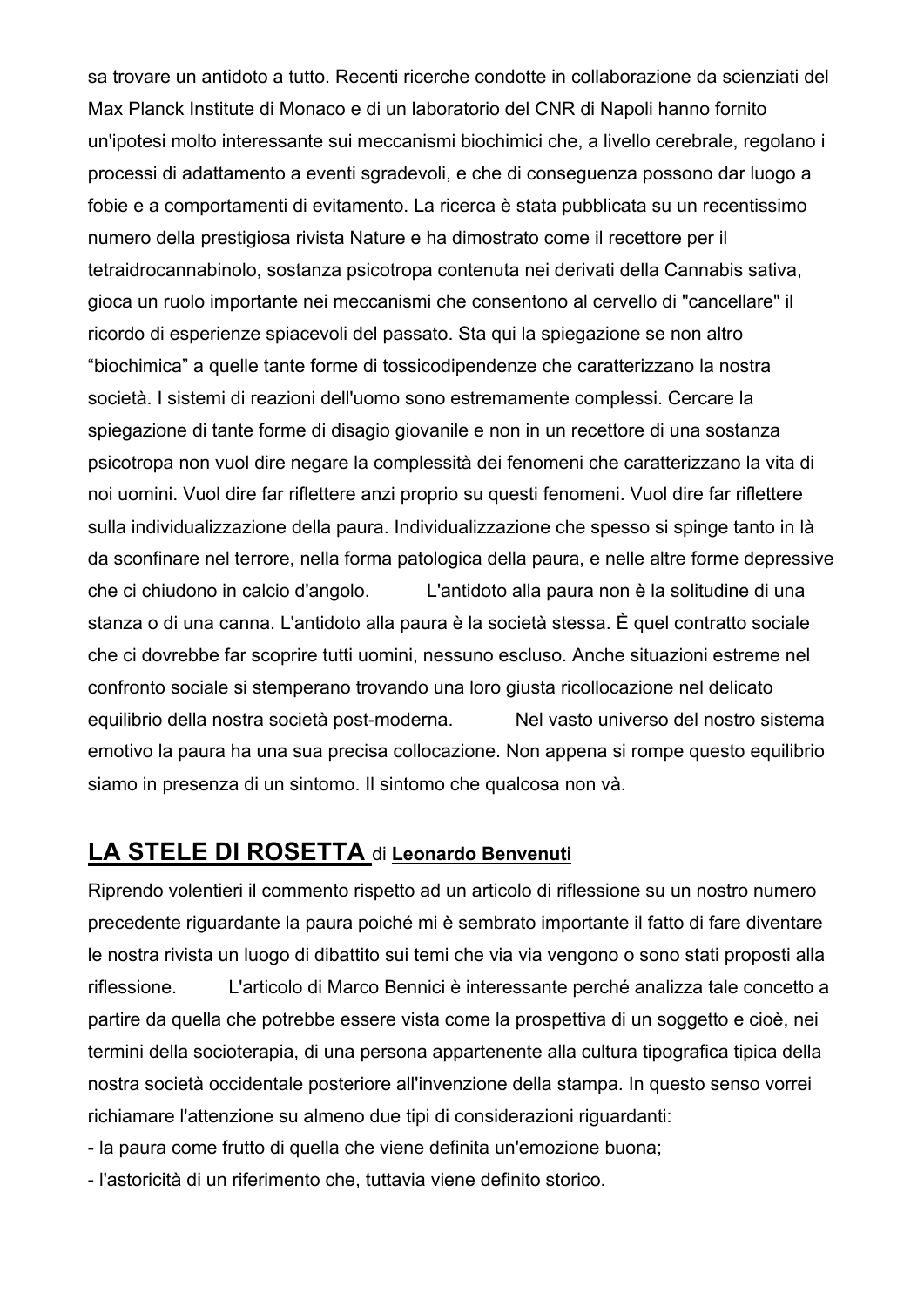Il primo rilievo riguarda la dimensione corporea della paura che giustamente viene definita come fosse una sorta di avvisatore acustico di possibili stati percepiti come pericolosi, un bip bip che ci avverte rispetto a situazioni potenzialmente traumatiche per il nostro organismo. In questo senso l'avvisatore non è generico ma viene attivato in funzione del tipo di addestramento educativo che il singolo organismo ha avuto. Fa parte degli obblighi, direi naturali, il fatto che i genitori agiscano come agenti di socializzazione del nuovo nato per permettergli di sopravvivere almeno fino al momento in cui esso stesso non contribuirà alla propagazione della propria specie. In questo senso la paura, al di là di alcuni aspetti più propriamente biologici, è funzione della cultura posseduta da una specie e della capacità da parte di quest'ultima di trasmetterla ai propri nuovi membri. Altrimenti tale specie scomparirà, lasciando forse un rimpianto solo in chi è in grado di occuparsene, almeno dal punto di vista culturale. Nessun lombrico sembra particolarmente afflitto dalla scomparsa del dodo o dronte, un colombiforme estinto non troppo tempo fa a causa della caccia esercitata proprio dall'uomo. Il fatto poi che alcune sostanze, come il tetraidrocannabinolo ricordato nell'articolo, possano cancellare i ricordi spiacevoli – una funzione indubbiamente importante – diviene una caratteristica curiosa se ricordata con un accento apparentemente positivo. Il dubbio che si pone a chi opera in questo settore per permettere alle persone di uscire dalla dipendenza riguarda almeno due ordini di motivi: in primo luogo occorre individuare che cosa una persona definisca come "spiacevole", dato che per alcuni è spiacevole lavorare, fare il proprio dovere, rispettare gli altri e così via; in secondo luogo il problema è che tale sostanza non si limita a cancellare, o meglio a sedare momentaneamente solo i ricordi negativi, ma essa agisce – oltre a certi livelli di consumo - apparentemente azzerando nella persona la capacità di attribuire importanza a quanto contenuto nella mente. Tutto finisce con l'essere percepito come privo di importanza e ciò coinvolge la stessa capacità di ideazione della persona. Proprio il consumo di quella sostanza psicoattiva finisce con l'obbligare la persona ad una costante permanenza all'interno dello stato da essa provocato. In un caso che sto seguendo proprio in questi giorni, l'annichilimento della sofferenza si è generalizzato in un'incapacità di attribuzione di importanza agli stati interni o esterni ed ogni difficoltà di reperimento della sostanza, soprattutto essendo il consumo iniziato in giovane età, finisce con il precipitare la persona in stati di angoscia crescenti che possono raggiungere, nei casi appunto di un assiduo utilizzo, livelli terrificanti. L'improvvisa percezione dell'esterno come non decodificabile sulla base di alcun principio o valore ha messo la persona nella costante compulsiva necessità di evitare l'esterno medesimo anche a costo di una violenza reattiva verso di esso, che, pur non essendo spesso pre-intenzionata, finisce con l'essere esercitata e diviene, a posteriori, fonte di vergogna e di angoscia. Nei momenti di lucidità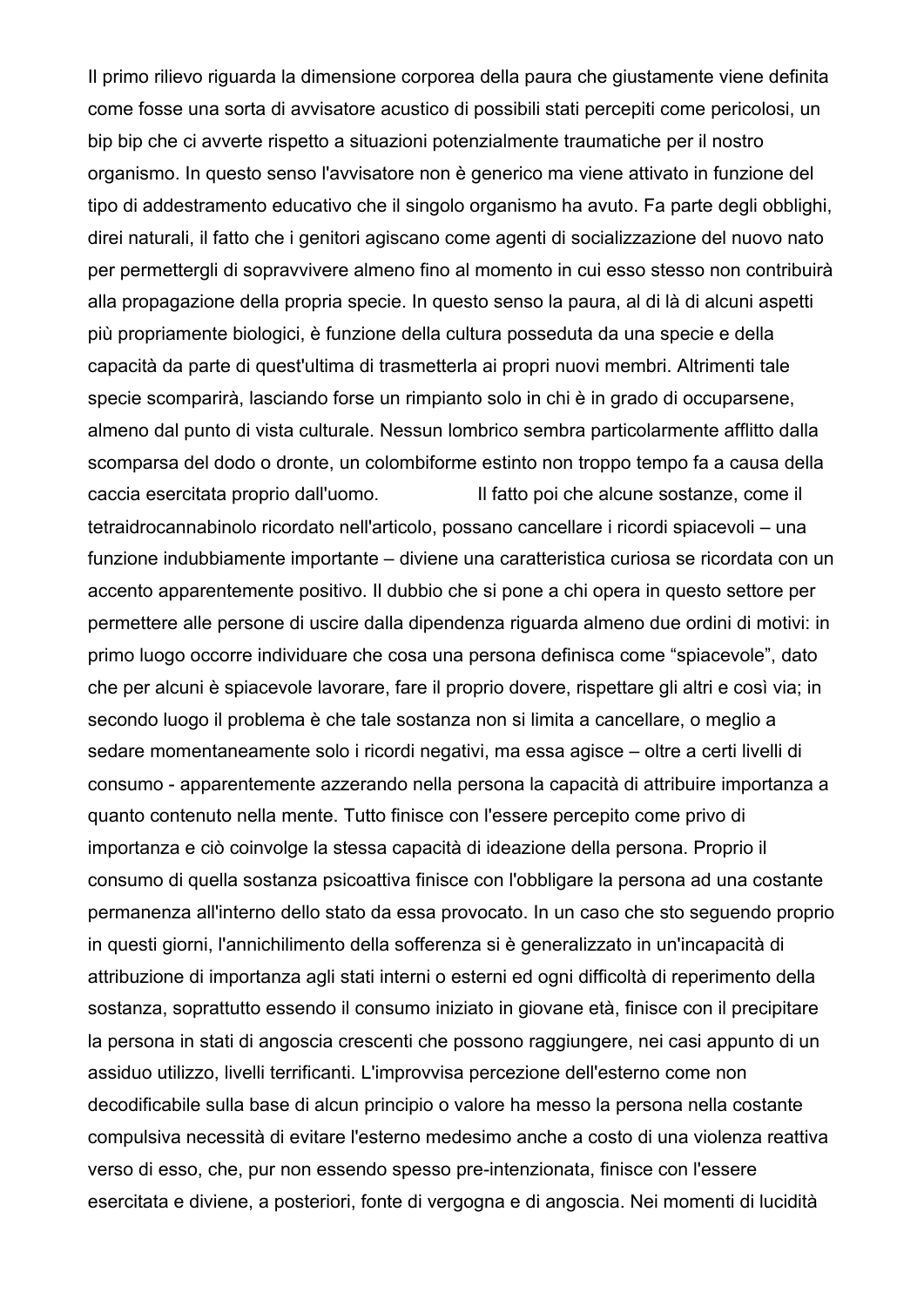la persona si accorge dei baratri nei quali è precipitata ma ciò finisce con l'essere un incentivo a restare costantemente nello stato di dipendenza poiché è l'unico che le permette in una qualche maniera di sopravvivere. Ritornando al secondo tipo di analisi, vorrei ricordare che la paura è indubbiamente lo stato di una persona di fronte ad una situazione percepita come potenzialmente o attualmente, e cioè nel momento in cui viene percepita, pericolosa. Ma proprio a tale capacità, che potremmo chiamare biologica, occorre affiancare una riflessione che deve riguardare il fatto che le cause della paura sono, invece, oggetto di quella che viene chiamata in socioterapia una "deriva storica" delle sorgenti della paura stessa. Conseguentemente sarebbe stato assurdo parlare di paura di andare in aereo per la Roma imperiale di duemila anni fa, esattamente come sarebbe assurdo parlare oggi della paura di superare le colonne d'Ercole.

Questo rilievo è importante per capire che non si possono storicamente accostare le streghe, il problema dell'eresia e le paure della dittatura dell'Unione Sovietica, forse tutti citati come esempi di paura collettivizzata, per arrivare all'odierna paura di Osama Bin Laden e della sua rete. La dimensione biologica della paura si affianca e si applica a temi diversi in funzione della cultura di una popolazione: ma la cultura non è indifferente al sistema di codifica della conoscenza, ne è, anzi, una conseguenza diretta. È questo che differenzia l'uomo tipografico (l'individuo, il soggetto), che si afferma dopo l'introduzione della stampa come più sopra ricordato, dall'uomo medioevale che aveva come proprio sistema di riferimento l'oralità e la dimensione amanuense di codifica: essi sono sostanzialmente e concettualmente diversi. Il primo è un individuo che la stampa rende capace di entrare in diretto contatto con la divinità tramite la capacità di leggere il testo sacro; l'altro è un uomo orale che deve mantenere il contatto con la divinità attraverso i suoi sacerdoti, quali interpreti del testo divino. L'uno evolverà verso l'autoreferenza della soggettività e avrà la solitudine come stato apparentemente naturale e per questo si ritroverà ad avere il problema del contatto con l'altro, con le altre persone della propria specie; il secondo resterà un uomo collettivo, per il quale è la solitudine lo stato di punizione e di espulsione dal gruppo di appartenenza.

La paura verso un evento, tanto naturale quanto ineluttabile, come la morte sarà diversa per i due: per la solitudine autoreferente del soggetto la morte è prima di tutto la paura di scomparire in quanto soggetto, che non è detto che coincida con la fine di tutto; ciò non è vero per l'uomo collettivo dell'oralità, che può anche decidere di separarsi dalla propria vita in funzione di un processo mentale che gli dovesse mostrare che vi possono essere situazioni nelle quali possa valere la pena di perdere la propria vita non come atto di esaltazione individuale ma per ragioni sociobiologicamente altruistiche. Come ha mostrato E.O. Wilson sulla base dell'approccio sociobiologico, l'uccello di fronte al rapace che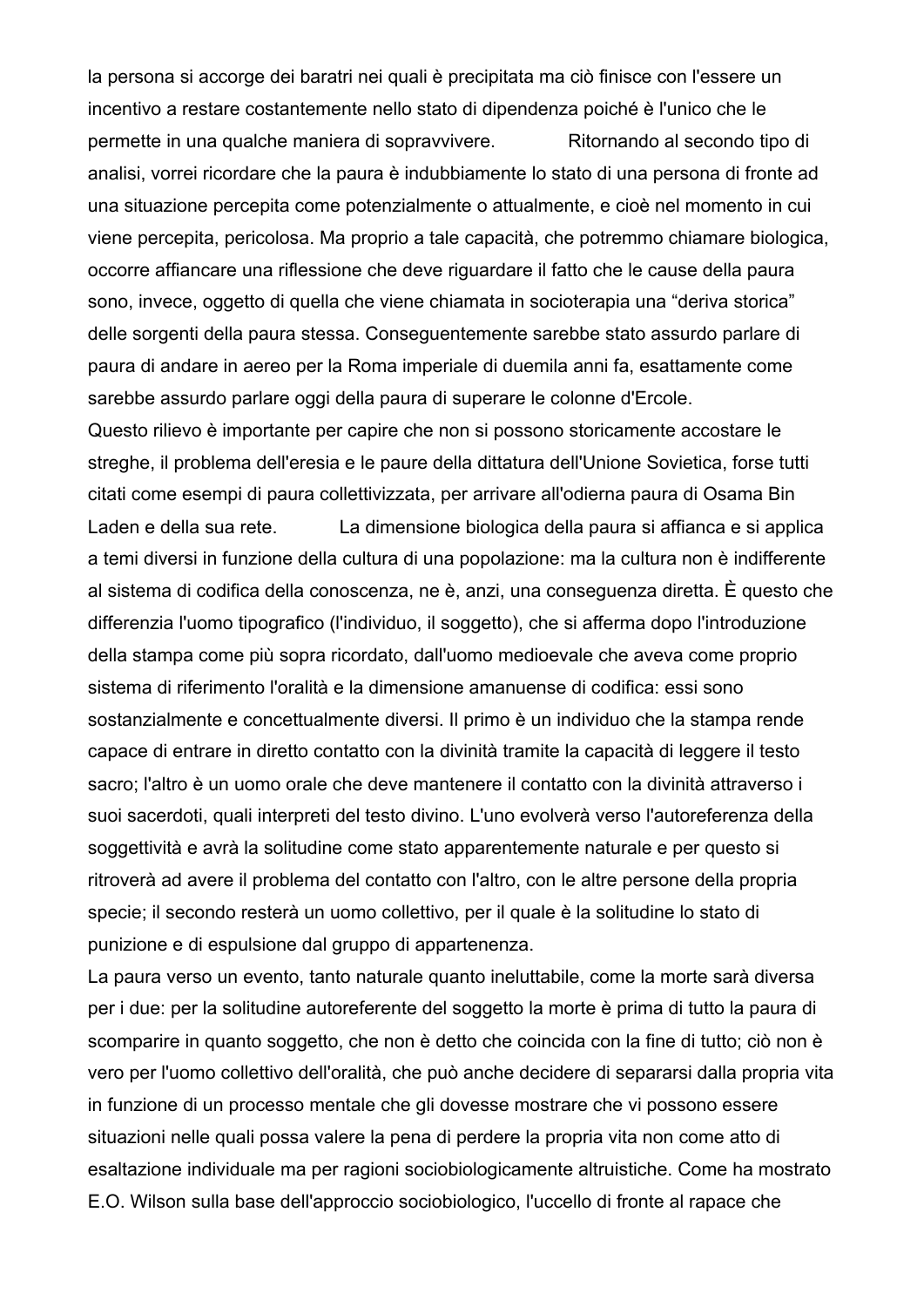insidia lo stormo può distaccarsi da esso per offrirsi al predatore pur di salvare i propri discendenti e/o affini. Caratteristica, quindi, non spiccatamente umana quella del sacrificio di sé altruistico, che permetterebbe almeno di paragonare i kamikaze delle ultime guerre oggi combattute ai volatili autosacrificali ricordati dalla sociobiologia: per loro la vita al di fuori del proprio gruppo, della propria religione o della propria famiglia sarebbe intollerabile, e questo contraddice la convinzione che la paura della morte sia universale ma lega quest'ultima alla motivazione stessa della eventuale accettazione/ricerca della morte. Ora quello che l'uomo occidentale dovrebbe richiedere a se stesso è, quanto meno, di essere potenzialmente disponibile di fronte al pericolo per la propria gente come il volatile che si sacrifica. Per tutto quello che vi può essere di più, ad esempio la costruzione di una società che non richieda tali sacrifici, tanto meglio Quello che ci stupisce o che forse ci fa tremare di paura per la morte di un kamikaze apparentemente fatta alla leggera è che, forse, potrebbe non essere solo un sintomo di quella che ci sarà, ma di quello che è già in atto: in tale caso ad atterrire alcuni di noi sembra essere solo la morte possibile della soggettività. Nel bene o nel male.

**------------------------------------------------------------------------------------------------------------------------**

# **RIFLESSIONI :**

#### **L'inferno** di *Maurizio Maccaferri*

Inferno è una parola particolarmente evocativa, e l'utilizzo che viene fatto di tale termine è a dir poco molteplice. Il concetto di inferno affonda le origini nell'antichità, ed è indubbiamente intriso di significati religiosi. Se inizialmente presso gli antichi con il termine "inferi" veniva indicato il luogo sotterraneo dove si seppellivano i defunti, nella concezione cristiana l'inferno diventa un luogo di eterno dolore dove sono condannate le anime dei peccatori non pentiti. Il termine acquisisce così un significato di dannazione e di baratro che non perderà più, anche quando viene usato in maniera "laica". Inferno è (secondo il dizionario) "tutto ciò che procura dolori, che rende impossibile o insopportabile una situazione" tutto ciò insomma che rimanda a situazioni sgradevoli con scarse vie di uscita. Se guardiamo le cronache dei giorni nostri, l'utilizzo del termine inferno è molto frequente e ricorrente. Nelle pagine internazionali dei quotidiani e dei periodici troviamo svariati esempi: la situazione infernale di Baghdad; l'inferno nella tragedia di Beslan; l'inferno delle carceri di Abu Graib, e l'elenco potrebbe continuare ancora per molto. Nel raccontare la spirale ormai perversa tra guerra e terrorismo l'inferno sembra una delle categorie esplicative più efficaci per descrivere le situazioni più orrende. Se passiamo dalle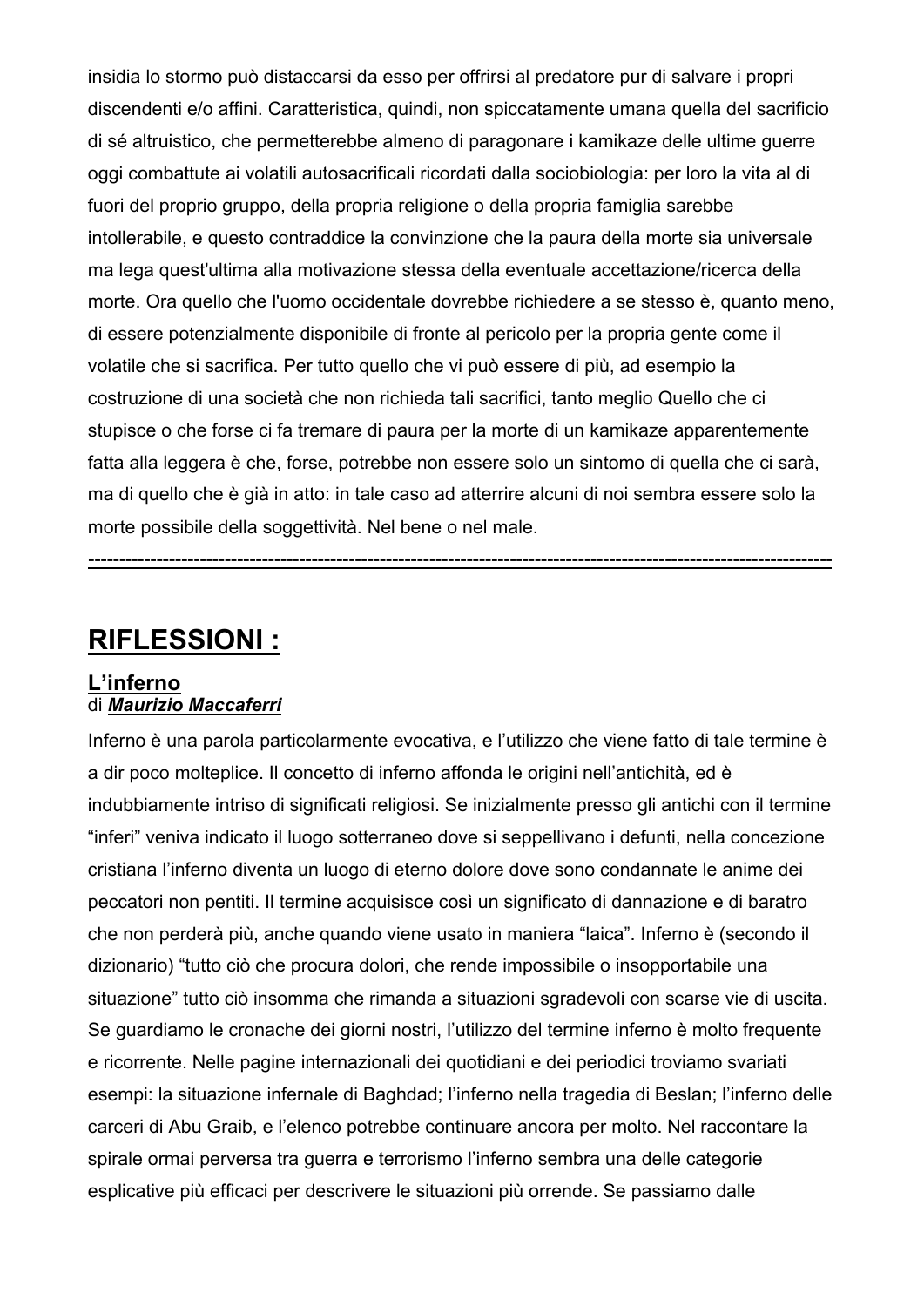cronache internazionali allora cronaca nera, il quadro non cambia. L'inferno viene utilizzato per rappresentare i drammi di quelle che vengono definite le tragedie familiari o personali – ad esempio un padre che ammazza i figli e la moglie e poi si suicida, ecc. – mettendo l'accento sugli aspetti più tragici. La valenza della categoria esplicativa è ancora una volta molto forte, in grado di suscitare nei lettori e negli spettatori un grande impatto emotivo. Obiettivo della presente riflessione non è quello di compiere un'analisi sull'utilizzo della parola inferno. L'attenzione si sposta invece sul timore che può suscitare il ricorso a tale termine. Tale timore è proprio anche di chi scrive, che vede il concetto d'inferno collegato ad un non ritorno, ad un qualcosa di ineluttabile che non lascia alcuna speranza o alcuna via d'uscita per il futuro. Descrivere una situazione utilizzando il termine inferno significherebbe, secondo questa visione, non indicare alcuna via di uscita per la situazione stessa – sensazione pertanto che traspare spesso nelle analisi geopolitiche attuali. Abbiamo parlato in precedenza del significato originario religioso del concetto di inferno. Parlare di religione ci rimanda ad una società orale dove l'approccio religioso era uno strumento di decodifica dell'ambiente. La referenza ultramondana religiosa era in grado di distinguere il bene dal male: l'inferno era il male al quale veniva contrapposto il bene del paradiso. La nascita di una cultura tipografica, ed il successivo approccio scientifico-positivista hanno fatto vacillare fortemente questa referenza religiosa, a favore dell'autoreferenza tipica di un individuo, il soggetto, in grado di costruirsi autonomamente i propri valori, cioè i propri criteri di bene e male. La fine della referenza religiosa – intesa come criterio che regola la società e non come gestione privata del singolo – probabilmente toglie sacralità al concetto di inferno ma non ne diminuisce la portata evocativa. Anzi, se nel discorso religioso c'era sempre una visione manichea dove alla tragedia del male si contrapponeva la speranza del bene, in un discorso autoreferenziale la brutalità dell'inferno può non essere mitigata da alcuna speranza. L'inferno allora può diventare una categoria esplicativa non solo nei confronti di situazioni esterne ma anche verso situazioni interne al singolo, stati mentali che il singolo stesso non riesce a decodificare e che per questo gli appaiono senza via d'uscita. In questo caso il timore può trasformarsi in disagio, e l'evocatività dell'inferno può apparire sempre più pervasiva. L'unica via di uscita sembra essere quella di costruire strumenti di decodifica in grado, sia nelle situazioni esterne sia situazioni interne, di leggere efficacemente l'ambiente – esterno e/o interno – progettando adeguate strategie d'azione.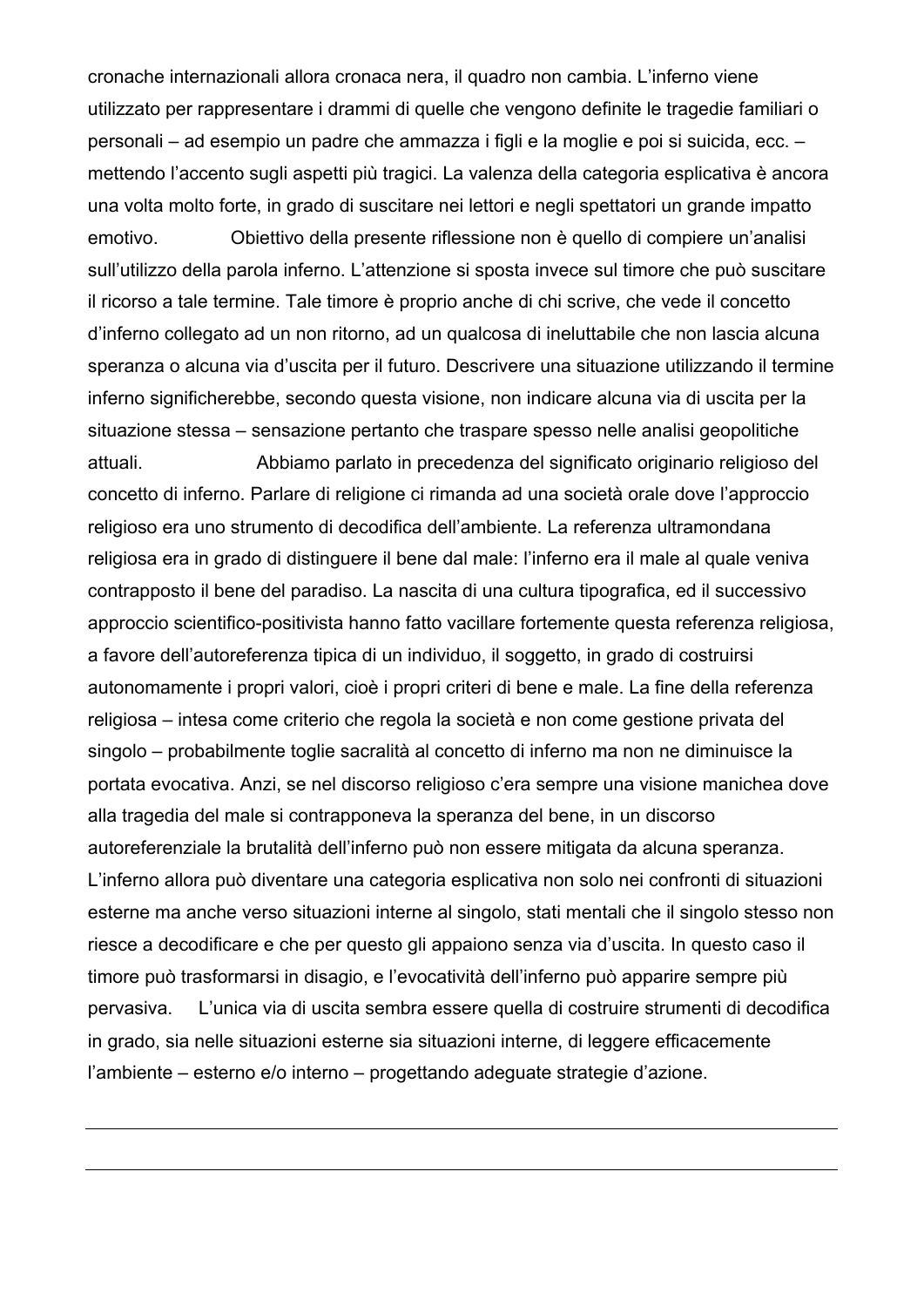#### **Inferno ipocrita** di *Riccardo Masetti*

Qualcuno dice che se in questa vita non si mantiene un comportamento religioso corretto, dopo la morte si andrà all'inferno o in purgatorio. La destinazione dipende dalla gravità delle azioni commesse in vita. Qualcuno dice che all'inferno ci siamo già, non c'è bisogno di aspettare la morte per capire dove si andrà, basta guardarsi attorno e dare una valutazione sul tutto. La chiesa, purtroppo, sembra avere dato un'immagine sbagliata dell'inferno anche se, forse, voluta, che, in passato è servita per tenere doma la gente, a non farle prendere troppe iniziative, per imbrigliare le idee con la paura, per limitare la possibilità che spiccassero il volo verso orizzonti lontani.

Per questo motivo io definisco l'abisso come falso. Falso avvalorato anche da Dante: grazie a lui e alla sua opera oggi, quando pensiamo all'inferno, ci sovviene alla mente l'immagine dell'inferno dantesco. Io penso che gl'inferi li costruiamo noi o purtroppo ci capitiamo. L'inferno lo costruiamo quando facciamo il necessario per crearlo, quando commettiamo azioni non giuste che fanno prendere alla vita una brutta piega. Tutto quello che ci circonda viene modificato e condizionato dal nostro comportamento, ma la domanda che sorge spontanea riguarda il perché il nostro atteggiamento possa tramutare in inferno tutto quello che è attorno a noi.

Capitarci è un altro paio di maniche. Basta pensare all'Africa e alle sue continue guerre interne, con la popolazione abituata a vivere in continuo stato di allarme e povertà. Però penso che una persona possa "estraniarsi", evitando di divenirne un demone infernale. Cioè possa non adeguarsi al tipo di inferno in cui si dovesse essere trovata a nascere, combattendo la situazione da cui può essere cinta, con qualsiasi mezzo a disposizione. Questo risulta assai difficile da attuare, perché si potrebbe rischiare la morte andando contro al sistema e il cui trionfo potrebbe rendere stabile l'inferno se nessuno dovesse avere il coraggio di opporsi ai "demoni" esistenti. Questo vale anche per chi l'abisso l'ha creato intorno a sé. Se non avrà la forza di capire che il suo inferno lo ha creato da solo e se non comprenderà che andarci non significa non uscirne mai più, allora ci resterà per sempre. Quello che voglio dire è che per me l'inferno non esiste e lo definisco come la situazione di disagio molto forte in cui ci si trova. L'unica differenza che delineo è questa: crearsi l'inferno e esserci dentro. Nel primo caso si costruisce il disagio ed è possibile uscirne. Nel secondo invece non è semplice uscirne, perché se si nasce al suo interno c'è il caso che si possa pensare che esso sia normale, ma questo non dovrebbe accadere. L'umanità si dovrebbe render conto che qualcuno è sempre stato all'inferno perché ci è nato e ognuno di noi dovrebbe rendersi conto se la persona a fianco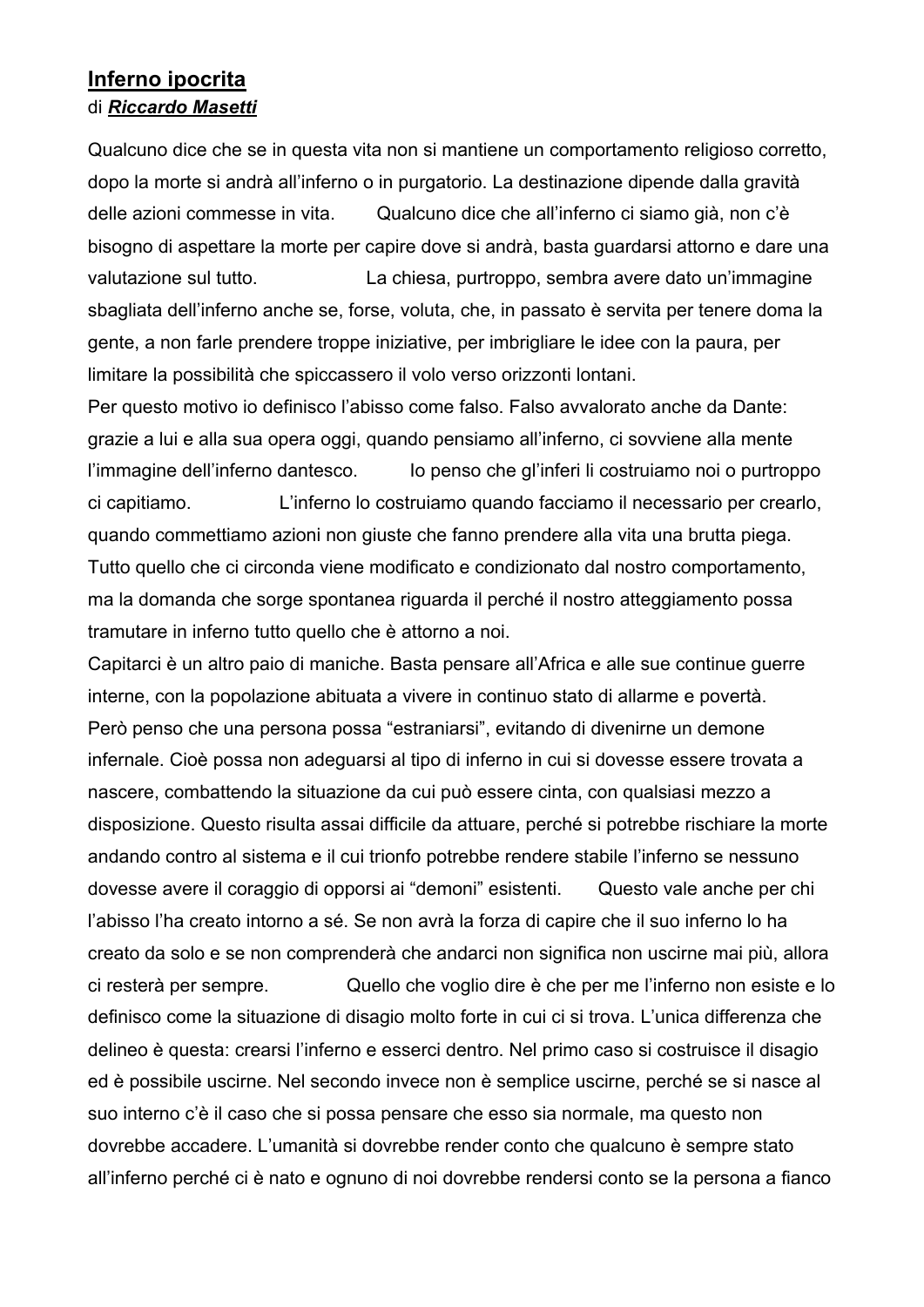sta passando un cattivo momento, dovrebbe allungare una mano e dargli aiuto. Se riuscissimo a convertire un po' di demoni in angeli e qualche inferno in paradiso, forse questo cambiamento si espanderebbe a tutto, ma è solo un vago sogno, utopia.

# **L'inferno dell'anoressia**

di **Ilaria Giacometti**



Alberto Giacometti - Femme de Venice (1956)

Dalla mela di Adamo ed Eva, simbolo inequivocabile del peccato originale, fino a quel boccone, quell'unico boccone, che sancisce l'ingresso in un inferno chiamato anoressia. Il cibo, bene così prezioso, linfa vitale e piacere edonistico, assume tutta una serie di significati che trascendono il suo uso in quanto nutrimento. Per l'anoressica, il cibo, o meglio, l'assunzione di cibo, diventa il lasciapassare per l'averno; ogni boccone ingerito oltre quei pochi auto-concessi, è una zavorra che la fa precipitare sempre più in basso. Occorre

risalire e, per far ciò, l'unico modo è alleggerire la zavorra, diminuire la quantità di cibo. In questo sta la spirale mortale dell'anoressia: si inizia con l'eliminare i dolci, i grassi, i carboidrati e via via, fino a ridurre la gamma degli alimenti a 4, 5 cibi auto-concessi, nel migliore dei casi. Le anoressiche individuano nel corpo, in quel corpo che loro vedono grasso, la causa del loro inferno - per raggiungere la felicità occorre dimagrire - ma l'obiettivo tanto anelato è un miraggio che si allontana al diminuire del peso corporeo. La distorsione dell'immagine corporea, la dismorfofobia, impedisce loro di fermarsi, e allora cadono sempre più in basso. Così Hilde Bruch, la psicologa che con ilsuo lavoro Eating Disorders, pubblicato nel 1973, segnò una svolta nello studio dei disturbi del comportamento alimentare, descrive il comportamento di una sua paziente: "Si guardava allo specchio più volte al giorno nell'intento di conservare un'immagine realistica, ma ogni volta questa si ingrandiva". Le anoressiche costruiscono attorno a sé, mondi "asettici", il loro stesso corpo perde forma e sostanza. Si negano qualsiasi piacere, perchè, nel loro schema, il piacere diventa peccato. Da un punto di vista socioterapeutico, l'anoressia può essere interpretata come la risposta logica ad un disagio interno, infatti,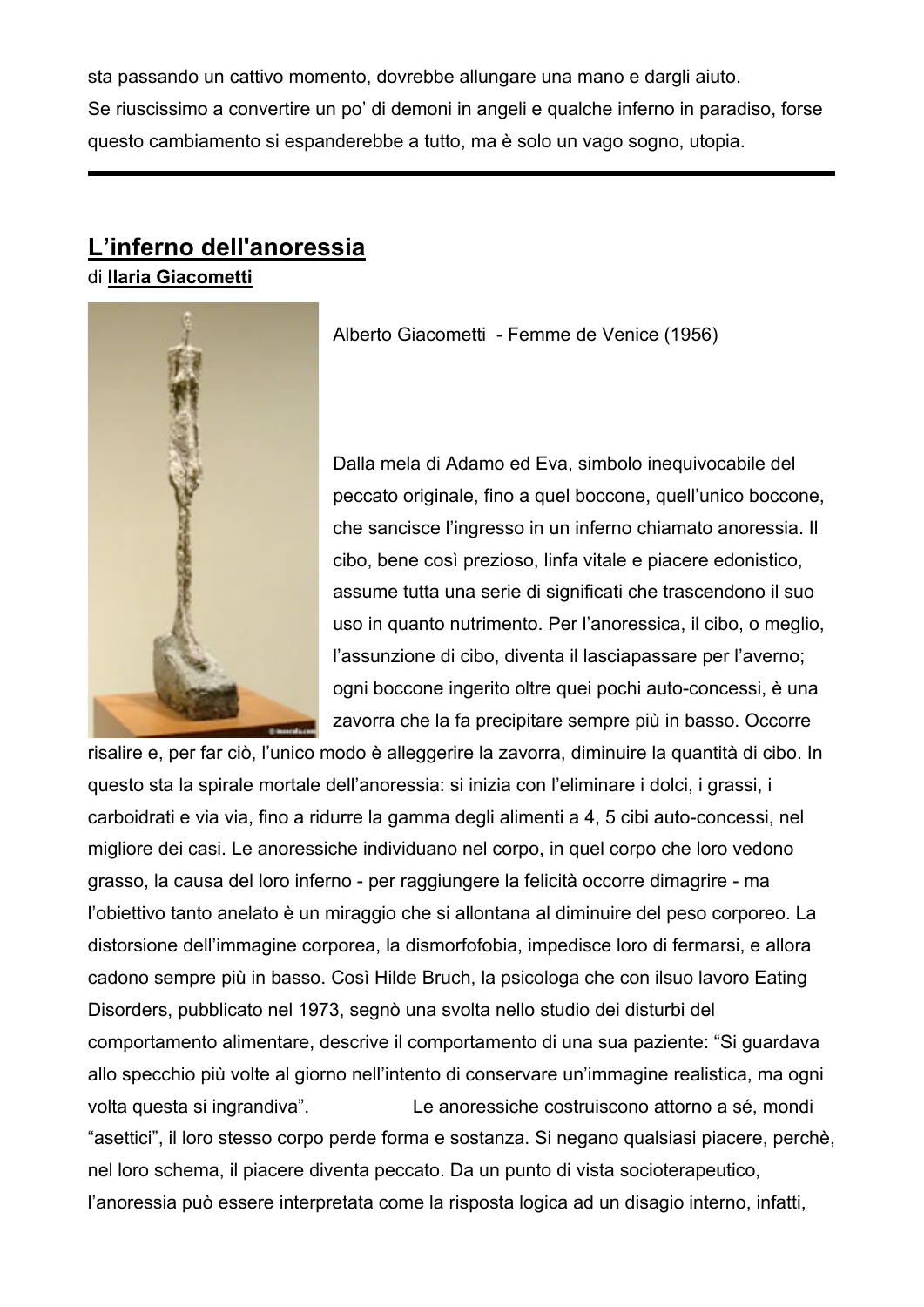queste giovani, individuando nel corpo, la fonte del loro malessere, rispondono in modo "razionale", riducendo le calorie assunte e assumendo tutta una serie di atteggiamenti e comportamenti tesi al raggiungimento del loro obiettivo: vomito auto-indotto, somministrazione di purganti, digiuno protratto ecc., come meccanismi di controllo dell'assunzione dei nutritivi. Se provo ad immaginare il mondo di queste giovani, il loro vissuto interiore, la lotta interna che ogni giorno, ogni istante della loro quotidianità, le vede protagoniste, mi si apre uno scenario veramente inquietante; non so se sia definibile "inferno", ma credo che l'oscurità sia una sua peculiarità, così come il vuoto, un vuoto che non riescono, che non vogliono colmare. Di anoressia e bulimia se ne parla tanto, ma, spesso, in modo inappropriato. Questo vociare continuo, ad esempio, in salotti televisivi, senza cognizione di causa, rischia di ridurre a semplici luoghi comuni, rischia di banalizzare, realtà che sono davvero tragiche. Si parla, ad esempio, di pensiero ossessivo del cibo, come di una inequivocabile peculiarità di chi soffre di un disturbo del comportamento alimentare, ma non ci si sofferma veramente a pensare alla tragicità di quello che viene ormai comunemente definito, il pensiero unico delle anoressiche; pensare ossessivamente a cosa poter mangiare, a che ora poter mangiare, a come fare per eliminare quei pochi alimenti che ci si concederà, e questo continuamente, durante il giorno, a lezione, sul lavoro, per strada, al supermercato…è qualcosa che ti fa perdere il contatto con il reale, ti fa precipitare nel buio di un inferno dal quale è difficile risalire. Il dramma sta nella scelta razionale, consapevole di queste giovani: l'anoressica, molto spesso, sceglie di essere tale, fino a quando, il meccanismo che lei crede di poter controllare, le sfugge di mano, inizia a dominarla. Vuole gestire il cibo, il corpo, per poter assumere il controllo della sua vita, ma finisce, ancora una volta, per essere dominata. Un interrogativo è d'obbligo: perché nella nostra società, la società dell'opulenza, la società del "tutto e subito", un numero sempre maggiore di ragazze decide di auto-condannarsi all'inedia? Quando, per la prima volta, mi sono posta questo interrogativo, mi sono affiorate alla mente le immagini di due opere d'arte che, in quanto tali, esprimono tutte le contraddizioni di due epoche storiche, o meglio, di contesti comunicativi, distanti tra loro: la venere di Willendorf e le sculture di Giacometti. La prima, costituisce la rappresentazione (R) di una donna assunta a modello, la donna in carne, simbolo di abbondanza, di prosperità, oggetto di ammirazione nel mondo preistorico; le sculture dell'artista surrealista evocano, invece, l'immagine di ragazze anoressiche. I tratti decisi, essenziali, caratteristici delle opere di Giacometti, producono attorno a queste figure, che sembrano protendersi verso l'infinito in una prospettiva verticale, un senso di solitudine angosciante. È questo il modello di donna proposto dai media? Credo che basti guardarsi intorno…non è necessario soffermarsi su spot pubblicitari, riviste o quant'altro, basta fare i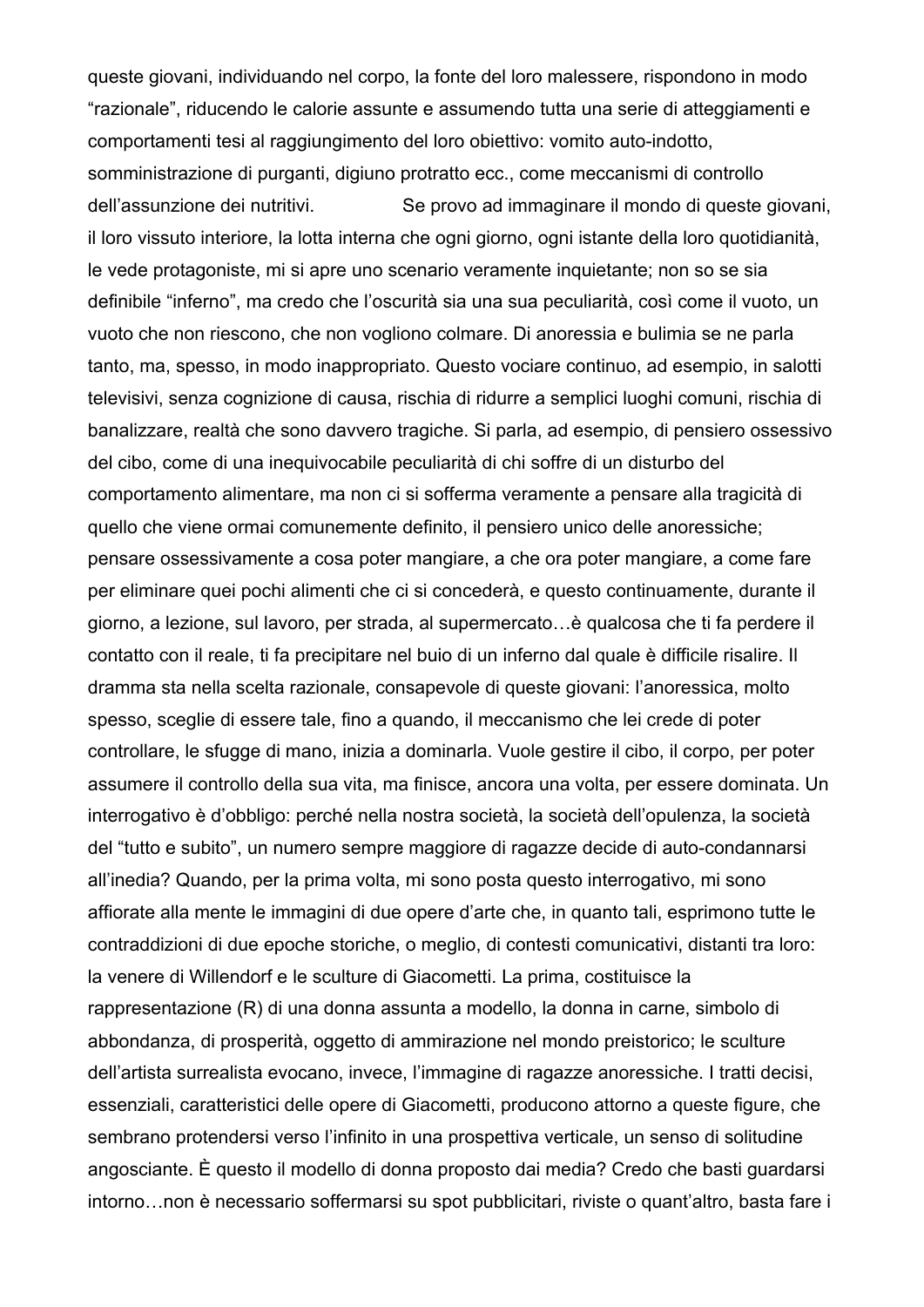conti con il boom dei prodotti dietetici, o ascoltare i discorsi di ragazzine sempre più concentrate sul proprio corpo, su come fare, secondo loro, ad essere accettate dagli altri. Occorre chiedersi chi siano questi "altri" da cui vogliono farsi accettare, occorre chiedersi se questa accettazione passi realmente dalla forma del corpo. E' forse, questa, una Rappresentazione distorta del proprio "arco felice"? E' sicuramente una R veicolata dai mezzi di comunicazione di massa. Credo che la nostra vita stia diventando sempre di più simile ad un teatro: gli individui sono la platea, mentre il palcoscenico, dove i mass media proiettano immagini con determinati significati, immagini caricate di valori, costituisce una realtà a sé; una realtà popolata da persone che appaiono magre, belle, attive, felici. Non c'è posto, in quel mondo, per i grassi, per coloro che si percepiscono grassi, e,



probabilmente, nemmeno per la "gente normale". Gli spettatori assorbono queste immagini, ma non le metabolizzano. Non c'è tempo per dare una giusta collocazione a quanto viene trasmesso, perché i messaggi si susseguono ad una velocità e con un'intensità tali, da non consentire un'analisi critica degli stessi. Qual è il vero inferno? Forse quel mondo, quel palcoscenico, o comunque, l'assunzione passiva e acritica di messaggi che provengono dall'esterno e che, spesso, vengono assunti passivamente.

Venere di Willendorf  $(ca. 23000 - 19000 A.C.)$ 

## **La porta dell'inferno – la porta della vita** di *Roberto Pallini*

Leggendo i quotidiani o ascoltando i telegiornali, ho notato con quale frequenza venga utilizzata la parola inferno all'interno delle notizie, in particolar modo in quelle di cronaca nera. Proprio qualche giorno fa sono rimasto colpito da un articolo riguardante un incidente mortale apparso su "Il Resto del Carlino" che così titolava: "Sorpasso killer in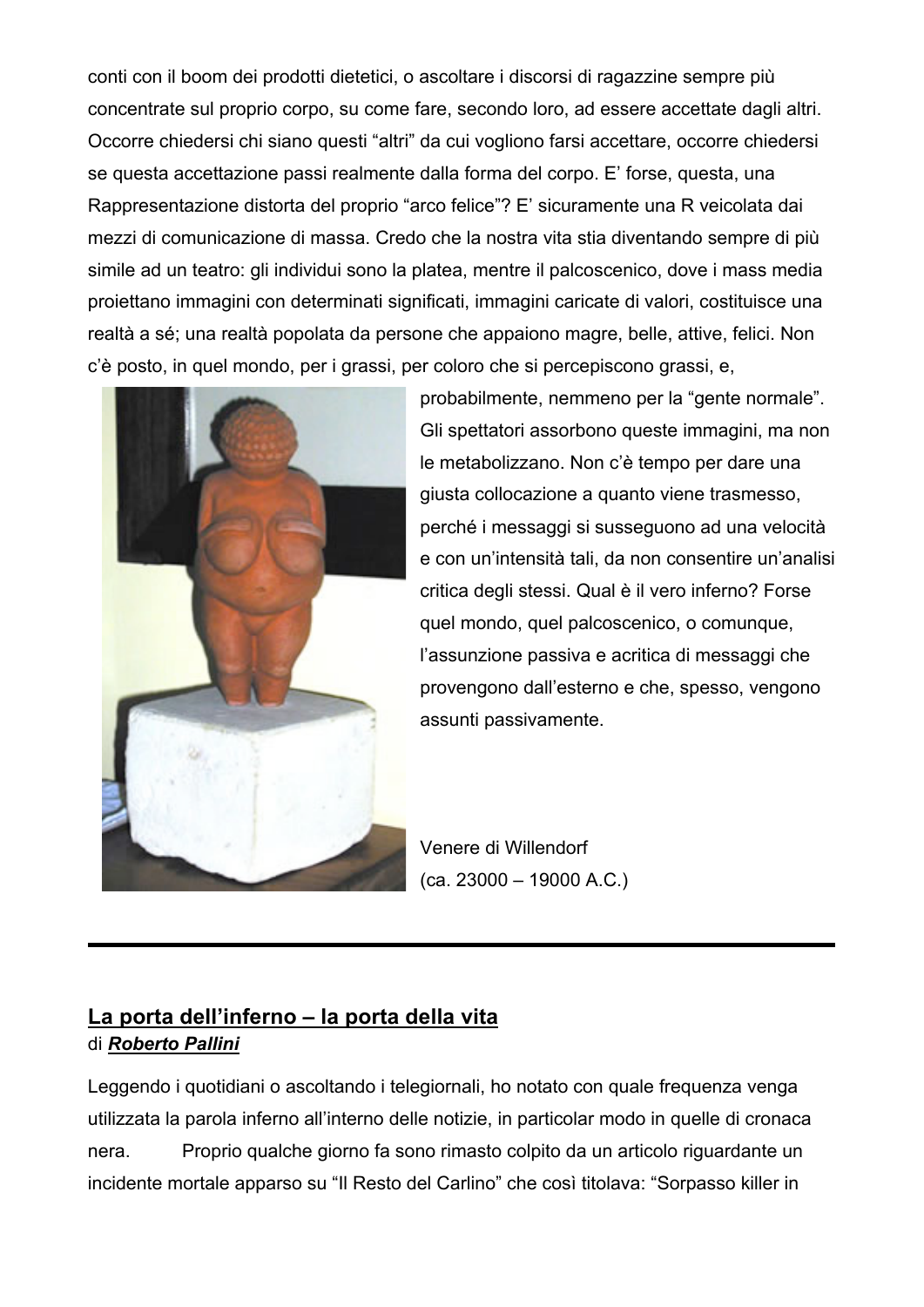autostrada. È l'inferno: 4 morti". Oltre a descriverne la dinamica e circostanziare il terribile fatto, l'articolo proseguiva con la descrizione dell'agghiacciante scenario che si presentava agli occhi dei soccorritori tra cui una mano che usciva dalla parte posteriore dell'abitacolo di una delle autovetture coinvolte, una mano che chiedeva aiuto e che veniva stretta da quella di un vigile del fuoco. Questa mano che esce dalla porta dell'inferno e cerca di rimanere disperatamente aggrappata alla vita, mi porta a riflettere sul significato che ho sempre dato a quel luogo, maturato attraverso l'educazione cattolica ricevuta dai miei genitori e dalle istituzioni religiose che ho frequentato fino all'età di 13 anni, cioè la dimora riservata ai dannati dopo la morte per una sofferenza eterna. Dal quel momento, cioè da quando perdo la fede, succede che paradossalmente smetto di pensare all'inferno in termini religiosi e varco nella mia vita la soglia di quell'inferno che poi caratterizzerà successivamente la mia quotidianità; viene meno il rigore che riservavo ai miei valori quali la famiglia, il rispetto, l'onestà, tutti quei cardini tenuti saldi dalla mia fede. Più precisamente è l'inferno che varca la soglia della mia vita attraverso il piacere effimero, eventualmente mediato da sostanze, dando inizio ad un lungo periodo, durante il quale il pensiero dominante è orientato all'estetizzazione della vita in funzione del piacere e la mia individualità è fatta a pezzi, frullata dalla droga. Ora che a tutto ciò sto cercando rimedio ho la forte sensazione di avere ancora una mano aggrappata alla vita, la vita di mia moglie e di mio figlio, dalla quale tutto ciò che è inferno deve uscire per permetterci di costruire una muraglia a difesa di quei valori religiosi e morali che sembravano smarriti e che ci riportano alla vita.

# **Religione e laicismo come strumenti di decodifica** di *Hazem Cavina*

La religione viene definita da A.Bagnasco, M.Barbagli e A.Cavalli (Corso di sociologia, il Mulino) come "un insieme di credenze, relative all'esistenza di una realtà ultrasensibile, ultraterrena e sovrannaturale", che influenza e trascende la realtà terrena. In quanto insieme di credenze, di pre-giudizi fondati su di un atto di fede, essa può essere definita anche come uno strumento di decodifica della realtà, un filtro interpretativo strutturato che rende intersoggettivi i significati. Allo stesso modo il laicismo, definito nel Dizionario Garzanti come un approccio all'interpretazione dei significati della realtà autonomo da precetti religiosi e fondato sulla conoscenza scientifica o comunque materiale, finisce per essere anch'esso un filtro fondato però non su di un atto di fede ma sulla prova empirica e quindi sulla falsicabilità delle asserzioni. Uno strumento di decodifica serve a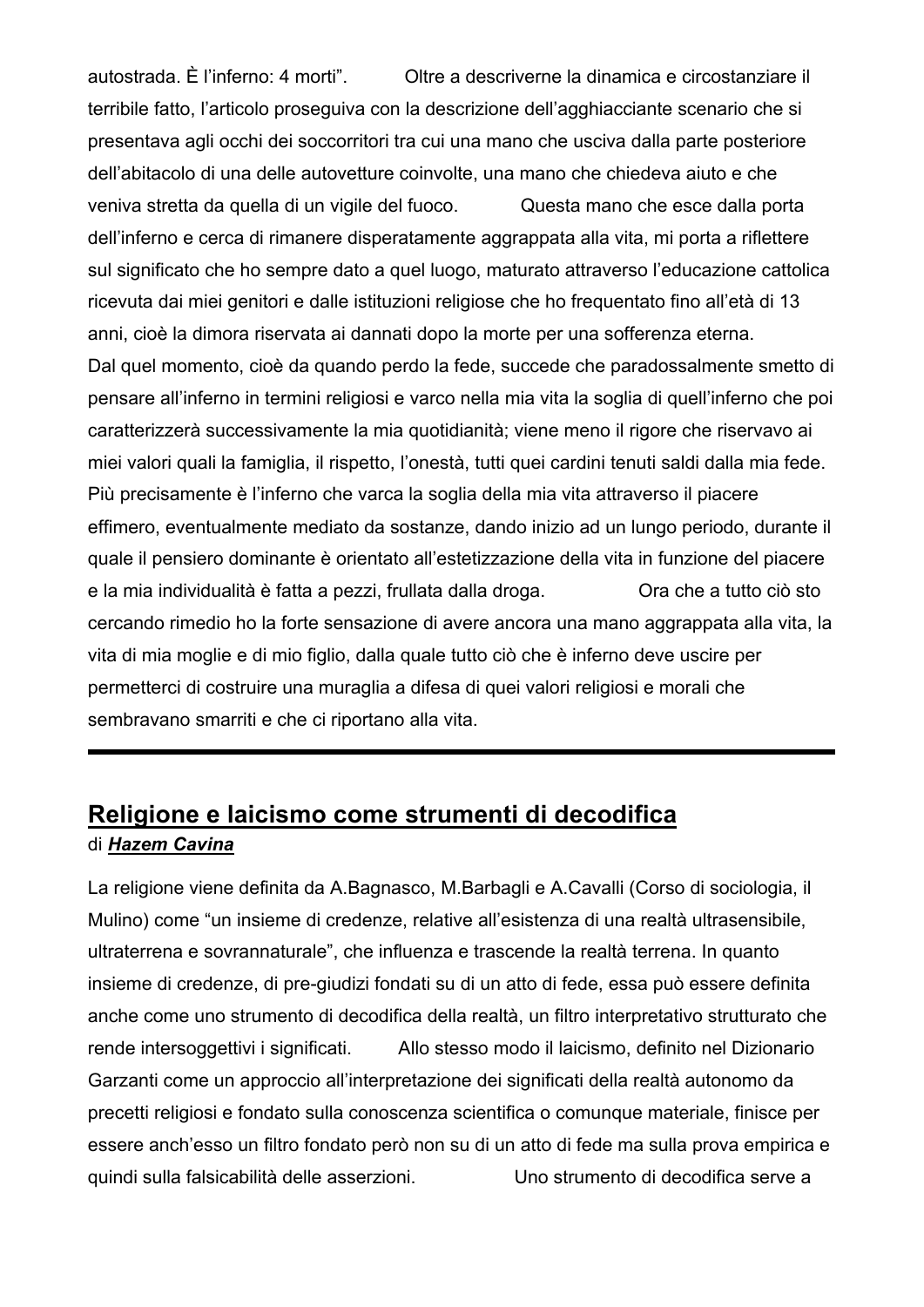contenere l'angoscia che la coscienza del limite della vita umana e della difficoltà di dare spiegazioni ad eventi naturali, sociali ed individuali provoca: sono l'inafferrabilità, anche attuale, del caso e dell'ordine caotico delle cose, i fattori che influenzano una cospicua parte della realtà e che rendono necessarie griglie interpretative, seppur positivisticamente parziali o legate alla fede. Il vantaggio di quest'ultima come strumento di decodifica dell'ambiente, è che risolve anche il problema dell'ordine morale, della distinzione tra bene e male, tra auspicabile e sanzionabile, e fornisce anche un criterio di scelta facendo riferimento alla volontà divina e alle pene durante la vita o dopo la morte.

L'inferno diventerebbe, quindi, il luogo della pena eterna dei peccatori, di coloro che, in vita, non hanno rispettato il volere e l'insegnamento divino, di un Dio buono e onnipotente che, avendo creato l'uomo gli ha permesso, anche quando è pio, di essere un complesso di altruismo ed egoismo. Che cosa potrebbe significare quindi l'esistenza materiale di un luogo chiamato come le porte dell'inferno? Assolutamente nulla se non che sul piano simbolico l'uomo ha immaginato un passaggio concreto in un astratto mondo degli inferi. Inoltre la parola inferno in un'ottica laica assume un significato specifico: essa non rappresenta più il luogo del dolore e della sofferenza ultramondana ma una qualità possibile della vita. "Vivere all'inferno" indicherebbe allora il vivere con un disagio talmente forte e profondo da rendere la persona incapace di gestirlo: la vita perderebbe i colori vivaci per diventare grigia o addirittura nera.

Se pensassimo al disagio come conseguenza di un carente adattamento della persona all'ambiente, che la rende parzialmente o totalmente incapace di comprenderne i significati di esso, allora la possibilità di varcare nei due sensi le porte dell'Averno significherebbe entrare in una condizione esistenziale, non definitiva perché occasione per la persona di riuscire ad elaborare strumenti interni idonei alla decodifica di tali stati, la cui problematicità, fonte di disagio e di malessere, riguarderebbe sia la relazione con l'ambiente che i propri impulsi interni. Qual'è allora l'origine di questo inferno laico? Sembra che esso possa essere allo stesso tempo endogeno, in quanto malessere interno alla persona, immateriale, sfuggente ma anche concreto nelle sue manifestazioni corporee; ed esogeno, in quanto la fonte di una parte delle proprie problematicità potrebbe essere in relazione con l'ambiente esterno. È perciò probabile che sia l'evoluzione della società a produrre questo tipo di inferno terrestre in cui cadono preda di dolore e sofferenza persone che hanno risolto i problemi di sostentamento materiale. È possibile che la crisi coinvolga entrambe le prospettive: la funzionalità della religione sia sempre meno efficace, almeno come strumento per dare un senso al mondo ed alla propria esistenza e riguardi soprattutto una fascia sempre più larga di popolazione giovanile, così come un puro orientamento razionale, pragmatico, di valutazione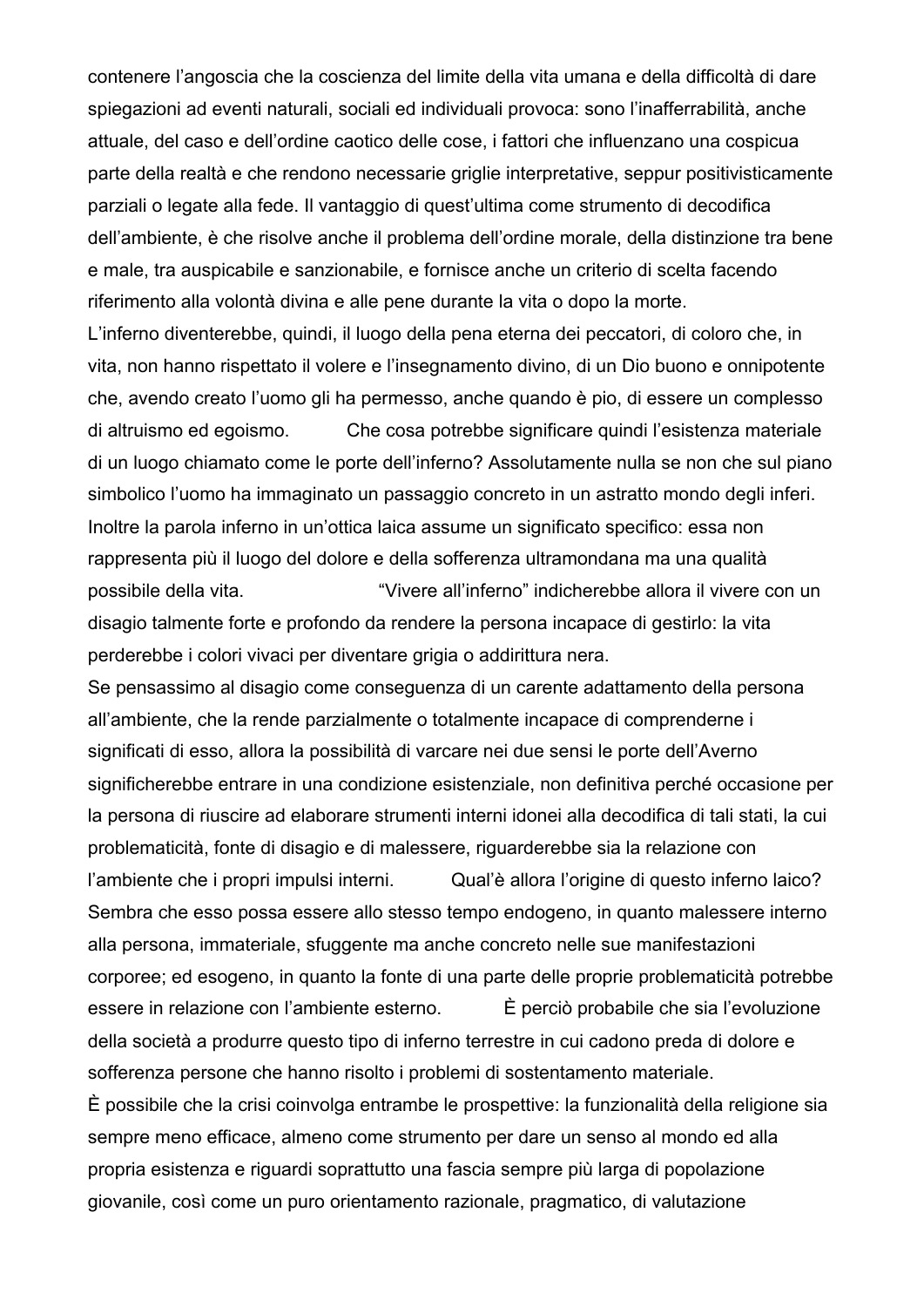costi/benefici materiali come fonte di giustificazione all'azione, non risulti essere adeguato né alla persona, né alle società. Come ricorda E.Morin (La testa ben fatta, Cortina Editore), forse il punto è che "oggi non bisogna più problematizzare solo l'uomo, la natura, il mondo, Dio, ma si devono problematizzare anche il progresso, la scienza, la tecnica, la ragione"; mancando una referenza a principi ultramondani, all'uomo serve probabilmente un'etica capace di coniugare le esigenze sociali a quelle individuali, di trovare un compromesso adeguato tra solidarietà e libertà, per frenare il potenziale distruttivo dell'egoismo autoreferente, premessa per la creazione di quell'inferno terrestre in cui la persona, vivendo in un ambiente patologico, finisce con il patologizzare sé stessa.

#### **APPROCCIO RELIGIOSO : 'Chi è causa del suo mal pianga sé stesso' VOLONTA' e INFERNO : La risposta morale come azione logica** di **Raffaele Facci**

'Lo maggior don che Dio…Fesse creando…Fu de la volontà la libertate' Questo è, per Dante, il libero arbitrio.

Di tutt'altro parere ci pare Dostoievskij nei 'Fratelli Karamazov'. Ivan sogna un grande Inquisitore che, nella Siviglia del '600, condanna a morte Gesù per non aver amato l'uomo nel renderlo libero: ciò di cui non è capace. Un detto popolare recita che: "Le vie dell'Inferno sono lastricate di buone intenzioni…" in modo analogo il Concilio Vaticano II ci ricorda: "Poiché inoltre la volontà umana è labile e ferita per di più dal peccato, l'acquisto della pace esige il costante dominio delle passioni di ognuno e la vigilanza della legittima autorità"(Gaudium et Spes 1587) . Cerco sulla Treccani: 'Volontà. la facoltà e la capacità di volere, di scegliere e realizzare un comportamento idoneo al raggiungimento di fini determinati."; "Intenzione. Dal latino intendere, tendere, rivolgere. Orientamento della coscienza verso il compimento di una azione, direzione della volontà verso un determinato fine…Nella gnoseologia aristotelico-scolastica il termine (lat. Intentio) indica sia l'atto con cui il soggetto tende verso un oggetto, sia l'immagine o forma dell'oggetto conosciuto nel soggetto conoscente (specie intenzionale). In quest'ultima accezione può riferirsi sia alla rappresentazione sensibile, sia al concetto o idea". Nelle due definizioni l'accezione dei termini soggetto e rappresentazione è secondo l'uso corrente; in socioterapia il soggetto è l'uomo della tipografia, la rappresentazione è composta dall'Immagine e dall'Investimento affettivo sull'immagine, la quale ultima ne diviene la dimensione cognitiva. Noi diremmo, per seguire l'indicazione scolastica, che l'immagine colta e fatta essere attraverso l'investimento affettivo muove nel singolo la propensione ad agire.

Cerco "Inferno": Come aggettivo fa riferimento a ciò che si trova in basso, infernale, dell'Averno. ("Uscendo fuor de la profonda notte/che sempre nera fa la valle inferna' . Dice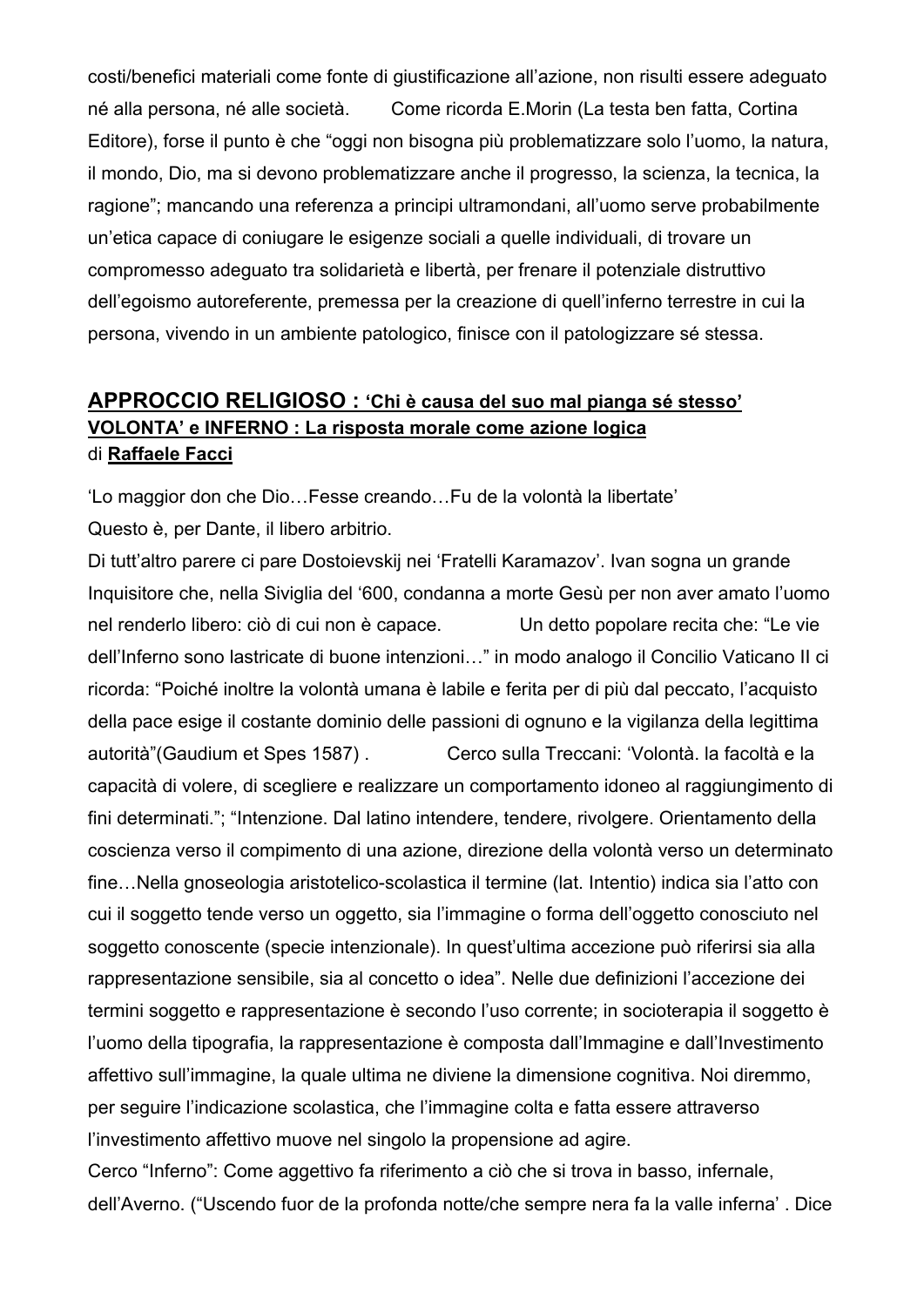Dante). Come sostantivo rimanda alla concezione cristiana: stato di eterna sofferenza delle anime dei peccatori, consistente nella privazione dell'immagine di Dio. L'Inferno non sarebbe, quindi, il luogo della punizione eterna di un Dio giudice, ma la condizione che l'uomo si costruisce e nella quale si ritrova. Gli occhi chiusi non vedono più Dio. Un dubbio potrebbe riguardare la perpetuità della pena: non può essere! Dio è misericordioso: "Quanto dobbiamo perdonare…."Perdonate settanta volte sette…." Dice il Signore. La Shoah, le guerre, i bambini di Beslan: la storia e la cronaca, la testimonianza dei grandi nella loro vita personale (ho presente ora Sant'Agostino), ci dicono la terribile e triste potenza del male. Per l'uomo è possibile scegliere? forse con una consapevolezza serena che, nel buio della non conoscenza, sa stare e aspettare e/o diventa puro metodo. Nella Bibbia, Dio vuole un uomo all'opera, vuole la sua iniziativa. Niente è impossibile all'uomo della fede. Una fiducia certa come quella di Abramo o di Giobbe. Il gioco torna nelle mani dell'uomo e della sua libertà forte e bella.

# **Memorie di un inferno quotidiano**

#### di **Marco Bennici**

Tradizionalmente al valore semantico della parola "inferno" associamo la realtà escatologica che teologicamente viene identificata come "assoluta lontananza da Dio". Non è una punizione, ma la necessaria conseguenza di una determinata scelta di vita. È la necessaria conseguenza del nostro libero arbitrio e del nostro consapevole allontanarci da una strada costruita attorno ad un certo insieme di valori che nella nostra tradizione occidentale sono comunemente identificati in quelli cristiani.

Nella letteratura l'inferno ha dato origine a misteriose raffigurazioni condite di traghettatori, di gironi e di figure poeticamente sconsolate per il destino a cui più o meno volontariamente sono andate incontro. Alcuni autori hanno dato all'inferno anche una personificazione, recando alle estreme conseguenze quel "demonio" che è un po' in ognuno di noi. Ma c'è una dimensione ulteriore da considerare. È la materialità che questa dimensione esistenziale ed ultraterrena può assumere a cavallo della vita di tutti i giorni. Basta mutare una lettera, una "n" in "m", da inferno a "infermo". Sono proprio le storie di quotidiana "infermità" dalle facce più diverse una prima manifestazione della materialità dell'Averno. Procedendo per paradossi potremmo dire che la libertà è il nostro peggior male. Dietro di essa si nascondono le immediate origini della storia di una discesa nelle fauci infernali della vita. Infermità, provocata o non voluta, sempre di infermità si tratta. La nostra mente vorrebbe spaziare oltre quei limiti entro i quali il nostro corpo la conduce. Nella coscienza di questo insuperabile limite sta la scintilla primordiale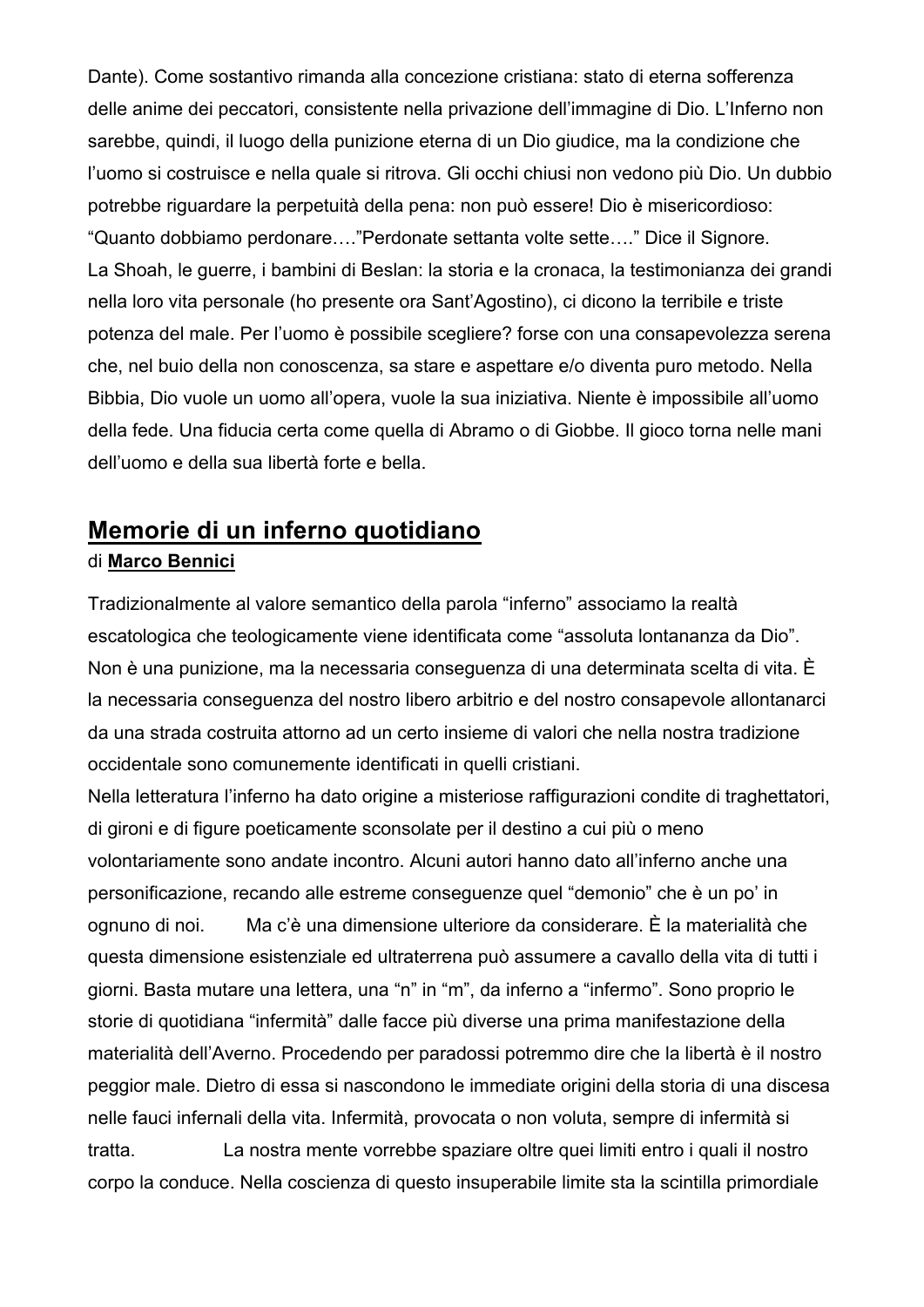di elementi del trascendente. E nella continua tensione degli opposti, che così si viene ad originare, vive il nostro senso di paura per il destino che ci aspetta. Nell'incapacità di governare questa continua tensione degli opposti sta la remota origine di tutti i nostri piccoli inferni quotidiani. Alcune forme di tossicodipendenza e di "malevivere" sono solo l'estremizzazione di questo processo vorticoso che conduce ad una strada lastricata da tante poco buone condizioni. Che di materialità dell'inferno si possa effettivamente parlare lo dimostrano alcune testimonianze raccolte in centri di recupero da tossicodipendenza o da storie di quotidiano sfruttamento. Il non essere più padroni di se stessi ma dipendere esclusivamente da una sostanza da assumere periodicamente a pena di ribellioni fisiche dà un'idea della tangibilità dell'inferno. Lacci o lacciuoli costringono alcune figure dantesche ad una esistenza non completamente auspicata in vita ma comunque non più padroneggiata dopo la morte. Alighieri, però, nella sua descrizione dell'inferno non ha solo descritto uno spazio immaginario o comunque enfaticamente presentatogli da Virgilio. Sembra piuttosto aver raccolto una serie di situazioni prive di una loro immediata forma esteriore, ma dotate di una loro sostanza interiore. Nella letteratura questo percorso di esteriorizzazione di forme endogene ha altri momenti. Un minimo comune denominatore può essere colto in essi. Lo stesso progresso scientifico e tecnologico sembra aver portato agli occhi di un osservatore attento immagini di tipo infernale. La concretezza di cui è fatta la materia e la materia di cui sono fatte tutte le cose concrete ha portato ad una progressiva enfasi del dato materiale, di fronte alla quale ha perso nettamente terreno qualsiasi riferimento allo spirituale, cioè, parafrasando, all'unico spiraglio possibile per trovare una via di uscita da quel processo vorticoso in cui siamo bene o male costretti a vivere. Questo universo materiale fatto di verità empiriche e di leggi verificabili e le sue verità teorico-scientifiche aggrediscono la natura interiore dell'uomo e le sue misteriose finalità. La nostra libertà è messa sotto scacco. Non potendo più scegliere per strade empiricamente non giudicate attendibili ha come unica via di uscita il materialismo, che preso nelle debite proporzioni è solo una porta di ingresso ad un gioco di dipendenze poco edificante. Il nostro ego, cioè quella parte interiore di noi sede privilegiata delle nostre più intime convinzioni e aspirazioni, si regge su alcuni assunti principali che sono le verità attorno a cui costruiamo la nostra vita e il nostro agire quotidiano. Di questa parte di noi siamo sostanzialmente i fruitori. Buona parte di essa si costruisce per induzione, per le esperienze fatte e gli incontri avuti, è sostanzialmente frutto di una nostra buona stella. Quanto più questo processo induttivo ci fa introiettare una logica spinta verso il materiale quanto più saremmo portati a non giudicare attendibile quel dato interiore che è il "grillo di Pinocchio", cioè quell'unico elemento che darebbe ali al nostro vivere quotidiano. In questo gioco di dipendenze in cui andiamo a cadere sta la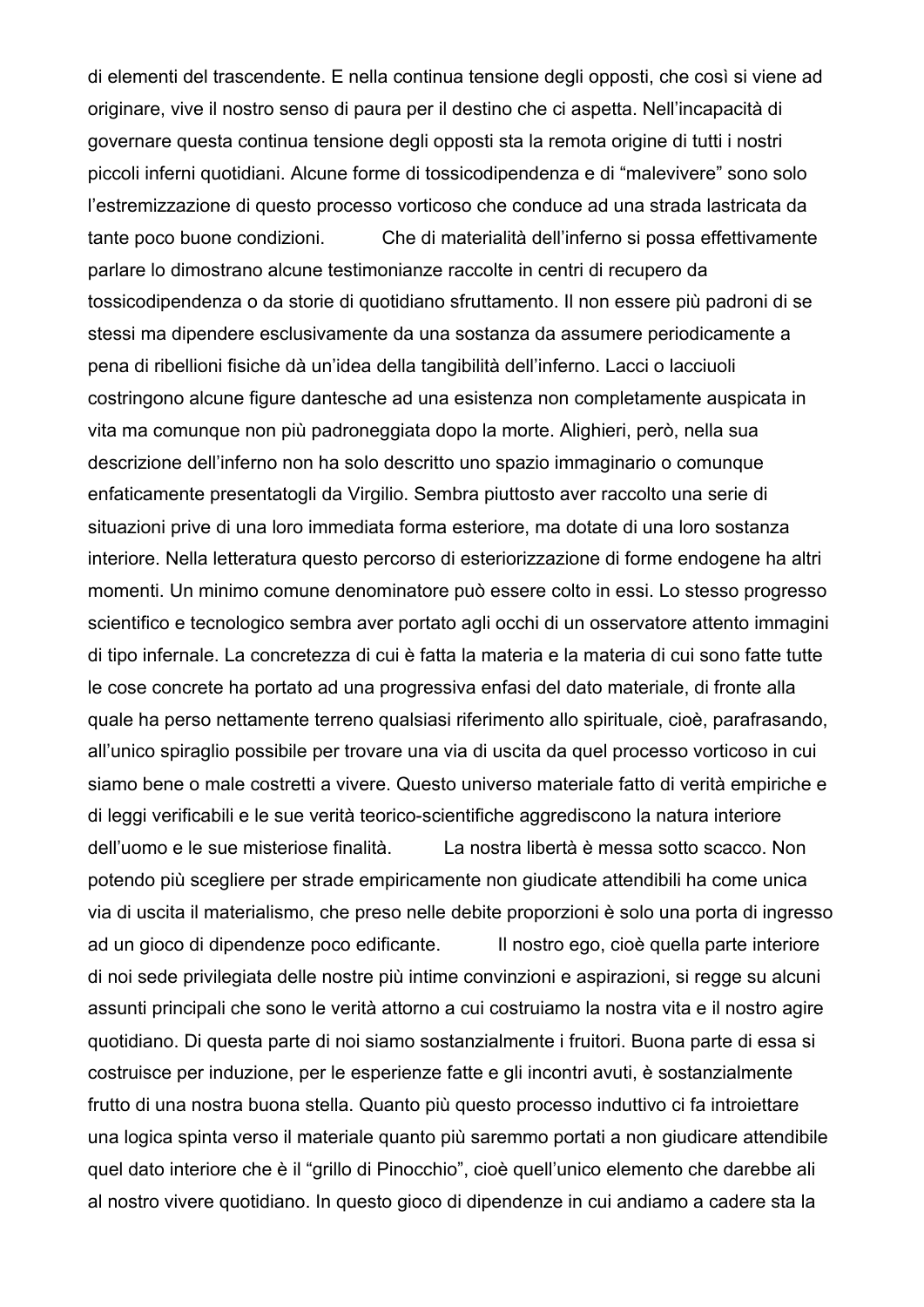remota origine di quel malessere interiore che ci può portare a sperimentare l'inferno come realtà non solo trascendente e simbolica, ma anche attualmente materiale.

Emile Zola descrive bene questo percorso della nostra condizione umana di discesa verso gli inferi. Bastino i titoli di alcuni dei suoi lavori a dimostrare quanto la riflessione di questo scrittore fosse spinta in tale direzione. "L'ammazzatoio", "La bestia umana" e il "Ventre di Parigi" sono mirabili esemplificazioni dell'abbassamento del livello di vita dell'uomo, tutto risolto su impulsi bestiali, sul ventre e sul senso. Il ventre, nella produzione di Zola, rappresenta il ciclo materiale fisiologico della vita, il corpo-macchina in cui avvengono le reazioni degli elementi vitali. Le macchine stesse delle fabbriche si modellano sul ciclo umano di alimentazione e consumo di energia. La città in questa prospettiva diventa somma di ventri, anzi un unico grande ventre che consuma e produce energia. Qui non esistono sentimenti umani, ma solo reazioni di forme materiali quando entrano in contatto tra di loro. E i dannati delle città hanno le stesse facce dei dannati delle bolgie dantesche. Volti senza espressioni, senza senso, l'urlo di Munch. Questa visione meccanicistica della vita sociale richiama alla mente epoche andate. Accende i riflettori sui tempi delle prima industrializzazione e sui giorni della seconda industrializzazione. Gli agi dei nostri giorni ci allontanano da un quadro fosco come quello che Zola descriveva.

L'inferno però non è scomparso. Oggi Zola lo andrebbe e cercare nelle periferie di Harlem, di Tokyo o di Calcutta, di Firenze o di Milano, di Mosca o di Parigi. Ma anche negli sguardi dei dannati delle nostre città, traditi dalla vita e sedotti dal materialismo-dio-denaro. E la tossicodipendenza è solo una faccia di questo prisma in cui si manifesta il dolore della vita di tutti i giorni. Le altre facce sono la miseria, la prostituzione, lo sfruttamento, la violenza, le malattie. Insomma, sembra non esserci alcuna possibilità di redenzione da un destino arcano ed invadente che ci strappa via da quelle poche certezze che la vita ci dà. Cercasi soluzioni, al miglior offerente promettiamo la salvezza da tutta questa serie di cose. Ma qui le uniche soluzioni le abbiamo solo noi. Sarà la nostra forza di vivere l'unico antidoto per il male nostro, ma soprattutto per il male altrui. Sarà la riscoperta di una dimensione di relazioni e di affetti, forse troppo velocemente archiviata come anacronistica, la strada per lasciare questo tunnel di indifferenza in cui ci siamo infilati. E non c'è niente da scoprire che non sia stato già scoperto, almeno in questo campo. Il protocollo di alcune comunità di recupero ha come ingredienti proprio quelli appena citati. E dove la ricetta è stata seguita si sono visti miracoli!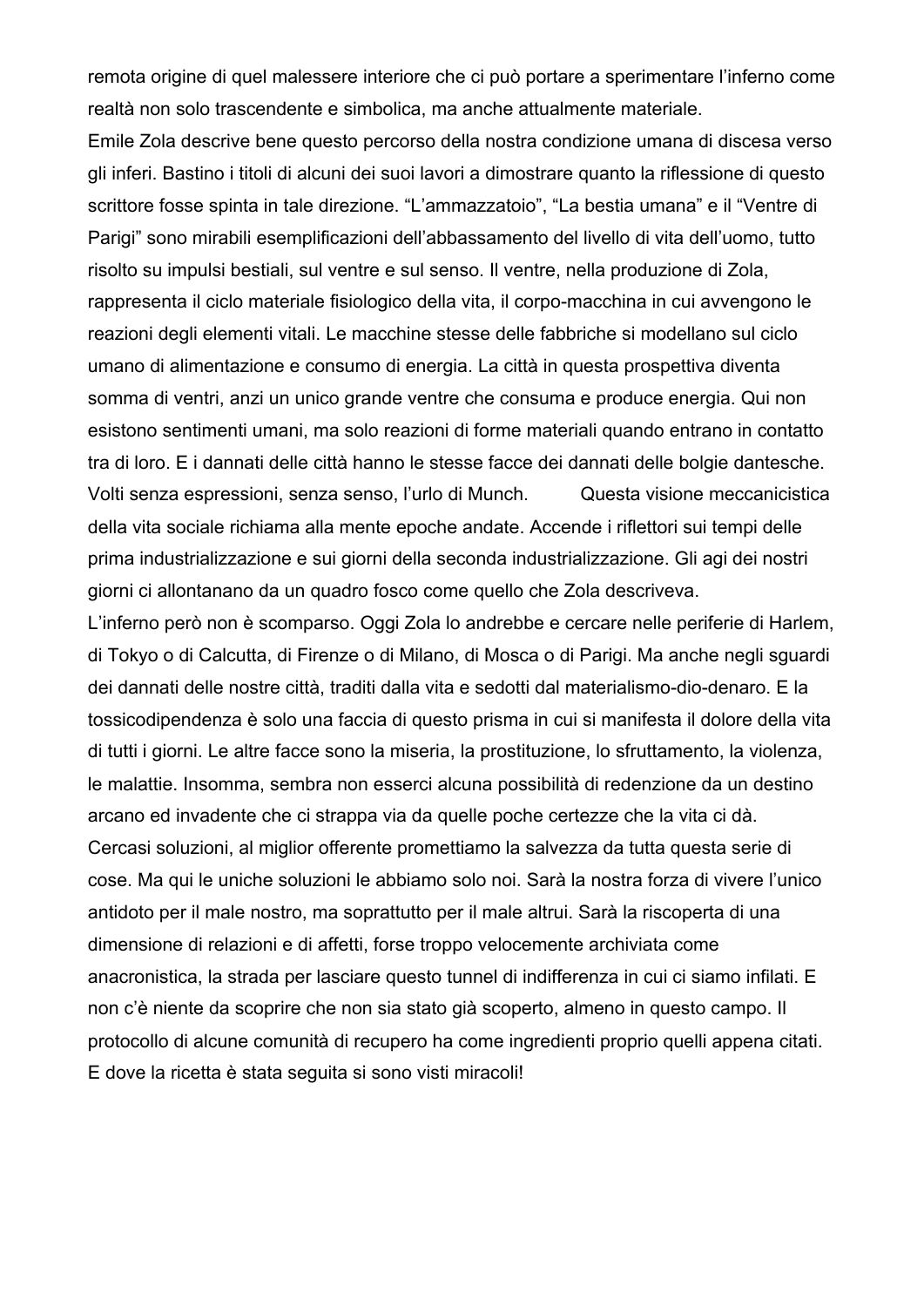# **In memoria di ...L'ultimo dei "Lampadieri" Ricordo di Tom Benetollo** di **Maurizio Maccaferri**

L'8 e il 9 ottobre al teatro Ambra Jovinelli di Roma si è svolto il congresso straordinario dell'Arci. Il motivo della convocazione di questo appuntamento è stato dettato dalla prematura scomparsa – lo scorso giugno – di Tom Benetollo, presidente dell'associazione dal 1997. Il congresso ha rappresentato un momento di testimonianza nei confronti di una persona da tutti riconosciuta come uno dei massimi protagonisti dell'associazione, la cui autorità andava al di là di essa e si estendeva sia al campo politico che alla società civile. Chiunque avesse conosciuto Tom avrebbe riconosciuto in lui le capacità di mediatore e tessitore, l'attenzione verso i diritti dei più deboli, il suo essere "costruttore di pace". Gli interventi degli ospiti del congresso– tra i quali leaders del mondo politico di centrosinistra, esponenti sindacali e del mondo della cultura – hanno ricordato queste caratteristiche. Ma Tom Benetollo era soprattutto colui che aveva "ricostruito" l'Arci – la più grande associazione italiana – dandole una forma autonoma ben lontana dal vecchio collateralismo nei confronti dei principali partiti della sinistra e soprattutto un ruolo di primo piano nelle dinamiche sociali e politiche della società italiana. Senza soffermarmi sull'andamento del congresso – che ha comunque visto l'elezione all'unanimità di Paolo Beni quale nuovo presidente – in questo articolo vorrei ricordare brevemente questa "grande" persona, la cui scomparsa ha lasciato un vuoto difficilmente colmabile in tutti quelli che hanno condiviso con lui tante battaglie Il percorso di Benetollo è molto simile a quello di quanti hanno iniziato a far politica negli anni '70. Incarichi nelle organizzazioni giovanili di partito, collaborazioni a testate locali e una concezione totalizzante della politica avevano portato Tom a spostarsi dal suo Veneto – era nato in paesino in provincia di Padova – verso Roma per lavorare nell'ufficio esteri del PCI. L'approdo all'Arci nel 1987 – allora ancora definita come una sorta di "cimitero degli elefanti" – era avvenuto a causa di alcune incomprensioni con il suo partito, che vedeva malvolentieri le aperture ai primi movimenti pacifisti degli anni 80. È proprio in quel periodo che inizia una nuova e intensa stagione per l'associazionismo italiano, in grado di promuovere un modo nuovo di fare politica. Agire nel territorio, nei centri sociali e culturali, rilanciare la partecipazione e i diritti di cittadinanza diventano caratteristiche precipue dell'associazione e obiettivi imprescindibili per Tom. Questo percorso porta la stessa Arci ad essere presente in prima fila contro tutte le guerre – da ricordare l'impegno diretto nelle zone della ex Yugoslavia – e a partecipare alla costruzione del Movimento dei Movimenti e all'organizzazione di tutti i suoi appuntamenti. Dotato di una generosità senza confini, Tom riusciva a dialogare con chiunque e a mettere insieme esperienze più disparate, rilanciando il protagonismo di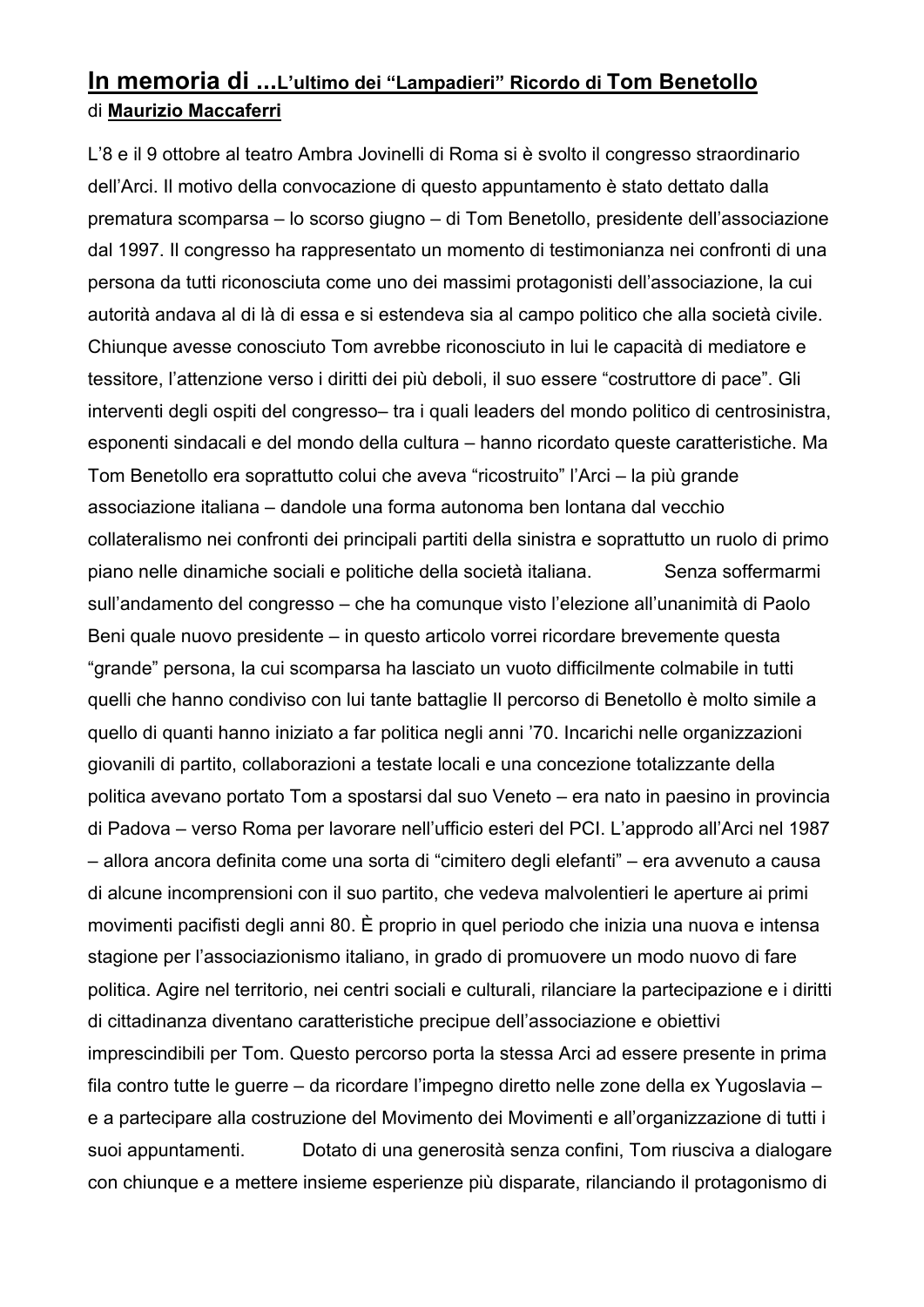tanti singoli fino a quel momento rimasti ai margini. In una società dominata da una soggettività autoreferenziale, il suo merito è stato quello di rilanciare la dimensione collettiva dell'agire associativo e politico. Tom non smetteva mai di ripetere che occorreva essere utili, anche perché non poteva sopportare il "presenzialismo" dei tanti leader formali e informali che lo circondavano – e sappiamo come le dinamiche di leaderismo all'interno dei movimenti e delle assemblee possano essere anche molto negative. Tom Benetollo aveva incontrato l'AIST: nel 1998 era venuto alla presentazione della ricerca che l'Associazione di SocioTerapia aveva svolto sui circoli giovanili Arci dell'Emilia-Romagna. I risultati della ricerca lo avevano molto incuriosito, e da allora Aist e Arci sono sempre rimaste in contatto. Per concludere questo breve ricordo voglio riproporre una parte di una lettera che Tom aveva scritto ad un amico in un momento di difficoltà. Questa lettera è diventata per l'Arci una sorta di testamento, e penso possa essere riproposta, al di là di qualsiasi connotazione politica, a chiunque voglia "sentirsi dalla parte buona della vita". "In questa notte scura, qualcuno di noi, nel suo piccolo, è come quei "LAMPADIERI" che, camminando innanzi, tengono la pertica rivolta all'indietro, appoggiata sulla spalla – con il lume in cima. Così, il "lampadiere" vede poco davanti a sé – ma consente ai viaggiatori di camminare più sicuri. Qualcuno ci prova. Non per eroismo o narcisismo, ma per sentirsi dalla parte buona della vita. Per quello che si è. Credi, Tom.

## **Voci dal cinema L'ultimo DUE EVENTI, DUE MONDI** di **Paola Civiero**

Nel corso dell'anno si sono susseguiti alcuni eventi cinematografici che come in passato hanno richiamato nel capoluogo emiliano un considerevole afflusso di pubblico, costituito da curiosi, appassionati ed addetti ai lavori. "Il Bradipo" ne ha seguiti un paio che vengono presentati in questa occasione per ricordare e promuovere gli sforzi di chi cerca, a Bologna, di far conoscere il cinema anche nei suoi aspetti più inusuali.

#### **Il cinema dei Paesi arabi**

Giunto alla sua sesta edizione la manifestazione, che ha cadenza biennale, ha presentato alcune delle pellicole di maggior successo prodotte e coprodotte dai Paesi arabi. Questo festival rappresenta una delle rare occasioni per conoscere una cinematografia poco diffusa negli schermi del nostro Paese, ma che Oltralpe gode di una nutrita schiera di appassionati e di un progetto di coproduzione avviato già da alcuni anni. Tenutosi al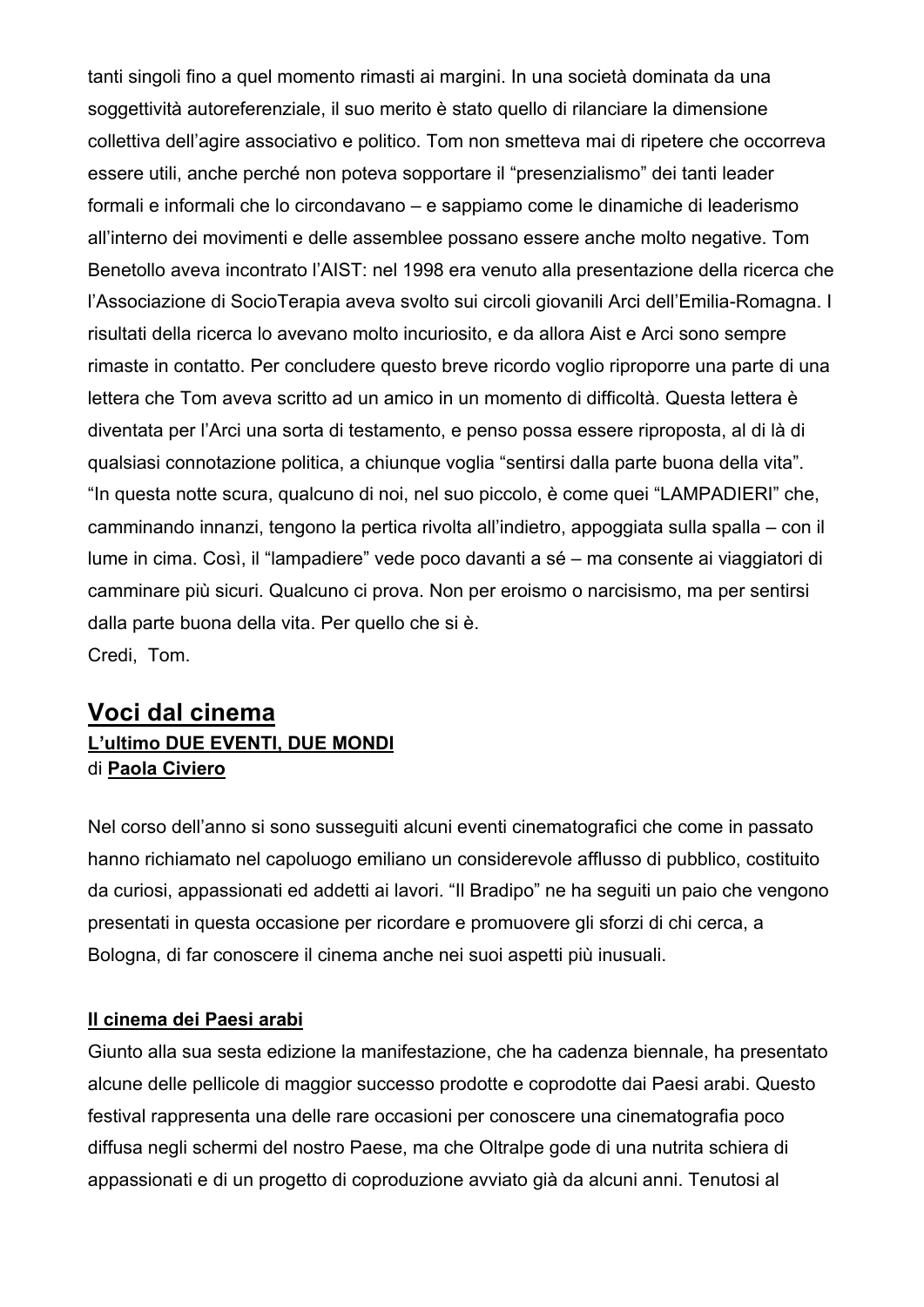Cinema Lumière, la rassegna si è distinta anche come occasione di incontro fra il pubblico ed alcuni registi di origine araba, come Danielle Arbid, che ha presentato il suo mediometraggio Aux frontiéres (Francia-Belgio, 2002) realizzato lungo la frontiera istraelopalestinese e Seule avec la guerre (Francia-Belgio, 2002) sulle tragiche conseguenze che la guerra ha lasciato alla città di Beirut. I film di maggior impatto internazionale sono stati naturalmente quelli che hanno richiamato anche in questo caso un maggior numero di spettatori: oltre Le soleil assassine (di Abdelkrim Bahloul, Francia-Belgio-Algeria, 2003), presentato alla 60° Mostra del Cinema di Venezia, segnaliamo Inch'Allh dimanche, un film francese che proprio in terra natia ha ottenuto un notevole successo. Realizzato nel 2001 da Yamina Benguigui, quest'opera racconta il difficile percorso d'integrazione di una donna algerina, Zouina, che raggiunge con la famiglia il marito trapiantato in Francia da dieci anni. La società che l'accoglie le oppone il proprio modello femminile e familiare a quello a cui Zouine è cresciuta e che è portato avanti con ostinazione dalla propria suocera.

#### **Future Film Festival**

Questa manifestazione è divenuta ormai un appuntamento da non perdere che ogni anno continua a richiamare numerosi appassionati di Cinema d'animazione. Forte di cotanto successo, il Festival ha trovato una propria formula che riunisce la proiezione di pellicole rare, di anteprime (anche quest'anno si è "accaparrata" la prima nazionale del terzo episodio de Il Signore degli Anelli) e di incontri fra le case di produzione in digitale ed il pubblico, che ha affollato le sale del Cinema Capitol. Fra tante proposte abbiamo particolarmente apprezzato l'incontro con il disegnatore Bill Plynton, che ha inaugurato di persona la retrospettiva che il Festival ha dedicato ai suoi lavori di animazione. I suoi cortometraggi sono realizzati tradizionalmente, quindi senza l'ausilio di tecniche digitali, e rappresentano con pungente ironia la società odierna alle prese con disastri ambientali e le piccole guerre quotidiane, sintomo di un ben più grande conflitto che coinvolge l'intero pianeta, come è ben illustrato in Parking, che è infatti l'ultima fatica di Plynton.

# **Voci dal mondo :**

#### **Dal " Festival della Mente" Sarzana 3/4/5 Settembre 2004** di **Valeria Magri**

Sarzana, piccolo centro della Lunigiana, ha ospitato il Festival della Mente, alla sua prima edizione. Primo appuntamento Europeo dedicato alla creatività, voluto e promosso dalla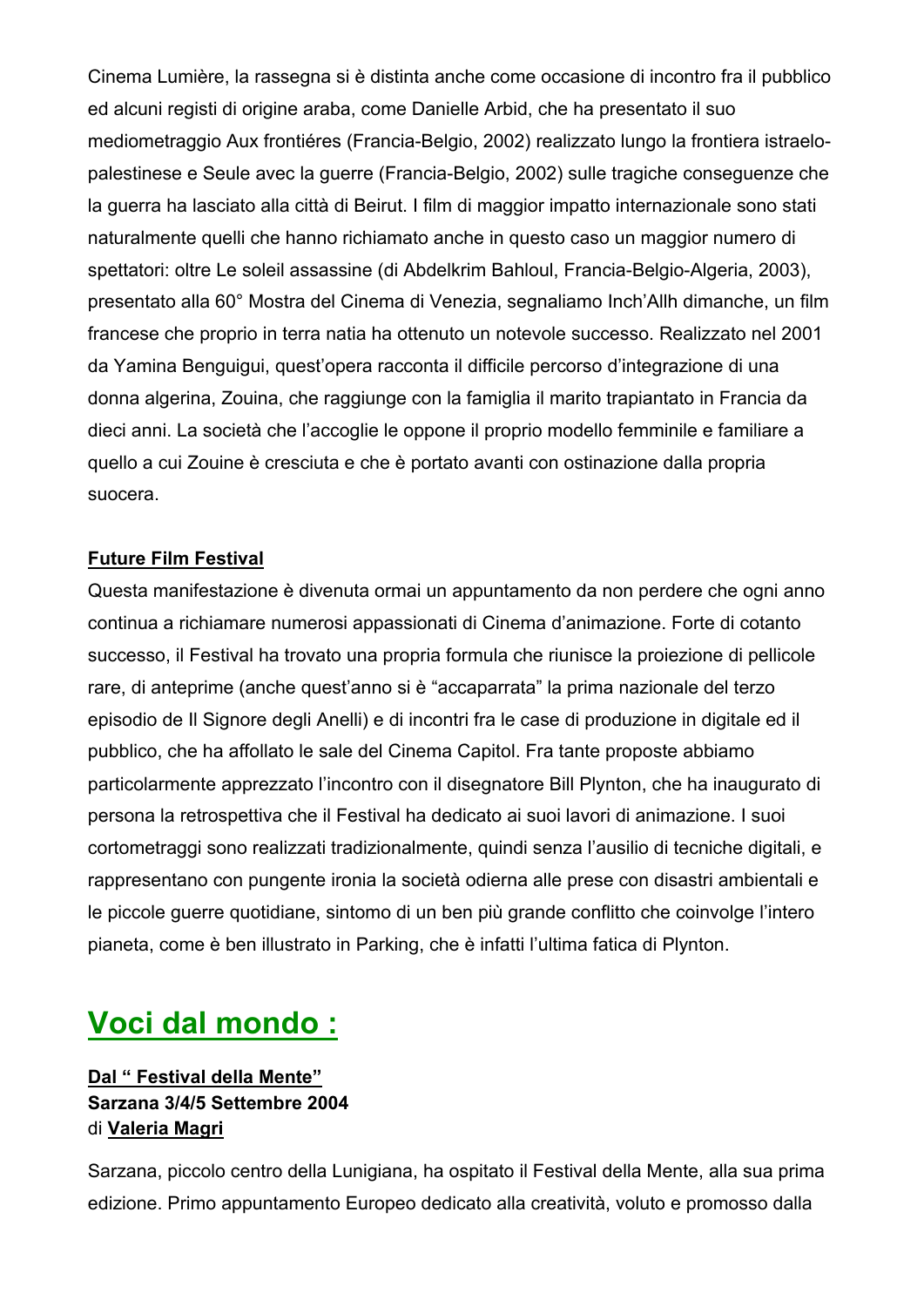Fondazione Cassa di Risparmio di La Spezia e dal Comune di Sarzana. Per tre giorni, il centro storico della cittadina, si è trasformato in palcoscenico sul quale sono saliti numerosi pensatori, musicisti, architetti, filosofi, scienziati, sportivi, registi e attori. Qui, di seguito, soltanto alcuni nomi: Dino Risi, Vincenzo Cerami, Enrico Rava, Gianni Vattimo, Piergiorgio Odifreddi, Umberto Galimberti, Edoardo Boncinelli, Vittorino Andreoli, Giulietto Chiesa, Alberto Oliverio.

**Tema della manifestazione**: la mente e le sue funzioni ma soprattutto il ruolo della creatività.

Come nascono le idee? Come si sviluppano? Come nasce il tocco di palla di un grande sportivo oppure una ricerca scientifica? Questi solo alcuni dei quesiti a cui pensatori e artisti hanno tentato di rispondere dando ognuno la propria versione.

Dopo le presentazioni ufficiali da parte delle autorità locali (Sindaco e organizzatori) un primo tentativo di risposta ci viene offerto dal Prof. E. Boncinelli, fisico e studioso della genetica e della biologia. "Le idee" dice Boncinelli, "nascono sulla corteccia frontale che rappresenta la parte libera del nostro cervello". Le idee, per lui, possono essere un'immagine figurativa, una bella frase, un brano musicale. Il momento della produzione dell'idea, per Boncinelli, è brevissimo, è un istante, una visione. Ma è anche costruzione perché mette insieme parti separate. È un'associazione anomala. "Le idee nascono nel cervello ma si preparano anche con il cuore e la passione, si criticano con le conoscenze e l'equilibrio" afferma. Gli studi sulle funzioni degli emisferi cerebrali indicano che nella parte destra del cervello avvengono associazioni creative. Sembra essere questa, infatti, la parte in cui hanno luogo sogni, immagini visive e musicali. L'emisfero sinistro invece sembra essere caratterizzato da funzioni logiche in particolare dal linguaggio. Alberto Oliverio, psicobiologo all'università La Sapienza di Roma, parla di arte, cervello, percezione. Quali sono gli elementi che ci permettono di identificare qualche cosa come arte? Il suo discorso inizia con la distinzione tra immagine e immaginazione intesa quest'ultima come "costruzione, come lavoro della mente nel rappresentare qualche cosa di sconosciuto". Per creatività egli intende la "non paura di esplorare territori nuovi, di dare via libera a quello che pensa il nostro cervello, di saper ascoltare e operare "liberi bricolage" di associazioni. Essere creativi - per Oliverio - è la capacità di essere bambini, e come fa il bambino, sperimentare, creare analogie e dare originali spiegazioni". Piergiorgio Odifreddi, docente di logica e matematica all'Università di Torino, afferma che "creare è una questione di logica" . Secondo lui la logica ha un ruolo importante nella creatività in tutti i campi, nell'arte ma anche nella vita di tutti i giorni. Infatti è la logica ad organizzare le idee e quindi la nostra visione del mondo, dal ragionamento al linguaggio e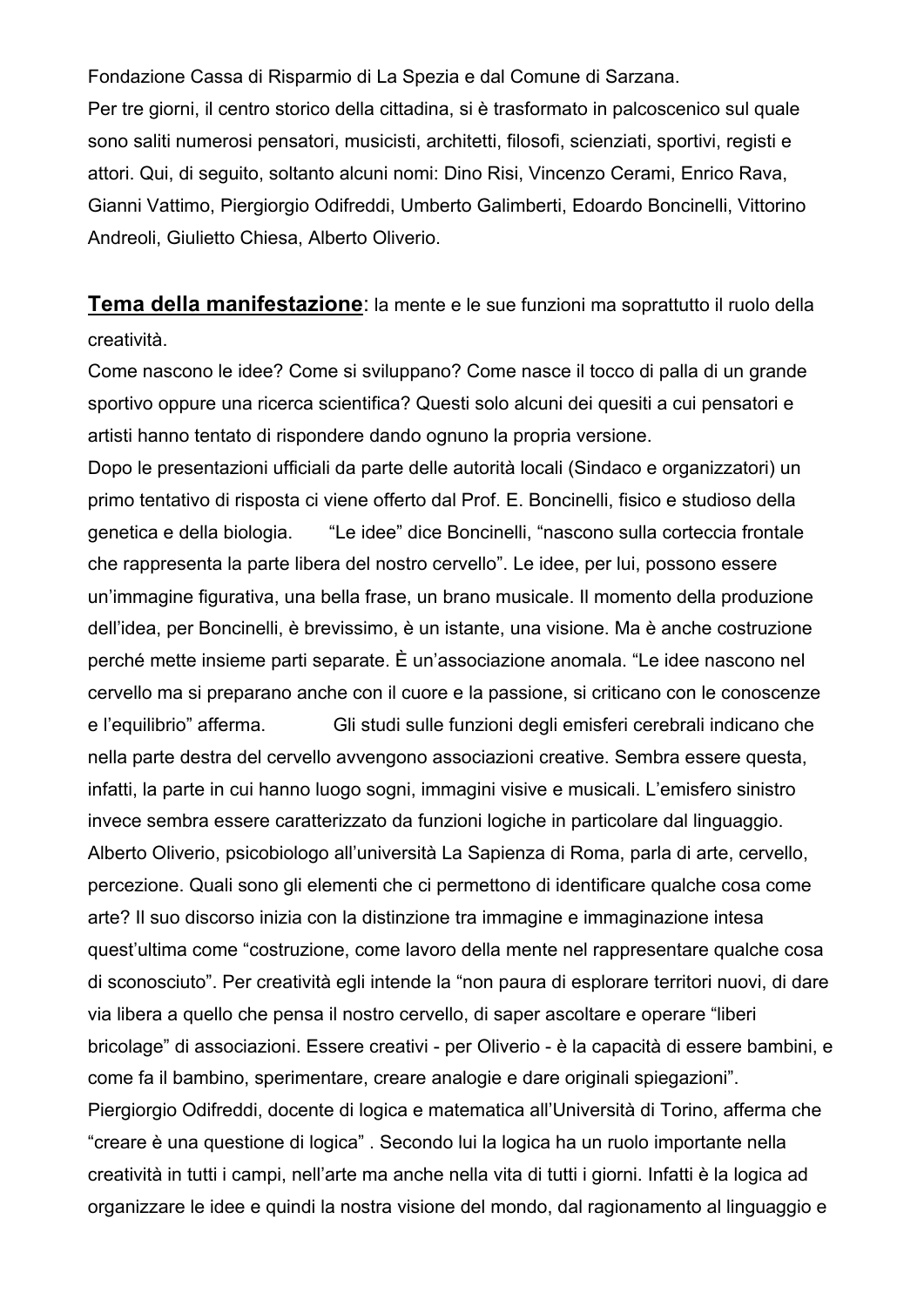al quotidiano. "La logica - egli dice- ha contribuito alle scienze della vita (in particolare al problema-cardine dell'autoriproduzione, dal Dna al replicarsi delle cellule e degli organismi), alla politica (il teorema di Arrow mette in crisi la possibilità della democrazia), alla nozione di diritto. La creatività diventa il nostro modo di affrontare il mondo e non interessa soltanto gli aspetti più elevati della vita ma anche gli aspetti che sembrano più banali del nostro vivere". Per quanto riguarda le regole del vivere civile egli afferma che si può essere creativi rimanendo dentro alle regole. E per essere creativi diventa importante "riuscire a scoprire qual è la verità nascosta dietro alle regole oggettive". Per Umberto Galimberti "la creatività viene dal sacro". Sacro significa separato. "Gli uomini tengono il sacro separato dalla ragione e lo temono" dice Galimberti. La realtà è pregna di sacro. "Il sacro è tutto ciò che non si lascia codificare dalla ragione ed è inquietante. Il sacro è tutto ciò che sfugge alle spiegazioni e alle regole della prevedibilità. Il sacro è follia. La realtà è folle perché si presta ad uno sterminio di significati". Mi guardo attorno durante questi incontri e vedo gente attenta e in ascolto. Soltanto al termine di ogni incontro si sente un brusio di voci, uno scambio di opinioni tra le persone. Ciò mi fa pensare alla positività di queste iniziative culturali che stimolano le persone alla comunicazione, alla relazione, alla condivisione, e infine creano una maggiore apertura mentale. Un successo questo evento culturale che ha visto la città di Sarzana riempirsi di gente interessata e attenta. Che ha saputo godere e apprezzare non soltanto le lezioni magistrali degli studiosi o delle performance di attori o musicisti ma anche gli innumerevoli e affascinanti angoli del centro storico, le numerose piazze e la splendida fortezza, che hanno fatto da cornice a questo stimolante evento culturale.

#### **Dal FestivalFilosofia di Modena, Carpi, Sassuolo 17/18/19 Settembre 2004** di **Valeria Magri**

Modena, Carpi e Sassuolo hanno proposto anche quest'anno il FestivalFilosofia, in collaborazione con la Regione Emilia-Romagna, la Provincia di Modena, la Cassa di Risparmio di Modena e infine la Fondazione Collegio San Carlo che ne ha curato il programma. Oltre cento gli appuntamenti. Lezioni di studiosi contemporanei a livello mondiale come: Massimo Cacciari, Gianni Vattimo, Remo Bodei, Salvatore Natoli, Umberto Galimberti, Mar Augé, Ermanno Bencivenga, Peter Greenaway, Jonathan Friedman ed altri ancora. Un ampio e ricco programma che coinvolge anche la letteratura, il cinema, il teatro, la musica, l'arte e l'aspetto gastronomico con le famose cene filosofiche ideate dall'Accademico dei Lincei Tullio Gregory.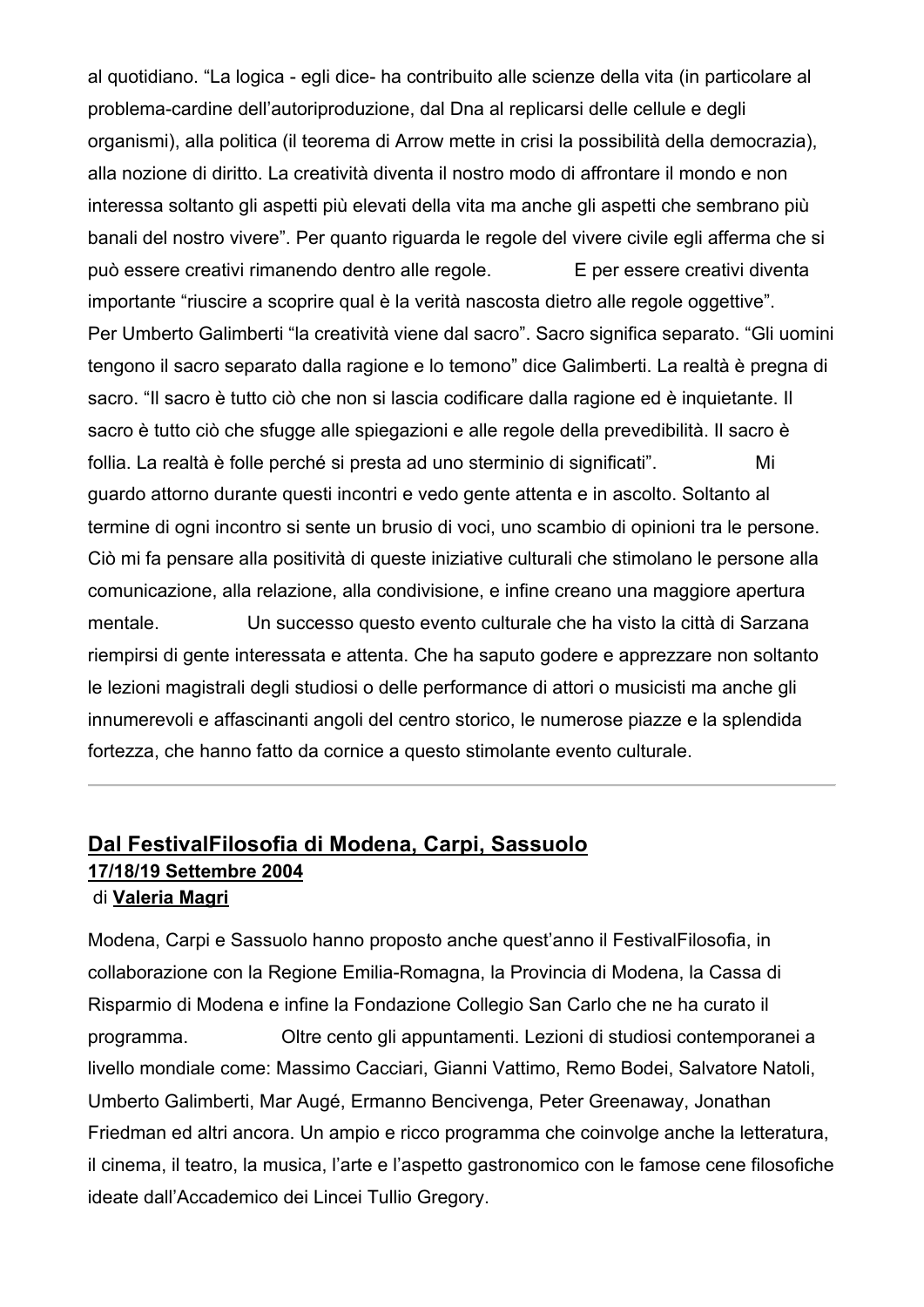#### **Tema della manifestazione** "il Mondo".

Sembra che Pitagora, per primo, abbia chiamato "cosmo" il mondo designando l'ordine immutabile di esso. Il mondo sembra originarsi da un precedente stato di confusione. Questa è l'interpretazione della filosofia greca in Platone e Aristotele.

Per l'antichità classica, il principio ordinatore che costituisce l'essenza del mondo non trascende la natura. Si concepisce il mondo come un ordine stabile nel tempo o che ciclicamente ritorna alla condizione iniziale. Con la concezione giudaico-cristiana il principio ordinatore supremo diviene trascendente. Il Cristianesimo conduce ad una visione lineare del tempo che va dalla genesi alla fine del mondo.

Nel mondo moderno vi è una visione materiale del mondo come di un grande meccanismo retto da rapporti di causa-effetto. Con Cartesio si ha una visione dualistica del mondo: mondo materiale puramente meccanico contrapposto al mondo spirituale. Kant designa il mondo "nel senso trascendentale di totalità assoluta dell'insieme delle cose esistenti indicando una totalità incondizionata". Per Heidegger e la corrente esistenzialista il mondo sembra diventare il campo delle relazioni dell'uomo con le cose e con gli altri uomini. Il mondo è visto come totalità di un campo di relazioni.

In questo nostro mondo, dove la tecnica ha avuto il sopravvento, soffermarci sul discorso delle relazioni diventa fondamentale. In un mondo globalizzato dove ogni luogo è relativamente raggiungibile in breve tempo, dove le distanze sono sempre minori, dove il nostro vicino di casa può essere chiunque e di qualsiasi etnia o religione occorre iniziare a tessere relazioni. Tra uomini, tra Stati, tra Nazioni, se davvero vogliamo superare quelle distanze che sentiamo dentro e che ci fanno mettere in atto comportamenti pregiudizievoli. Relazioni che possano aiutarci a vivere gli altri non più come estranei e con diffidenza ma come simili pur nel rispetto delle diversità. A proposito di ciò, e per incentivare le persone alla relazione, alla vicinanza e allo scambio, il Festival Filosofia ha proposto quest'anno una nuova e interessante iniziativa le "panchine narranti". Queste, sono state installate in un tranquillo e affascinante angolo di Modena, Piazza Pomposa. Su queste panchine si sono seduti filosofi, artisti, personaggi conosciuti e non, disponibili a raccontare la propria storia e le proprie esperienze instaurando un dialogo e uno scambio con le persone che si si sono fermate accanto a loro. La panchina diventa un momento di trasmissione di esperienze, di narrazione personale ma anche di ascolto in un contesto di completa libertà di espressione dei propri vissuti. Se con le lectio magistralis l'obiettivo è stato far uscire la filosofia dagli ambiti accademici per portarla nelle piazze e invitare alla riflessione, con le panchine narranti si è inteso andare oltre creando uno spazio relazionale ancora più intimo e di grande arricchimento personale.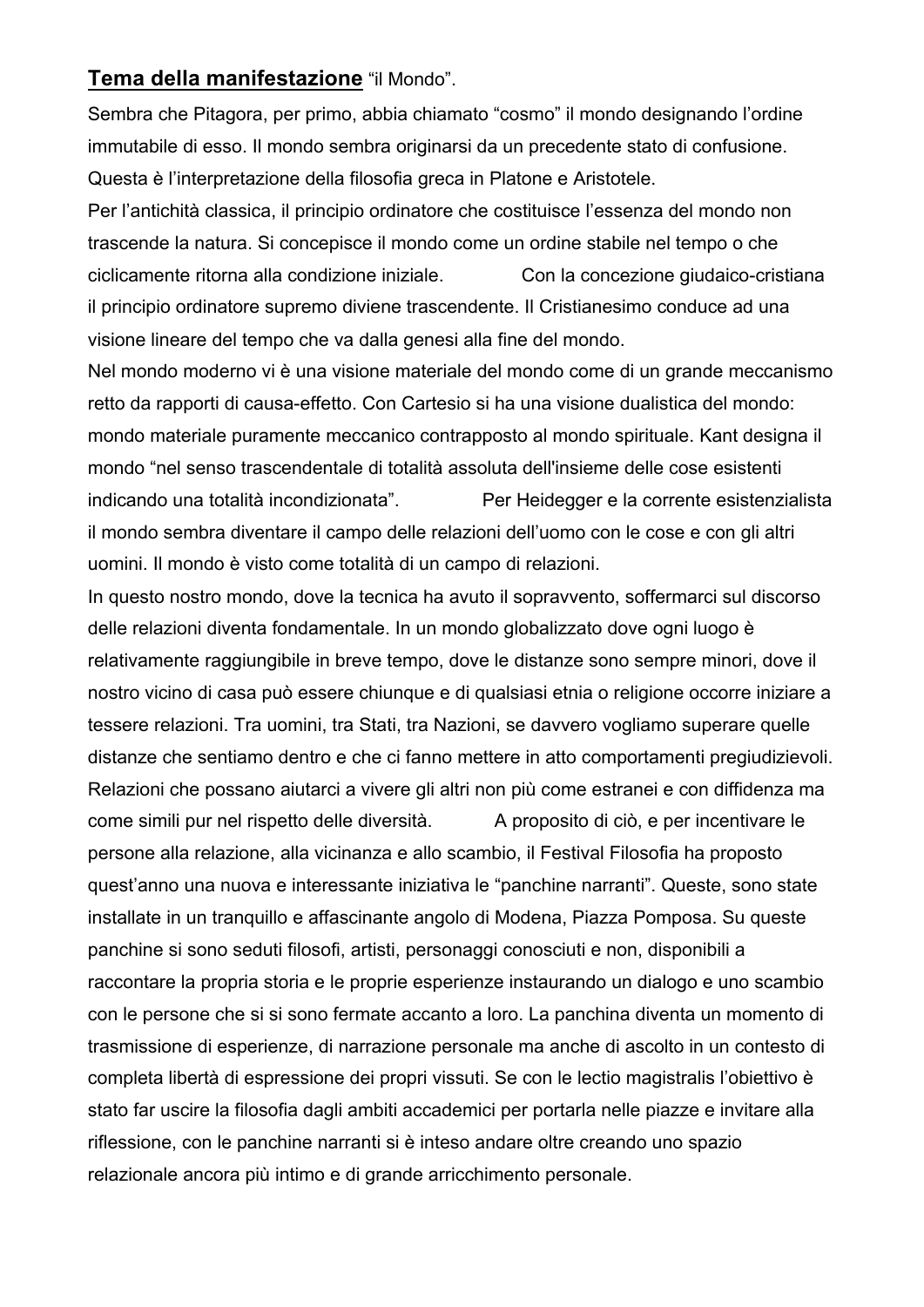

# **FestivalFilosofia**

**Massimo Cacciari: lectio magistralis Settembre 2004 Dal mondo immagine al mondo sistema** di **Valeria Magri**

Massimo Cacciari, Preside della facoltà di Filosofia al San Raffaele di Milano, apre il FestivalFilosofia con una "lectio magistralis" dal titolo "Sistema mondo".

Nodo centrale di questo intervento, il fatto che l'idea di mondo si sia modificata nel tempo fino a

identificarsi con quella di sistema. Vi è un passaggio fondamentale - secondo lui- dal mondo immagine al mondo sistema.

Cacciari si chiede che cos'è il mondo. Dal latino "mundus" che significa "puro mondo celeste, incontaminato, volta celeste". Il mondo nel nostro linguaggio si fa terra, il mondo è natura. "Se dominiamo il mondo come globo terracqueo – dice Cacciari - lo possiamo rappresentare". Il mondo viene interpretato come natura. Si fa strada l'idea di fare del mondo una immagine e figurarlo sulla carta. La scoperta è mettere il mondo in immagine. Così si possiede il mondo. È Leopardi il primo a pensare al mondo disegnato su carta. "Figurare il mondo in breve carta" così significa possederlo. "Se considero il mondo come un mondo terracqueo e lo disegno ne so il limite, il confine. Il mondo è ridotto ad una immagine, si eliminano le distanze e tutto si confonde, tutto si somiglia".

"Ma – dice Cacciari - occorre pensare il mondo come sistema, il sistema mondo, un tutto in cui ogni parte funzioni senza provocare contraddizioni e cortocircuiti". Nel sistema nulla sembra confondersi anzi ci deve essere massima distinzione per funzionare. "Concepire il mondo come sistema – egli dice – significa comprenderlo e dominarlo nelle sue differenze" Il mondo sistema è concepibile solo alla luce di un governo immanente. Di una legge interna al sistema. Il sistema è legge. Poi si chiede: "mondo e sistema possono stare insieme? Il sistema può essere sistema mondo?" La risposta è no. Dice il relatore: "Un sistema per funzionare deve rinunciare a voler funzionare come mondo. Per funzionare un sistema deve isolarsi. Il sistema è isola e implica la rinuncia ad essere mondo". Il mondo può essere concepito, e comunque lo dovrebbe, come un "pluriuniverso" di sistemi che si contraddicono, e che si isolano. Ma questo isolarsi non esclude la relazione anzi è condizione della relazione stessa. Nessun sistema può dominare sull'altro altrimenti non funzionerebbe più al suo interno. Diventa fondamentale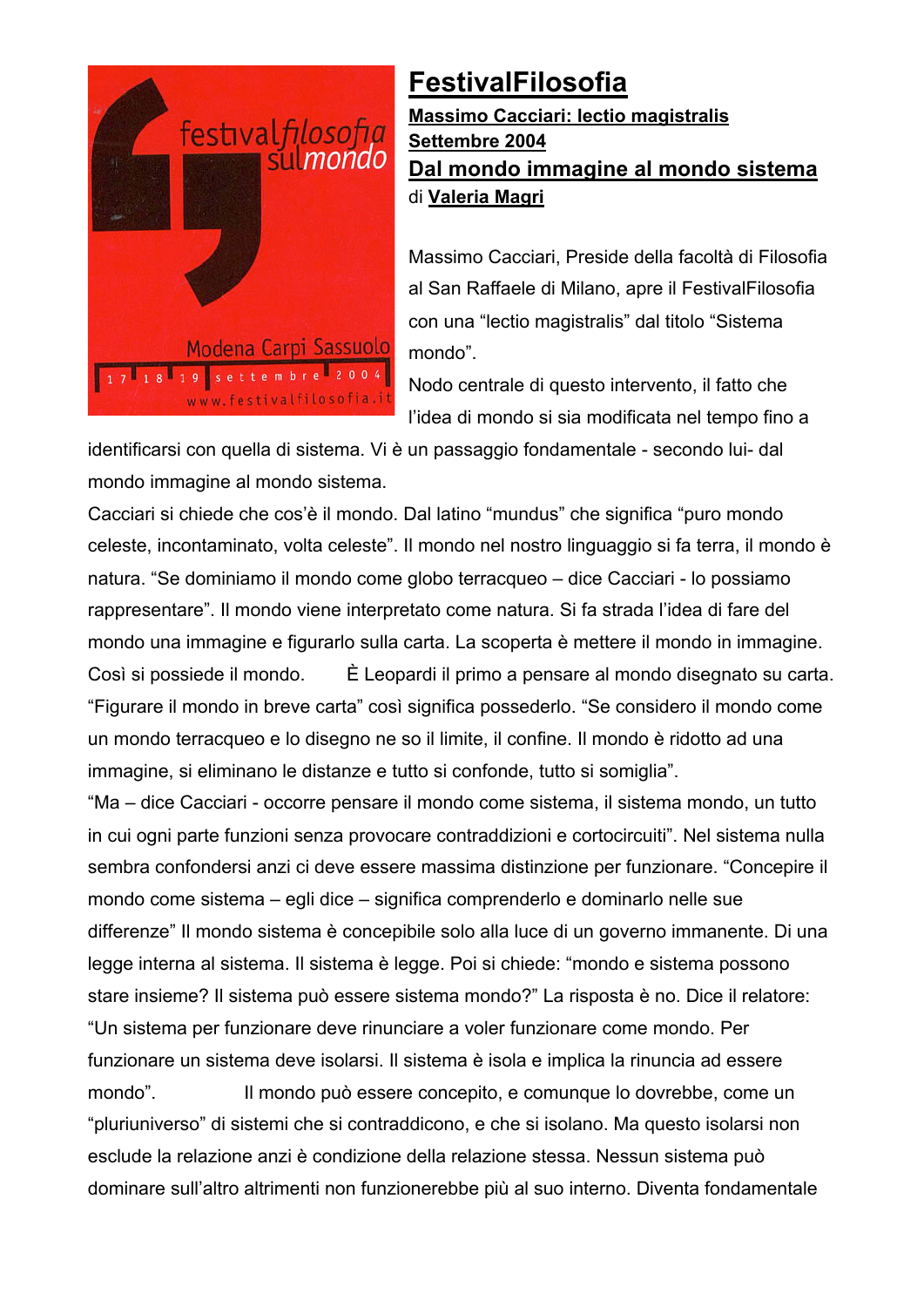per funzionare abituarci a sopportare la contraddizione. Un invito quello di Cacciari a tollerare, a "portare sopra" il nostro dialogo. "Lo spazio della contraddizione sta sopra, tollera. Parlare è contraddirsi". La contraddizione viene qui concepita non come fonte di guerra ma di relazione. Emerge la necessità di imparare ad accettare il punto di vista dell'altro. Di fare tesoro delle differenze che è giusto siano mantenute. Un invito al confronto. Altrimenti l'idea stessa di sistema crollerebbe afferma Cacciari.

## **Dal Festival Filosofia Settembre 2004**

#### **Il mondo della tecnica: impariamo a non esserne dominati. di Valeria Magri**

A Carpi, il 19 settembre 2004 si è tenuta, dal Prof. Umberto Galimberti, l'ultima "lectio magistralis" del FestivalFilosofia.

La splendida Piazza Martiri si è riempita di gente, di tutti i tipi. Ad un passante, ignaro dell'evento, verrebbe da chiedersi come mai tanta folla. È uno scenario spettacolare. Testimone di un evento di grande successo. Lanciando uno sguardo veloce a questa assolata e caldissima piazza, ci accorgiamo che attorno a noi vi è gente interessata, attenta e in silenzio. Soltanto alla fine della lezione, quando si apre il dibattito, le persone si scatenano e ognuno vuole dire la sua. È in questo contesto che Galimberti inizia un vero e proprio dialogo con il pubblico. Ciò fa pensare ai tempi antichi, in particolare alla Grecia, quando Socrate, Aristotele ed altri discorrevano di filosofia nell'Agorà, la piazza principale delle città greche, dove si svolgevano il mercato e le riunioni pubbliche. Sembra che il festival sia riuscito anche quest'anno nel suo obiettivo principale di far uscire la filosofia dall'ambito accademico per farla pervenire a chiunque abbia un minimo di curiosità rispetto ai temi del mondo, della vita e di noi stessi. Galimberti inizia la sua "lectio" con l'intento di indagare il rapporto esistente tra l'uomo e la contemporanea società della tecnica. "L'uomo sembra essere privo di istinti e biologicamente meno attrezzato, a differenza degli animali. La tecnica per lui è il compenso alla carenza istintuale. La tecnica è la forma originaria della razionalità, la si intende come strumento compensatorio alla mancanza di istinti" dice Galimberti. Il problema della tecnica ha origini lontanissime: nell'antica Grecia.

Facendo un salto di duemila anni, nel 1500-1600 si assiste alla nascita della scienza moderna che capovolge la storia del pensiero. Vi è un trionfo dell'Umanesimo ed è il momento culminante della scienza. È l'uomo ora che stabilisce le leggi della natura. Ma, per Galimberti, la tecnica finisce per diventare un dato di fatto invasivo e condizionante solo a partire dall'800 dove : "non è più l'uomo che governa la tecnica ma viceversa. Questa procede sulla base di competenze specialistiche tali da essere incontrollabili".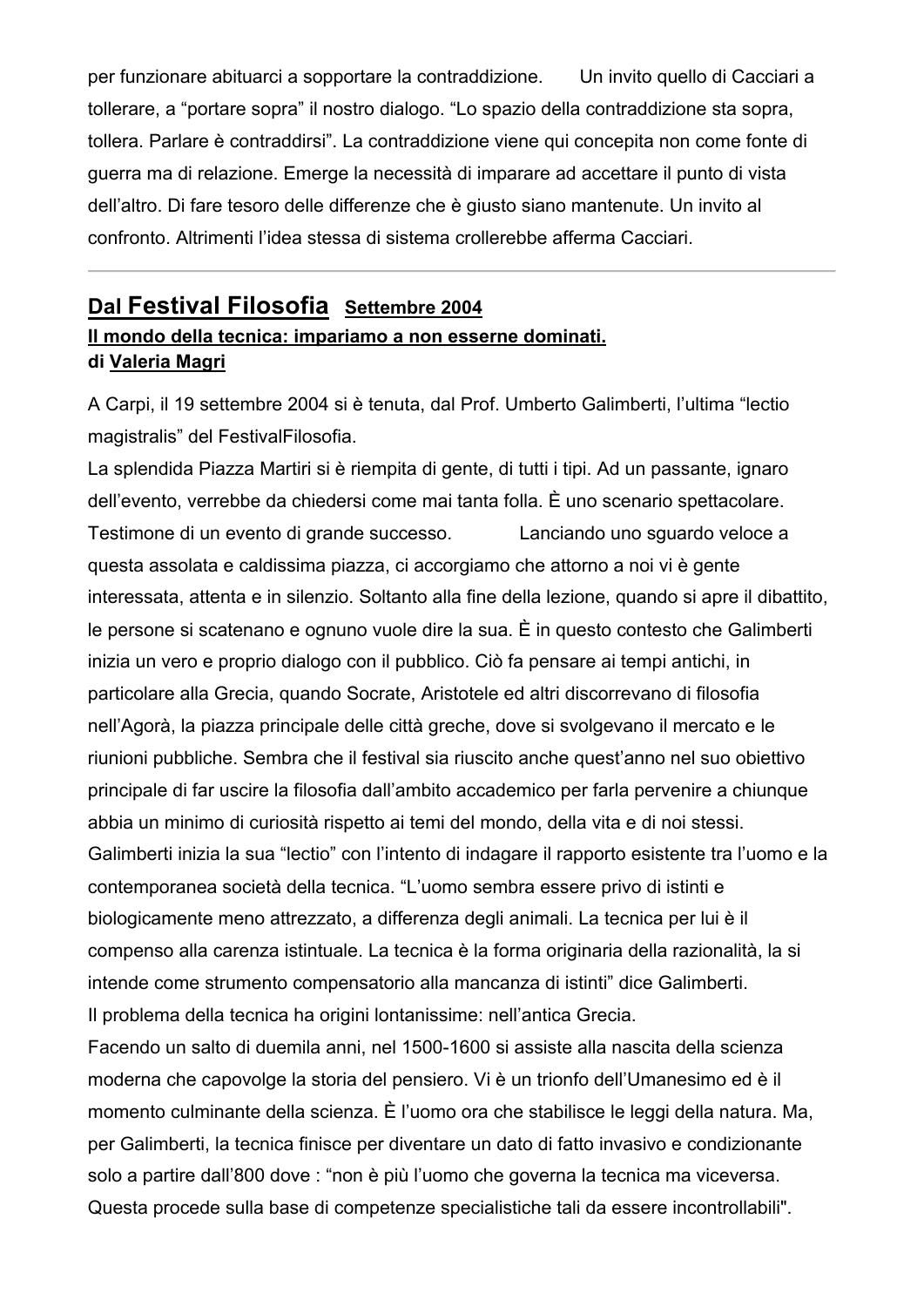Per il professore un fenomeno particolare, emergente nel periodo contemporaneo, è quello della "persuasione". "Sono finite le ideologie ma sono entrate le persuasioni ed anche la democrazia è un concetto da ripensare così come l'etica" afferma. Galimberti vede oggi positivamente un'etica del giorno per giorno, "etica del viandante" cioè di colui che prende in mano le cose poco per volta. Anche l'agire è cambiato nell'età della tecnica. È un agire nella ignoranza totale degli scopi, nella irresponsabilità degli scopi, e, se questi ci sono noti, sembrano non essere di nostra competenza. Ma la cosa inquietante è che, per l'oratore, noi non siamo preparati a questa trasformazione del mondo e non possediamo un pensiero. La tecnica oggi entra nel nostro pensiero e noi non siamo in grado di opporci. "Oggi la tecnica è il soggetto e gli uomini sono i funzionari di questo apparato". Per quanto riguarda il concetto di tempo, egli dice che "i Cristiani attribuiscono al tempo un senso e quindi una storia. La storia nasce quando il tempo è caricato di senso. I cristiani caricano il tempo della salvezza: la vita dopo la morte. Ma oggi Dio muore perché non abbiamo più il tempo di Dio" Sembra non esserci più il tempo dell'anima. Il tempo della tecnica corrode il tempo di Dio. Non solo. Ma la tecnica sembra renderci tutti psicoapatici, infatti la nostra mente non registra o registra sempre meno. Non c'è risonanza emotiva, la gente sente sempre meno". Questa insensibilità sembra essere un meccanismo di difesa. Per i troppi stimoli. Oppure si rischia di andare in angoscia. Un discorso pessimistico, funesto per il futuro del nostro mondo. Ma esiste una speranza per il professore: quella di riuscire a tenere separati il pensare e il fare: la scienza (il pensare) potrebbe diventare l'etica della tecnica. Recuperando così il valore umanistico della scienza. Una via d'uscita da questo nostro problema potrebbe essere una filosofia dell'azione che ci permetta di gestire la tecnica e quindi di non esserne dominati.

#### **A Comacchio la festa di Holloween 29/30/31 Ottobre 2004 di Valeria Magri**

È arrivato l'inferno anche a Comacchio. C'è Caronte che con la sua barca traghetta i dannati lungo un itinerario acqueo chiamato dell'orrore. Ci sono fuochi, roghi , ovunque streghe e fantasmi e poi…. funerali…….

Sono arrivata a Comacchio domenica 31 ottobre, consapevole che avrei trovato un paese in festa. Da due anni, in questo piccolo centro, vicino ai lidi ferraresi, si festeggia Halloween. La mia curiosità è davvero molto grande. Conosco Comacchio molto bene, tutte le domeniche quando ero piccola vi transitavo, con la famiglia, in estate, per andare al mare. Era un paese dormitorio, con strade solitarie. Si animava, in particolare, in occasione del mercato del pesce dov'era possibile trovare, oltre all'anguilla, tipica di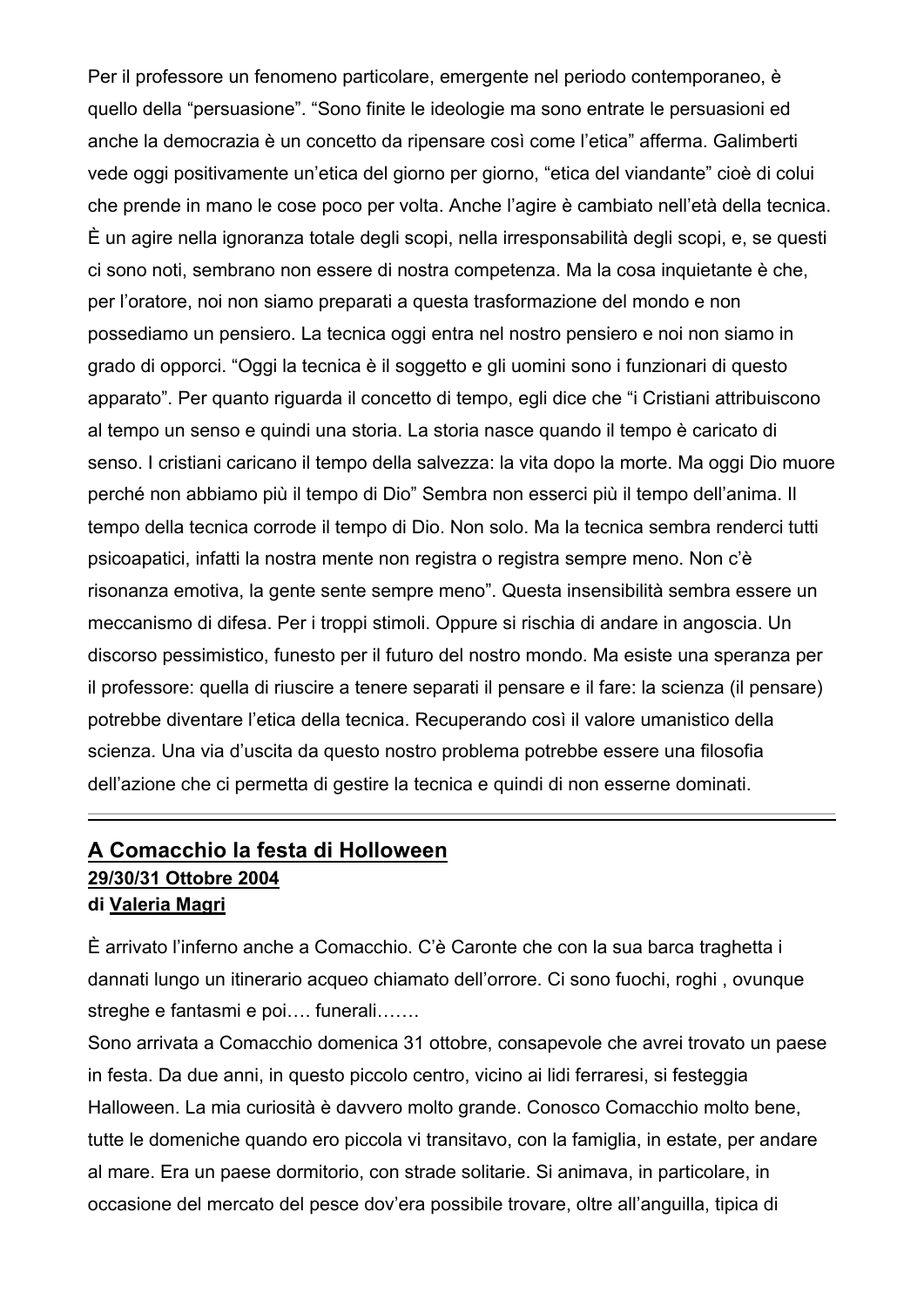queste zone, anche una notevole varietà di pesce di mare. La domenica Comacchio era solita aprire i suoi ristoranti del pesce con vere e succulenti prelibatezze. Comacchio, detta anche la "piccola Venezia", conserva intatta la caratteristica di città lagunare. Le sue acque la percorrono in lungo e in largo e dal ponte dei Trepponti si distribuiscono su una fitta rete di canali. Su quest'ultimi, in perfetta simmetria, si riflettono le case basse e variopinte della città. Comacchio (chiamata anche il paese delle acque brulicanti) è immersa nelle splendide valli del delta la cui visione, soprattutto nelle ore del tramonto, offre suggestioni di particolare intensità. Erano molti anni che non andavo a Comacchio. Me la ricordavo così "città pallida", silenziosa, grigia e avvolta d'inverno da fitte nebbie, attraversata da canali le cui acque grigio-verdi davano una particolare e intensa sensazione olfattiva. L'atmosfera di Comacchio , come quella di tutte le città della bassa Padana, è, a mio avviso, di particolare fascino. Piccoli centri dove sembra che il tempo si sia fermato e che invitano alla solitudine, alla riflessione e al raccoglimento, momenti che sempre meno fanno parte della nostro vissuto quotidiano. Arrivo in tarda mattinata e trovo una città completamente cambiata rispetto ad un tempo. Invasa da automobili. I vicoli del centro storico sono letteralmente presi d'assalto dai turisti che, chiassosamente, s'incamminano verso il suggestivo Trepponti. Simbolo della città lagunare, il Trepponti venne edificato intorno al 1638, su disegno dell'architetto Luca Danese e per volere del cardinale Giovan Battista Ballotta. Costituito da cinque ampie scale ad arco culminanti in un rialzo interamente in pietra d'Istria. Mi lascio trasportare dal flusso delle persone, mi guardo attorno e mi accorgo di quanto è cambiata questa città. Ci sono negozi in tutti gli angoli. Cibi tipici ferraresi, il pane e la salamina, solo per citarne alcuni, sono in bella mostra nelle vetrine ma anche abbigliamento, boutique……, e poi ci sono fantasmi, fuochi spenti in mezzo all'acqua dei canali che richiamano la festa della sera prima. E poi teschi streghe, drappi neri sul Trepponti con i segni della morte……….Entro in qualche negozio e provo a intervistare i negozianti accorgendomi che sono restii a rilasciare interviste. Perché questa festa, chi l'ha voluta, e perché Halloween proprio lì a Comacchio? Dalle interviste che sono riuscita a fare raccolgo un po' di notizie su questo evento che non si sa come definirlo, forse folkloristico. La Festa è stata voluta dal Consorzio città di Comacchio in collaborazione con l'Amministrazione Comunale. Uno dei negozianti mi racconta che la sera prima c'era stata tantissima gente, molte le famiglie con bambini. Ci sono stati fuochi, streghe, animazioni con fantasmi ecc.........e tutti si sono divertiti, grandi e piccoli. Molti sono stati gli appuntamenti. Il centro storico, con i suoi canali, vicoli e ponti sono stati trasformati, per l'occasione, in un ambiente infernale, molti gli appuntamenti con la magia e figuranti a tema. Hanno trovato spazio anche la musica, le mostre e gli stand gastronomici. E poi………un funerale a tempo di swing. Curioso il cimitero comunale dove,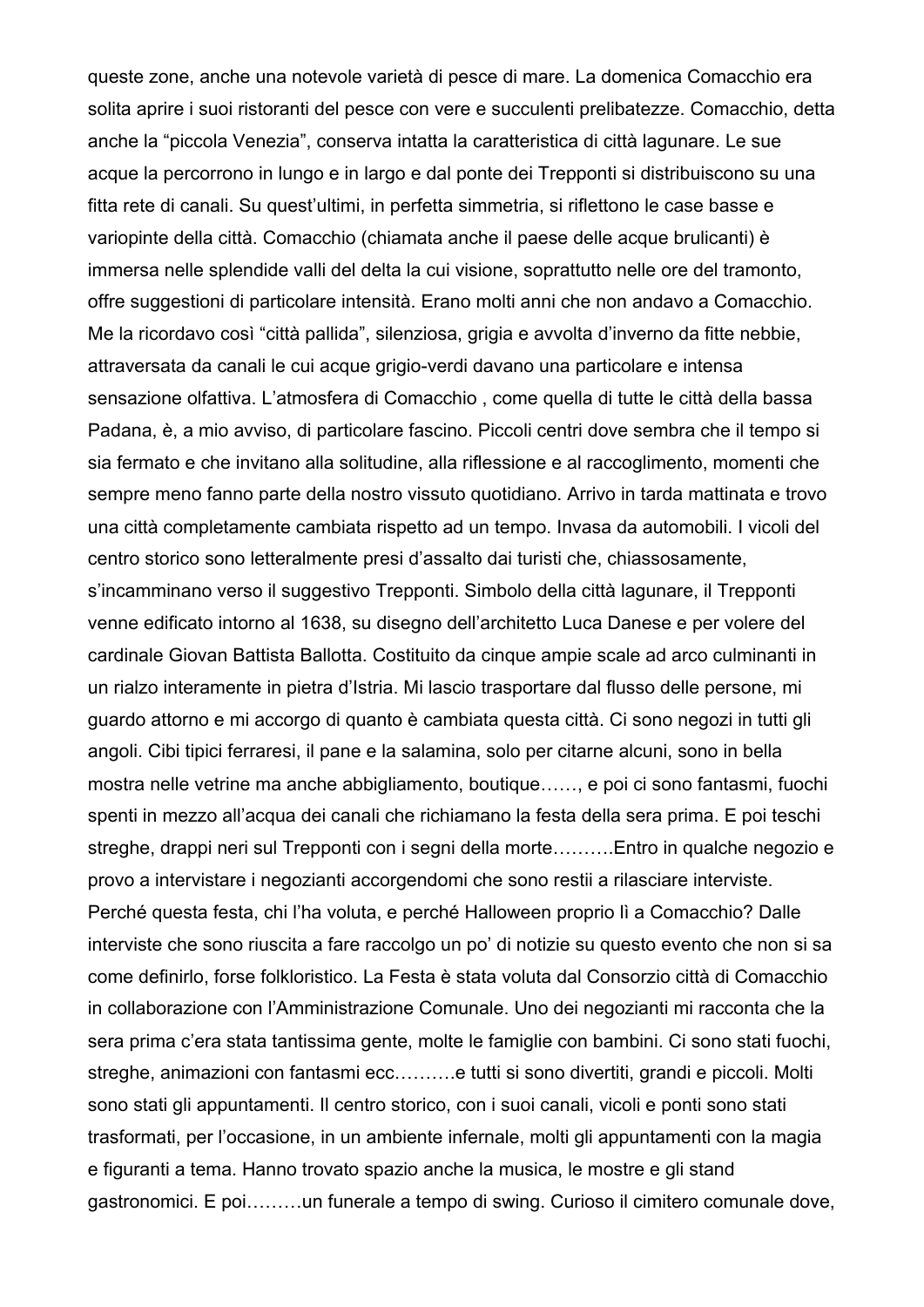in chiave ironica, si possono trovare spoglie e resti di amministratori comunali. Era stato attivato anche un percorso dell'orrore, in barca, tra i canali del centro storico, percorso che si snodava passando sotto gli storici ponti trasformati per l'occasione in tunnel dell'orrore. Una festa per divertirsi, penso. Scopro che non c'è una vera e propria ragione, un richiamo particolare. Mi ricordo di avere sentito, a scuola, citare da una insegnante la poetica "delle città morte". Forse nella storia di Comacchio c'è qualche cosa che richiama la morte. Ma, da quello che capisco, quella mattina, intervistando le poche persone che lo accettano, sembra essere stata una festa fortemente voluta dai commercianti e quindi una



festa in chiave consumistica. Per attirare gente. Per far divertire, soprattutto i bambini. Halloween è una festa di origine celtica, pagana, una festa d'importazione. Come l'inglese, la coca cola e McDonald ci arriva

anche Halloween che significa "sera di tutti i santi". Nel mio percorso faccio sosta anche al grande duomo che con la sua imponente mole domina per intero la città. E trovo affisso, sulla porta di ingresso alla chiesa, uno strano biglietto che dice: "Fino a che si scherza con i vivi tutto va bene ma quando si scherza con i morti non sono d'accordo" Firmato: il parroco del paese. Consapevoli che nel mondo ecclesiastico è piuttosto diffusa una certa ostilità nei confronti di questa festa, ci chiediamo effettivamente se non si stia esagerando nella banalizzazione e strumentalizzazione di questo momento che dovrebbe essere per noi di riflessione, di raccoglimento e di rispetto per la morte e di educazione a questo evento che fa parte della vita.

**Festa di Halloween 2004 - Comacchio**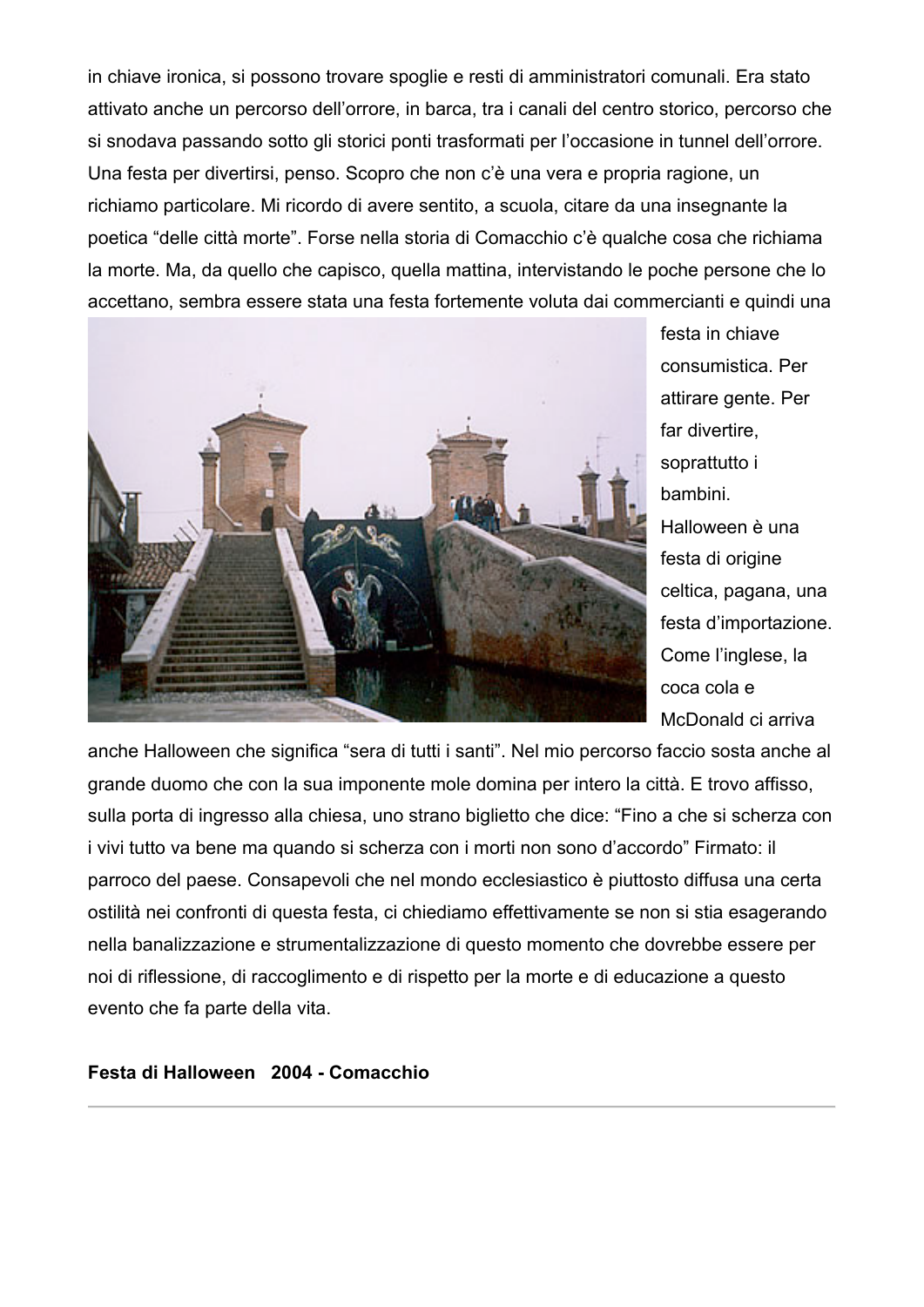## **La valle dell'Orsigna La "Selva oscura" di Tiziano Terzani. di Valeria Magri**

Orsigna è un piccolo borgo sperduto nell'appennino Tosco Emiliano a 806 metri sul livello del mare. Luogo prediletto da T. Terzani, grande giornalista e scrittore, scomparso a luglio di quest'anno, come rifugio al ritorno dai suoi viaggi per il mondo.

Terra di storie e leggende, Orsigna. Di streghe, fantasmi e spiriti. Pochi gli abitanti, duecento "anime" come qui vengono chiamati, ma, secondo Terzani, dotati di tanta umanità e saggezza. Orsigna dista 75 chilometri da Firenze ma noi la raggiungiamo da Bologna percorrendo la Porettana, in direzione Porretta Terme. All'altezza di Ponte della Venturina giriamo a destra per Pracchia, piccolo paese sulla linea ferroviaria Porretta-Montecatini Terme. Nei pressi di Pracchia una strada s'inerpica su per la montagna indicando una località, Orsigna. Su un altro cartello c'è scritto: "strada dei pastori". Una valle, un tempo, piena di orsi. Proprio da questo sembra derivare il suo nome.

È una valle stretta, con poche case, ricca di boschi, dove, tra la rigogliosa vegetazione, spiccano i castagni. In alcuni punti, nella densità della vegetazione, la valle si fa oscura. I suoi abitanti erano pastori e dalle pecore e dai castagni prendevano gran parte di ciò che

gli serviva per vivere. T. Terzani ha trascorso qui la sua infanzia. Veniva con la famiglia in estate a villeggiare quando la strada era ancora una mulattiera. Orsigna è stata per lui una scuola di vita: il primo ballo, il primo amore, le prime paure, i primi sogni. Un luogo magico. In un articolo del 1997 Terzani dice: "gli abitanti di Orsigna, gli orsignani, era gente che aveva tempo. Con un filo d'erba in bocca stavano per ore ed ore in cima ad un colle a guardare il gregge con tutto l'agio di pensare e di tacere. Mi parevano conoscere l'animo umano come pochi. Da ogni piccola vicenda mi sembravano capaci di tirar fuori l'archetipo con quella semplicità…..erano grandi osservatori della natura. Sembravano vivere in un mondo tutto loro, con regole loro". Terzani sempre più nel corso della sua vita impara ad apprezzarli. In particolare per la loro saggezza e umanità. Anche se oggi sono scomparsi i vecchi di un tempo, da lui conosciuti, che sapevano tutto di questa valle comprese antiche leggende e storie collegate alla vita stessa della valle. Terzani dice che ad Orsigna le persone vedevano "il lento scorrere delle cose nella loro interezza". E racconta che: "I cinesi hanno una bella espressione per descrivere come io vivevo e vivo: Guardare i fiori dal dorso di un cavallo. Proprio così in 25 anni d'Asia ho visto tanti fiori, a volte straordinari, grandi, ma dall'alto di un cavallo, sempre di corsa, sempre a distanza, senza troppo tempo per soffermarmici. Gli orsignani hanno visto pochi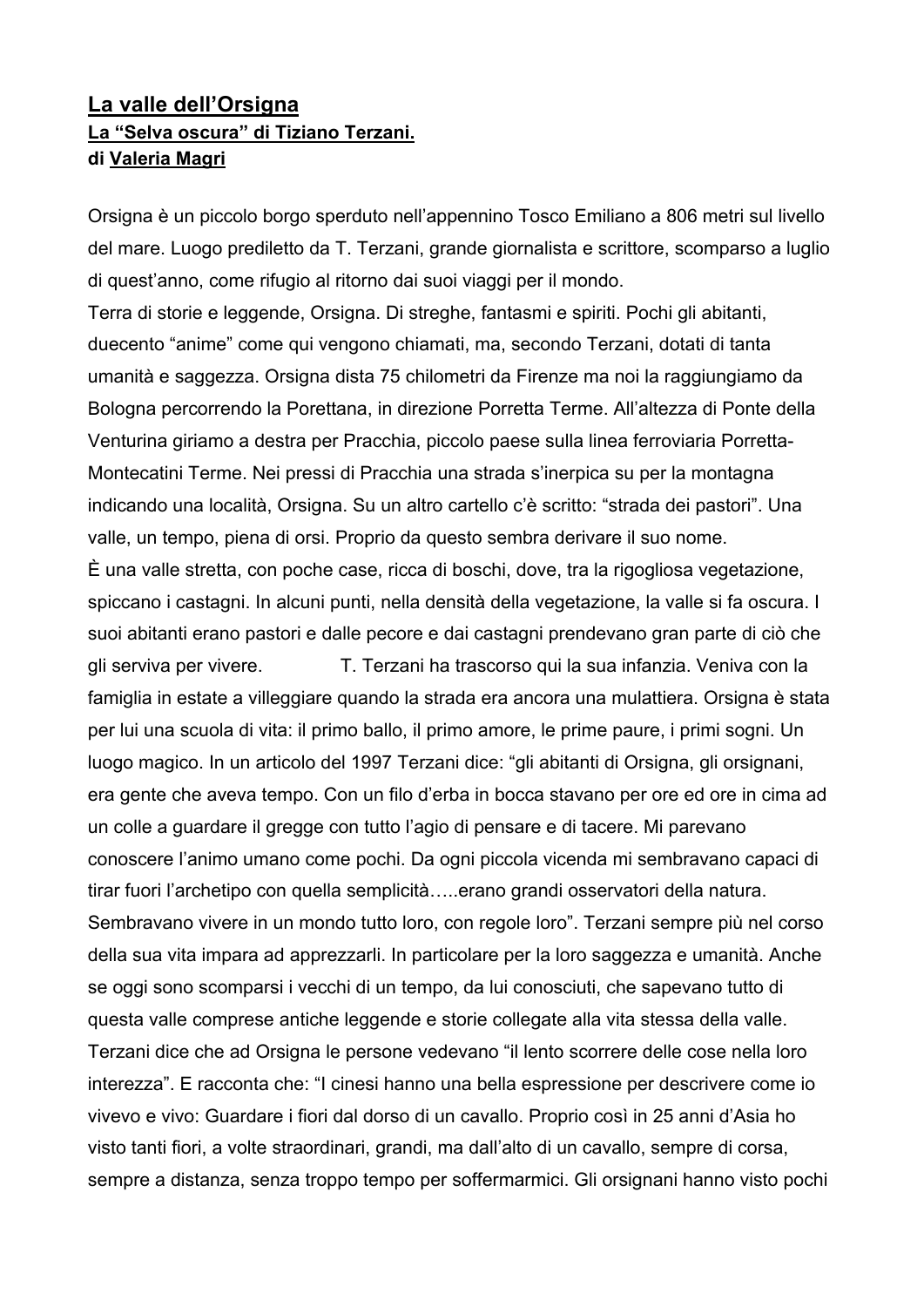fiori, forse piccoli, ma ci sono stati accanto, li hanno visti sbocciare, crescere, morire. Ma anche qui le cose sono cambiate ultimamente - dice Terzani - è arrivata la televisione e non si conversa più attorno al fuoco, molti pastori sono scesi a valle e abitano ora nelle città. Molti tornano anche solo per rivedere il sole dalle cime… Torno sempre anch'io e sempre più mi domando se, dopo tanta strada fatta altrove, in mezzo a tante genti diverse, sempre in cerca d'altro, in cerca d'esotico, in cerca d'un senso all'insensata cosa che è la vita, questa valle non sia dopotutto il posto più altro, il posto più esotico e più sensato, e se, dopo tante avventure e tanti amori, per il Vietnam, la Cina, il Giappone ed ora per l'India, l'Orsigna non sia – se ho fortuna – il mio vero, ultimo amore".

È stato così. Terzani è deceduto nella sua valle, nel suo piccolo rifugio, una casetta rossa, un puntino rosso in mezzo al bosco. Noi ci siamo andati in una ventosa domenica di novembre. Abbiamo percorso quella valle cogliendone i meravigliosi colori dell'autunno, ripensando ad alcune sue frasi, alcuni suoi pensieri del suo ultimo libro. Ci ricordavamo della sua ultima avventura, quella che lui racconta nel suo libro. La sofferenza del male incurabile che lo aveva colpito e la sua ricerca di cure in giro per il mondo. Dalla famosa clinica di New York, tempio della cura più avanzata del nostro mondo scientifico e razionale, ai luoghi più sperduti e lontani dell'Asia. Un viaggio in completa solitudine, nell'inferno di se stesso, ma finalmente libero, come dice lui, da scadenze, da riunioni, da impegni. Un viaggio solo con se stesso dove nemmeno la tanto amata moglie era gradita poiché, secondo lui, certi viaggi occorre farli da soli e non coinvolgere le persone care. Un viaggio, quello contenuto in Un altro giro di giostra edito da Longanesi &C, alla scoperta di se stesso, alla ricerca di unità, del senso della vita dove tutto è Uno. "È proprio in questo continuare a distinguere fra ciò che ci piace e non ci piace che nasce la nostra infelicità. Solo accettando che tutto è Uno, senza rifiutare nulla, riusciamo forse a calmare la nostra mente e ad acquietare l'angoscia" Nel nostro percorso con il vento e il freddo che ci punge il viso, arriviamo alla casa di Terzani, in mezzo ad un bosco, un punto rosso. Ma ci coglie un senso di colpa, di rispetto, di discrezione. Una paura di invadere uno spazio sacro, il suo, dove lui ha trascorso gli ultimi giorni della sua vita. Qualche cosa ci diceva, quando siamo scesi dalla macchina che dovevamo andare via, dovevamo lasciare quello spazio, il suo, magico, misterioso come le leggende e le storie di questa valle. Consapevoli che noi non avevamo alcun diritto di avvicinarci. Ce ne siamo andati così in

silenzio. E nel silenzio di questa valle oscura ci siamo ricordati di queste parole di Terzani: "Meraviglioso, il silenzio! Eppure noi moderni, forse perché lo identifichiamo con la morte, lo evitiamo, ne abbiamo quasi paura. Abbiamo perso l'abitudine a stare zitti, a stare soli … il silenzio è l'esperienza originaria dell'uomo. Senza silenzio non c'è parola. Non c'è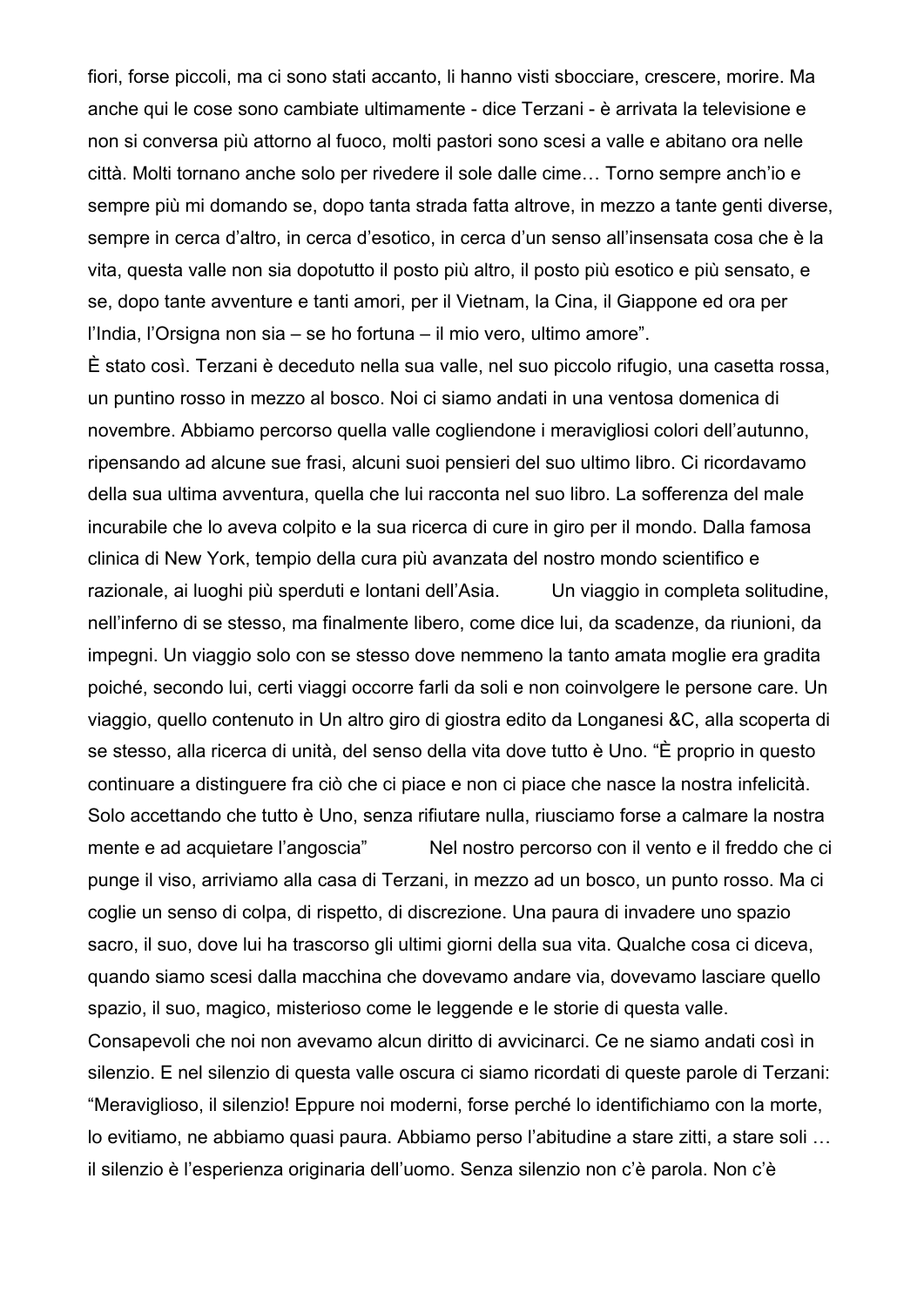musica. Senza silenzio non si sente niente. Solo nel silenzio è possibile tornare in sintonia con noi stessi, ritrovare il legame fra il nostro corpo e tutto – quel- che – ci- sta – dietro".

**-------------------------------------------------------------------------------------------------------**

# **VOCI NUMERI PRECEDENTI**

#### **Il viaggio virtuale di Maurizio Maccaferri**

Finalmente era fatta. Dopo settimane di incertezze e di tensione, accentuata oltre che dalla situazione oggettiva anche dalla negoziazione con mia madre, il viaggio sembrava decollare. Destinazione: aeroporto Ben Gurion di Tel Aviv e poi Gerusalemme, ipotetica capitale congiunta di Israele e del futuro stato di Palestina. Obiettivo: partecipazione ad una settimana di mobilitazione contro l'occupazione israeliana dei territori palestinesi, che sarebbe culminata con due grandi catene umane il 28 e 29 giugno intorno alla Città vecchia e lungo i confini del 1967.

Lungo il tragitto Bologna-Roma su di un Eurostar la lettura della guida della Lonely Planet di Israele mi era servita ad allentare gli ultimi picchi di ansia accumulata nei giorni precedenti. Il viaggio politico diventava nel mio schema anche un viaggio conoscitivo, e questo aumentava notevolmente lo stimolo a raggiungere la Terra Santa, nonostante i grandi pericoli. Poi, quasi all'improvviso, il primo SMS di sconferma: "Li respingono, che si fa?" Tradotto, i primi gruppi della delegazione italiana di Action for Peace (la mia delegazione) erano stati respinti all'aeroporto di Tel Aviv e rimpatriati con il timbro di espulsione sul passaporto. Cosa peraltro già successa in aprile e probabilmente, con il senno del poi, abbastanza prevedibile. Tuttavia, le poche certezze tornavano a diminuire ed il simbolico prevaleva nettamente sul reale. Da quel momento la comunicazione attraverso il telefono cellulare diventava prioritaria e quasi unica fonte di notizie e novità. Da quel momento, delusioni, speranze e nuove delusioni si susseguivano in un alternarsi di stati d'animo e in un continuo di emozioni. La Terra Santa si trasformava in Terra Promessa, e assomigliava a qualcosa di irreale.

La situazione di attesa sarebbe durata fino al successivo martedì 25 giugno, quando è arrivata la risposta definitiva. Domenica 23 avevo avuto la prima concreta battuta d'arresto, quando mi ero recato in aeroporto e avevo visto in faccia gli altri compagni di sventura. La partenza non era annullata bensì rimandata, in attesa di un'improbabile successo politico dei pacifisti israeliani in trattativa con il governo. La permanenza in quel di Fiumicino a casa di amici rendeva quei giorni più piacevoli, e a volte mi sentivo quasi in una vacanza marittima.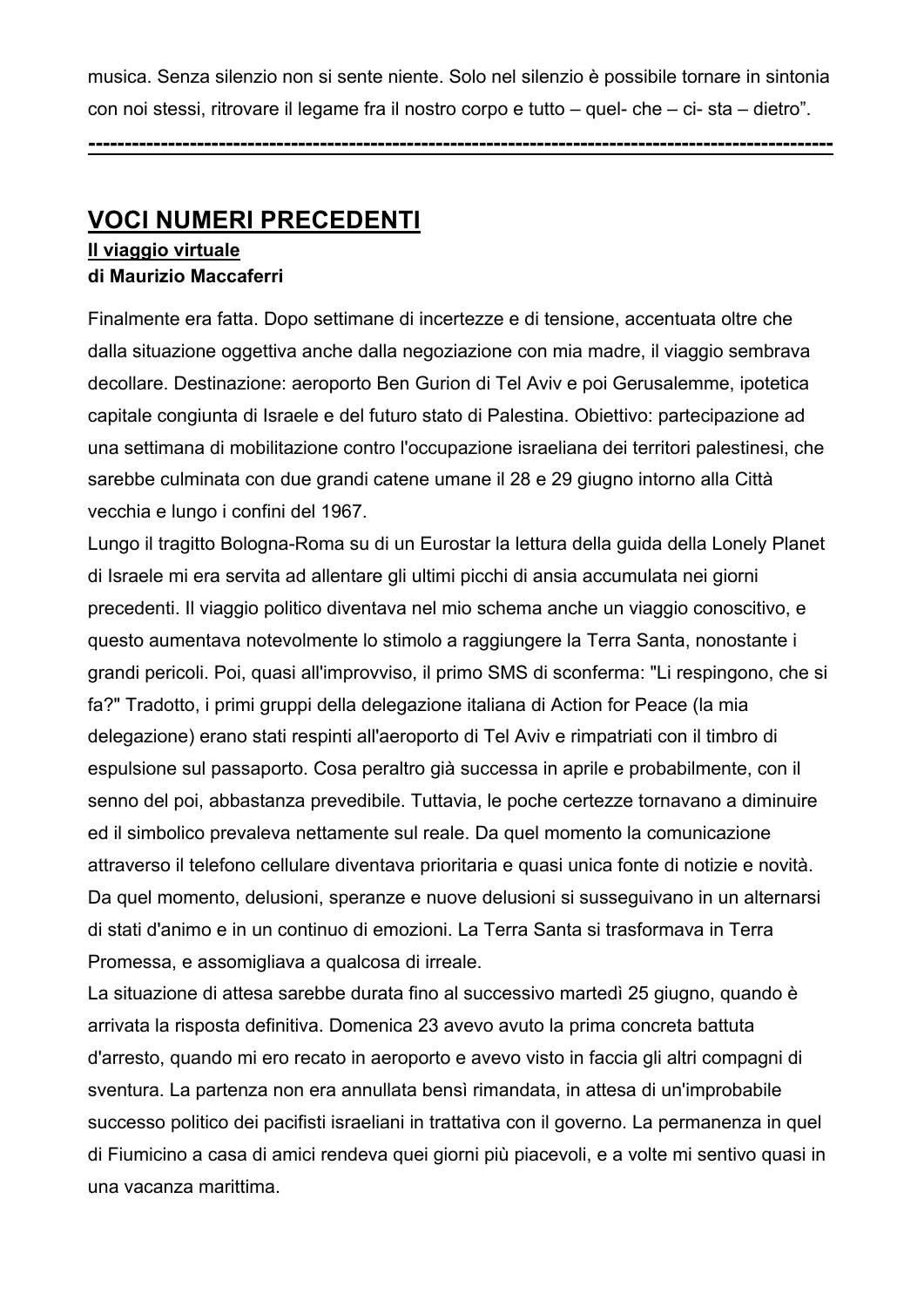La sensazione di non farcela a tratti era rassicurante - in fondo, avevo molto timore per il viaggio - ma a tratti diventava anche irritante - perché mai gli israeliani non ci dovrebbero far entrare?. In quei momenti Gerusalemme si materializzava nei miei pensieri, grazie anche a tutto quello che avevo visto, letto e sentito, e prendeva le forme a me più gradite. La capitale delle tre grandi religioni monoteiste assomigliava a un luogo universale di incontro e confronto, di pace e convivenza; in fondo, le motivazioni del mio viaggio erano proprio quelle di portare un messaggio di speranza.

Il lunedì successivo la situazione stava delineandosi sempre più, e purtroppo le notizie non erano positive. Una giornata passata nella sede dell'associazione che aveva organizzato il viaggio mi stava convincendo che la nostra sorte era ormai già segnata. La conferma definitiva è giunta nella mattinata di martedì: occorreva subito attivarsi per le pratiche di rimborso poiché il governo israeliano non ne aveva voluto sapere di accogliere i pacifisti europei. La delusione per il tira e molla si mescolava ad un pizzico di contentezza per aver concluso una vicenda che aveva provocato in me tanta tensione. Il sentimento più forte era tuttavia quello legato alla consapevolezza che, prima o poi, quel viaggio lo avrei fatto. La "Gerusalemme virtuale", sedimentatasi nei miei sogni e nelle mie aspettative, mi dava la certezza che un giorno le condizioni avrebbero consentito la reale missione di pace da tanti invocata.

#### Voci di una bimba

#### **di Cecilia**

Tutte le sere , prima di andare a letto, domando alla mia mamma se va a letto subito oppure se sta ancora alzata per guardare la tv . Certe volte lei mi risponde che é stanca e che preferisce andare a letto , altre volte invece mi dice che guarda un film perché ha ancora un po' di forze . Io , quando mi risponde così , ho un po' paura perché ora lei chiude la porta del corridoio e spegne tutte le luci , compresa la mia , così a me viene paura perché non vedo più niente . Però , io dopo comincio a chiamarla e così la mia mamma viene e mi chiede che cosa ho e io gli rispondo di tenere la luce della sua camera accesa, così non ho più paura . A volte , la mamma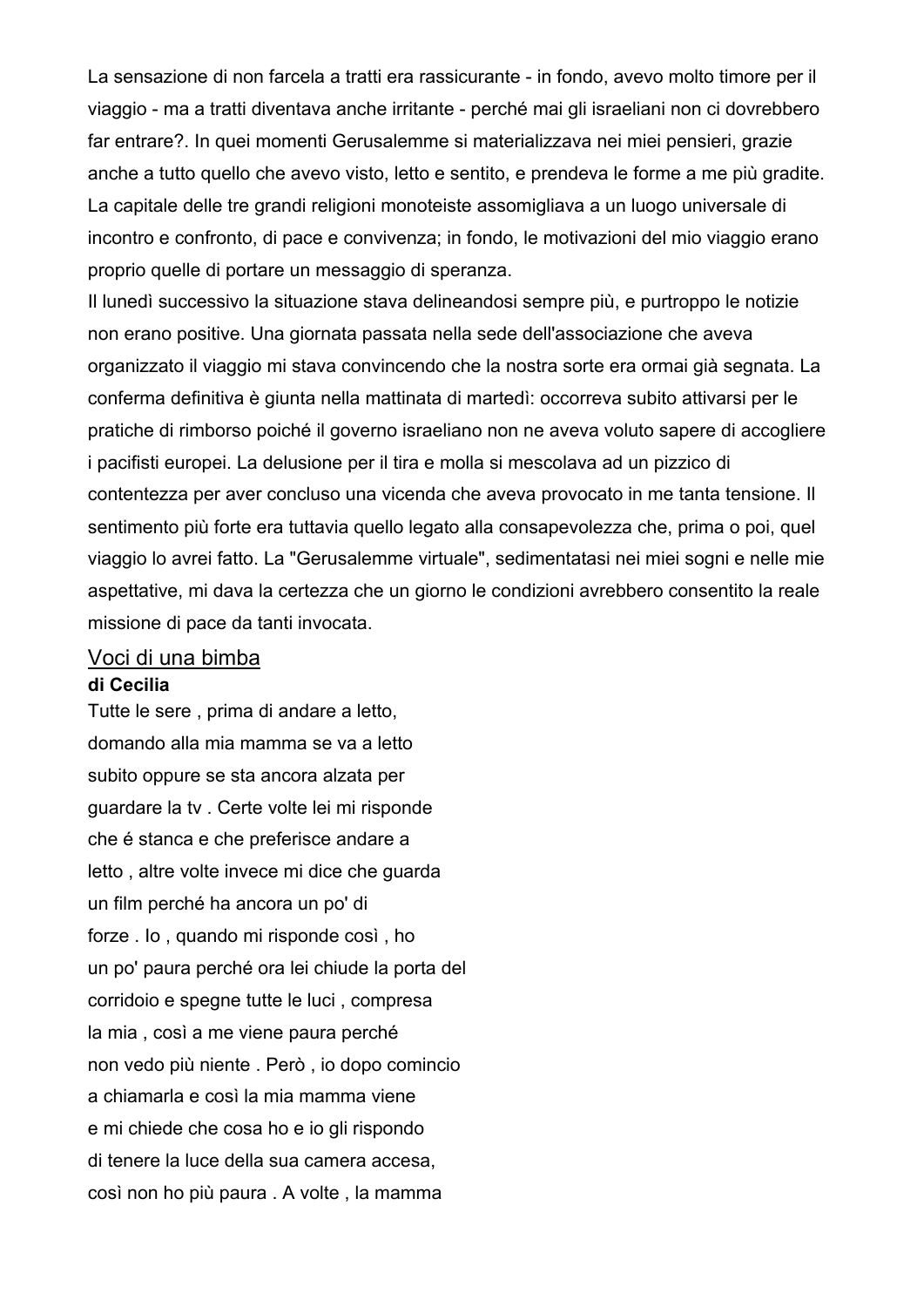mi dice questa frase : " Hai qualche pensierino ? " ; se ho qualche pensiero , posso parlarne con lei .

# **I media a Lione**

#### **"TAUOLETTE E LIBRI PER LI PUTTI"** IL COMMERCIO E IL CONSUMO DI PRODOTTI CULTURALI DOPO L'INVENZIONE DELLA TIPOGRAFIA di **Raffaele Facci**

"…Le bonhomme qui est à l'entrée…Tu le connais?.." La bigliettaia, si riferisce alla sagoma del ragazzotto secentesco qui riprodotto che, sulla porta del Museo della Tipografia e della Banca, ne indica l'entrata porgendo un libretto aperto. Sta gentilmente telefonando ad una collega per avere ragguagli che possano soddisfare la mia richiesta. La cartolina in vendita sul tavolo della biglietteria riproduce un giovane adulto in cammino: nella mano destra, davanti agli occhi, un libro aperto; con il braccio sinistro regge un cesto pieno di libri dal quale pendono due tavolette; sul fondo due case e un campanile nella vegetazione. Si tratta di una acquaforte di Simon II Guillain nato a Parigi nel 1618 che rappresenta un venditore di" tauolette e libri per li putti". Sul dorso della cartolina:'Les cris de Bologne' d'apres A. Carrache. Grida di Bologna? Alla maniera di Annibale (o del fratello Agostino) Carracci. Dovevo venire a Lione per incontrare un raffinato ambulante che, nel '600, faceva questo mestiere: girare per le campagne, per borgate e villaggi a diffondere i nuovi strumenti culturali rivolti, in particolar modo, ai bambini. All'interno del museo ritrovo l'acquaforte originale sotto il titolo: I mestieri di Bologna. Segue un commento, di carattere generale, volto ad informare che, alla vigilia della rivoluzione francese, una minoranza di uomini e donne della classe popolar?e sapeva leggere. Degli ambulanti percorrevano le piccole città e i borghi dove non esistevano librai per vendere abbecedari e libri ad una popolazione spesso avida di lettura e di istruzione. Infatti nei secoli XVII e XVIII si erano via via diffuse le scuole. Era indispensabile andare a scuola per un pubblico ufficio o per una carriera liberale. In questo modo si formò il pubblico che costituì la parte essenziale della clientela dei librai.

"La produzione letteraria- dice Benvenuti in Malattie mediali- si presenta con tutti gli aspetti che caratterizzano l'era della borghesia: lo scrittore diventa il momento ideativo, staccato dal momento riproduttivo (la tipografia), da quello commerciale (la vendita) e da quello finale del consumo (il lettore)…la stampa porta ad una omogeneizzazione delle fonti in quanto composte da documenti identici, fruibili da persone che sono all'interno di un tipo di sapere non mediato dall'oralità, ma che richiede un'alfabetizzazione generalizzata con conseguente individualizzazione di una conoscenza quasi ineludibile, fatta su testi…"